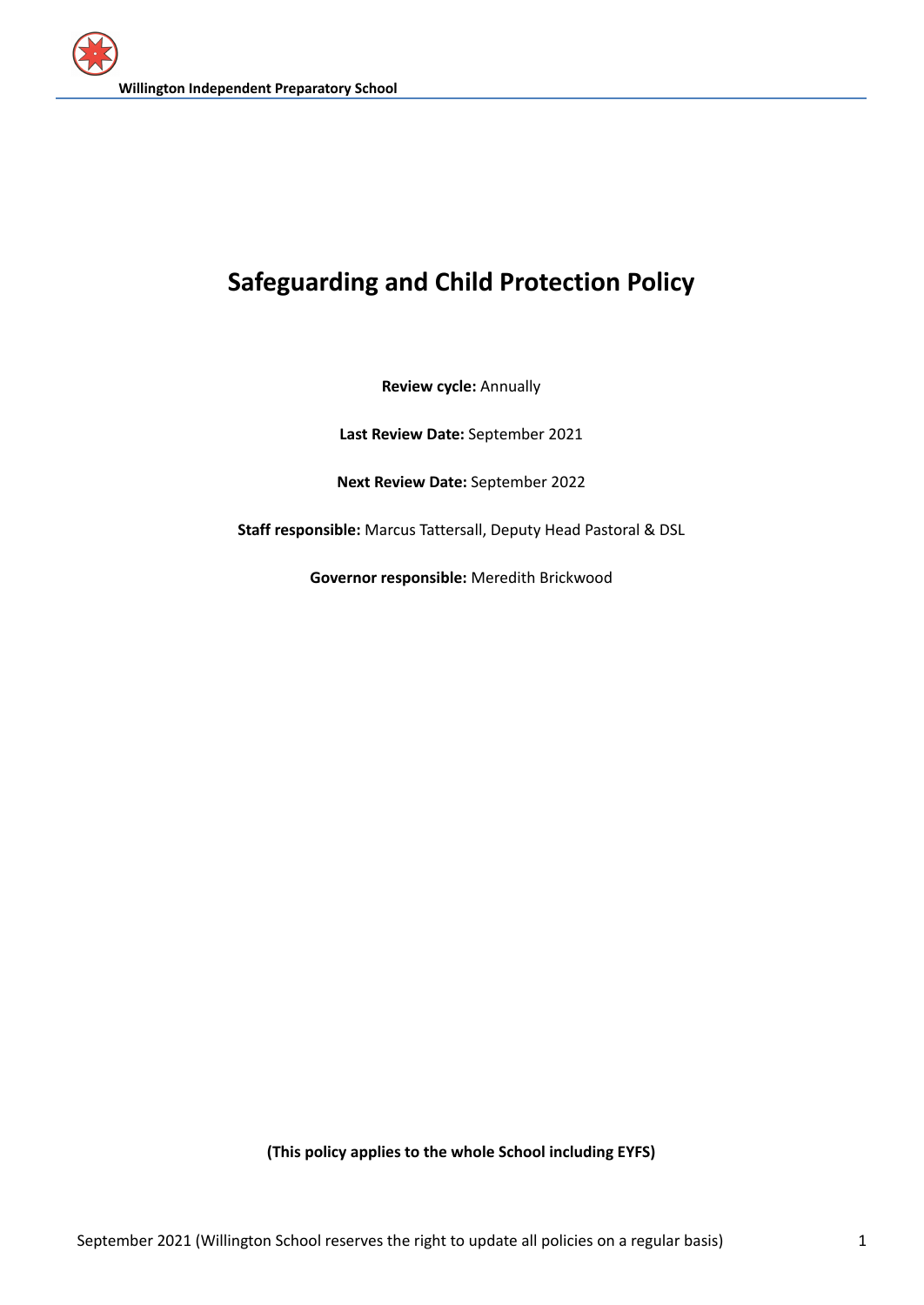## **Terminology**

**Safeguarding and promoting the welfare of children** is defined as:

- protecting children from maltreatment;
- preventing impairment of children's mental and physical health or development;
- ensuring that children grow up in circumstances consistent with the provision of safe and effective care;
- taking action to enable all children to have the best outcomes.

**Child Protection** is a part of safeguarding and promoting welfare. It refers to the activity that is undertaken to protect specific children who are suffering, or are likely to suffer, significant harm.

**Early Help** means the providing support as soon as additional needs and support emerge at any point in a child's life.

**Staff** refers to all those working for or on behalf of the school, full or part time, temporary or permanent, in either a paid or voluntary capacity.

**Child** includes everyone under the age of 18 and applies to pupils/ students at our school; however the policy will extend to visiting children and students from other establishments.

**Parents** refers to birth parents and other adults who are in a parenting role, e.g. step-parents, foster carers, adoptive parents and those adults caring for children with a Special Guardianship Order.

**Social Care** refers to Children's Services in the area in which the child is resident, unless a child is a Child Looked After then this will be the Children's Services in their home authority.

MASH refers to the Multi Agency Safeguarding Hub and Children's Consultation Line.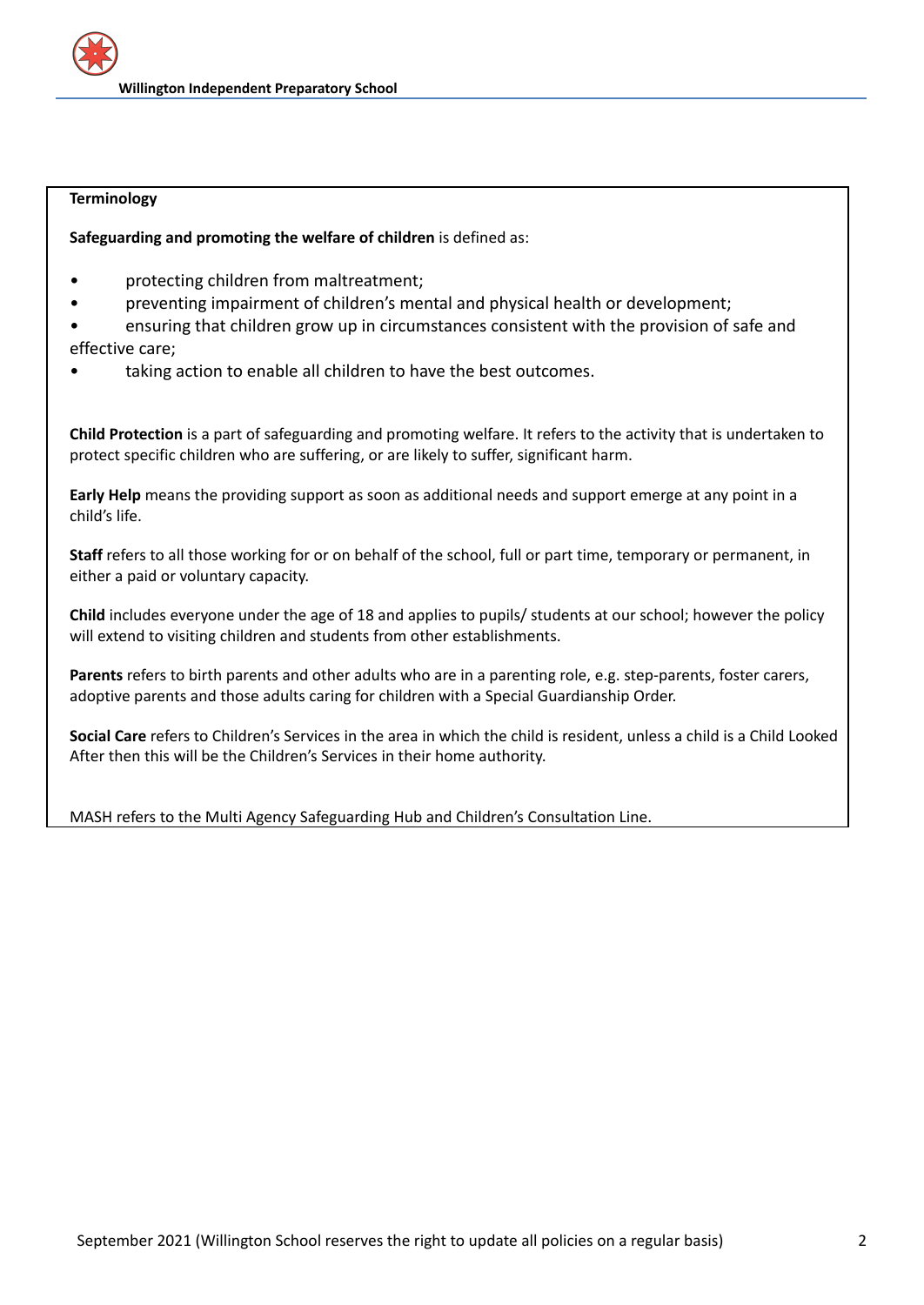## **Key Personnel**

Designated Safeguarding Lead (DSL) is: Marcus Tattersall Contact details: [Marcus.tattersall@willingtonschool.co.uk](mailto:Marcus.tattersall@willingtonschool.co.uk) Tel: 07706783701

Deputy DSL(s) is: Ruth Henson Contact details: Ruth.henson@willingtonschool.co.uk

Deputy DSL(s) is/are: Emma Waterman Contact details: Emma.waterman@willingtonschool.co.uk

The nominated safeguarding governor is: Contact details: Meredith Brickwood

The Headteacher is: Keith Brown Contact details: keith.brown@willingtonschool.co.uk

The Chair of Governors is: Meredith Brickwood Contact details: maredith.brickwood@willingtonschoo.co.uk

The Local Authority Designated Officer (LADO) is: Mr John Shelley Contact details: [John.Shelley@merton.gov.uk](mailto:John.Shelley@merton.gov.uk), Tel: 020 8545 3187

The Local Authority Multi Agency Safeguarding Hub: Contact details: [candfhub@merton.gov.uk](mailto:candfhub@merton.gov.uk), Tel: 0208 545 4226 Website: <https://www.mertonscp.org.uk/>

## **Safeguarding Statement 2021**

## **"It could happen here"**

At Willington Preparatory School we recognise our moral and statutory responsibility to safeguard and promote the welfare of all pupils.

We make every effort to provide an environment in which children and adults feel safe, secure, valued and respected, and feel confident to talk if they are worried, believing they will be effectively listened to.

We are alert to the signs of abuse and neglect and follow our procedures to ensure that children receive effective support, protection and justice. Child protection forms part of the school's safeguarding responsibilities. We expect all staff, governors and volunteers to share this commitment to safeguarding our pupils.

We follow the **Merton Children's Safeguarding Partnership** procedures and have several policies and procedures in place which contribute to our safeguarding commitment, including our Child Protection & Safeguarding Policy. A copy of this policy is available on this website.

The purpose of this policy is to provide staff, volunteers and governors with the framework they need in order to keep children safe and secure in our school. The policy also informs parents and carers how we will safeguard their children whilst they are in our care.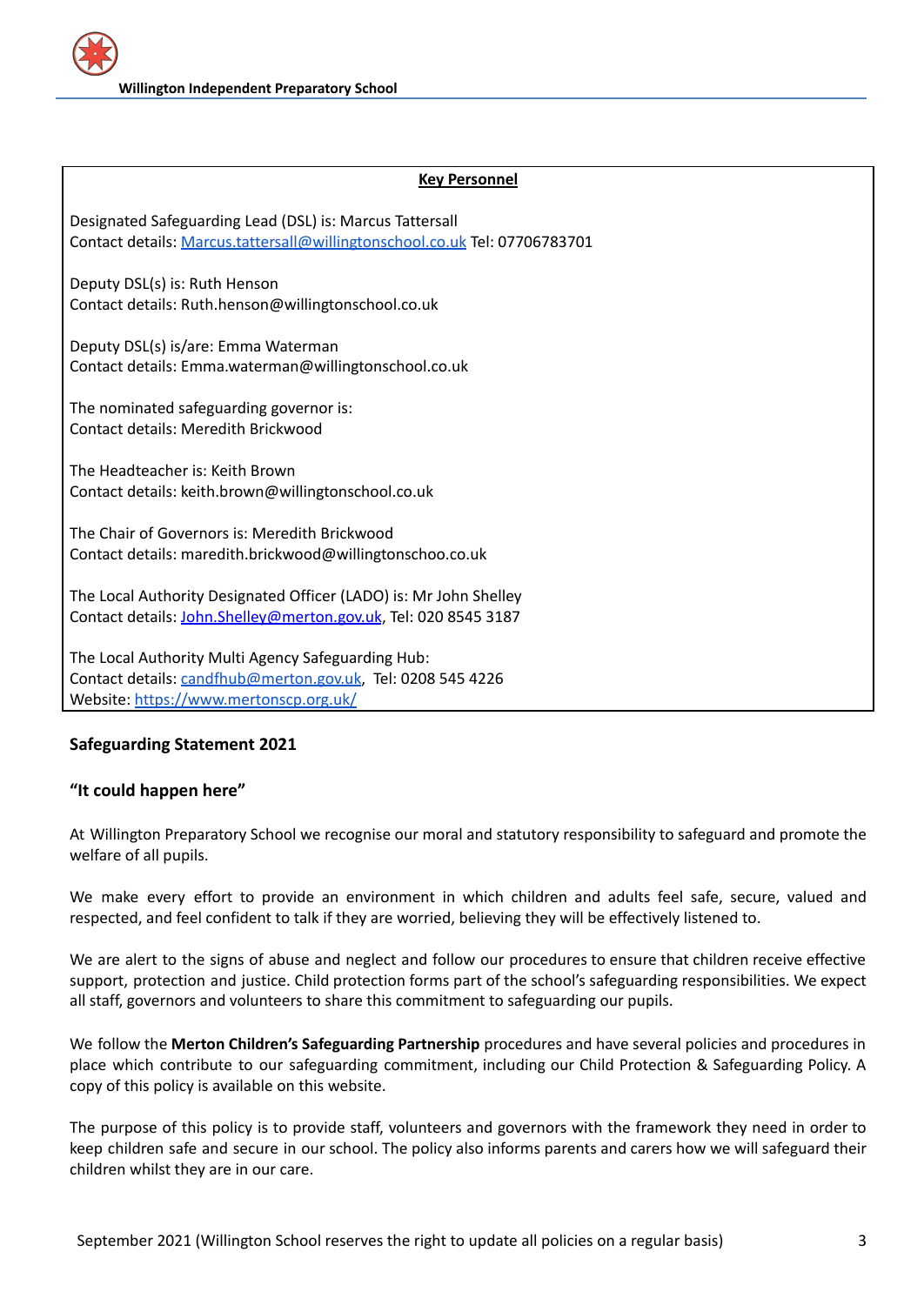#### **Introduction**

This policy has been developed in accordance with the principles established by the Children Acts 1989 and 2004; the Education Act 2002, and in line with government publications: 'Working Together to Safeguard Children' 2018, Revised Safeguarding Statutory Guidance 2 'Framework for the Assessment of Children in Need and their Families' 2000, 'What to do if You are Worried a Child is Being Abused' 2015.

The policy also reflects, both statutory guidance 'Keeping Children Safe in Education' 2021 (KCSIE), and [Merton](https://mertoncs.proceduresonline.com/) Children's [Safeguarding](https://mertoncs.proceduresonline.com/) Partnership (MCSP) Procedures.

This policy is also based on the Education and Training (Welfare of Children) Act 2021, which places a duty on academies to safeguard and promote the welfare of pupils at the school.

The Governing body takes seriously its responsibility under section 175/157 of the Education Act 2002 to safeguard and promote the welfare of children; and to work together with other agencies to ensure adequate arrangements within our school to identify, assess, and support those children who are suffering harm.

This policy applies to all members of staff and governors in the school.

#### **Guidance and documents referred to in this policy**

Working Together to [Safeguard](https://www.gov.uk/government/publications/working-together-to-safeguard-children--2) Children (2018) Keeping Children Safe in [Education](https://assets.publishing.service.gov.uk/government/uploads/system/uploads/attachment_data/file/999348/Keeping_children_safe_in_education_2021.pdf) 2021 (KCSIE) [Disqualification](https://www.gov.uk/government/publications/disqualification-under-the-childcare-act-2006/disqualification-under-the-childcare-act-2006) under the Childcare Act 2006 (updated 2018) FGM Act 2003 [Mandatory](https://www.gov.uk/government/publications/mandatory-reporting-of-female-genital-mutilation-procedural-information) Reporting Guidance 2016 'What to do if you are worried a child is being [abused'](https://assets.publishing.service.gov.uk/government/uploads/system/uploads/attachment_data/file/419604/What_to_do_if_you_re_worried_a_child_is_being_abused.pdf) 2015 Teacher [Standards](https://assets.publishing.service.gov.uk/government/uploads/system/uploads/attachment_data/file/1007716/Teachers__Standards_2021_update.pdf) 2011 (updated 2021) Information Sharing Advice for [Practitioners'](https://assets.publishing.service.gov.uk/government/uploads/system/uploads/attachment_data/file/721581/Information_sharing_advice_practitioners_safeguarding_services.pdf) guidance 2018 The [Equality](https://www.gov.uk/guidance/equality-act-2010-guidance) Act 2010 [National](https://www.npcc.police.uk/documents/Children%20and%20Young%20people/When%20to%20call%20the%20police%20guidance%20for%20schools%20and%20colleges.pdf) Police Chiefs Council – When to call the police Revised Prevent Duty [Guidance](https://www.gov.uk/government/publications/prevent-duty-guidance/revised-prevent-duty-guidance-for-england-and-wales) for England and Wales 10 April 2019 Sexual Violence and Sexual [Harassment](https://assets.publishing.service.gov.uk/government/uploads/system/uploads/attachment_data/file/999239/SVSH_2021.pdf) in Schools and Colleges 2021

[Relationships](https://assets.publishing.service.gov.uk/government/uploads/system/uploads/attachment_data/file/908013/Relationships_Education__Relationships_and_Sex_Education__RSE__and_Health_Education.pdf) Education, Relationships and Sex Education and Health Education 2019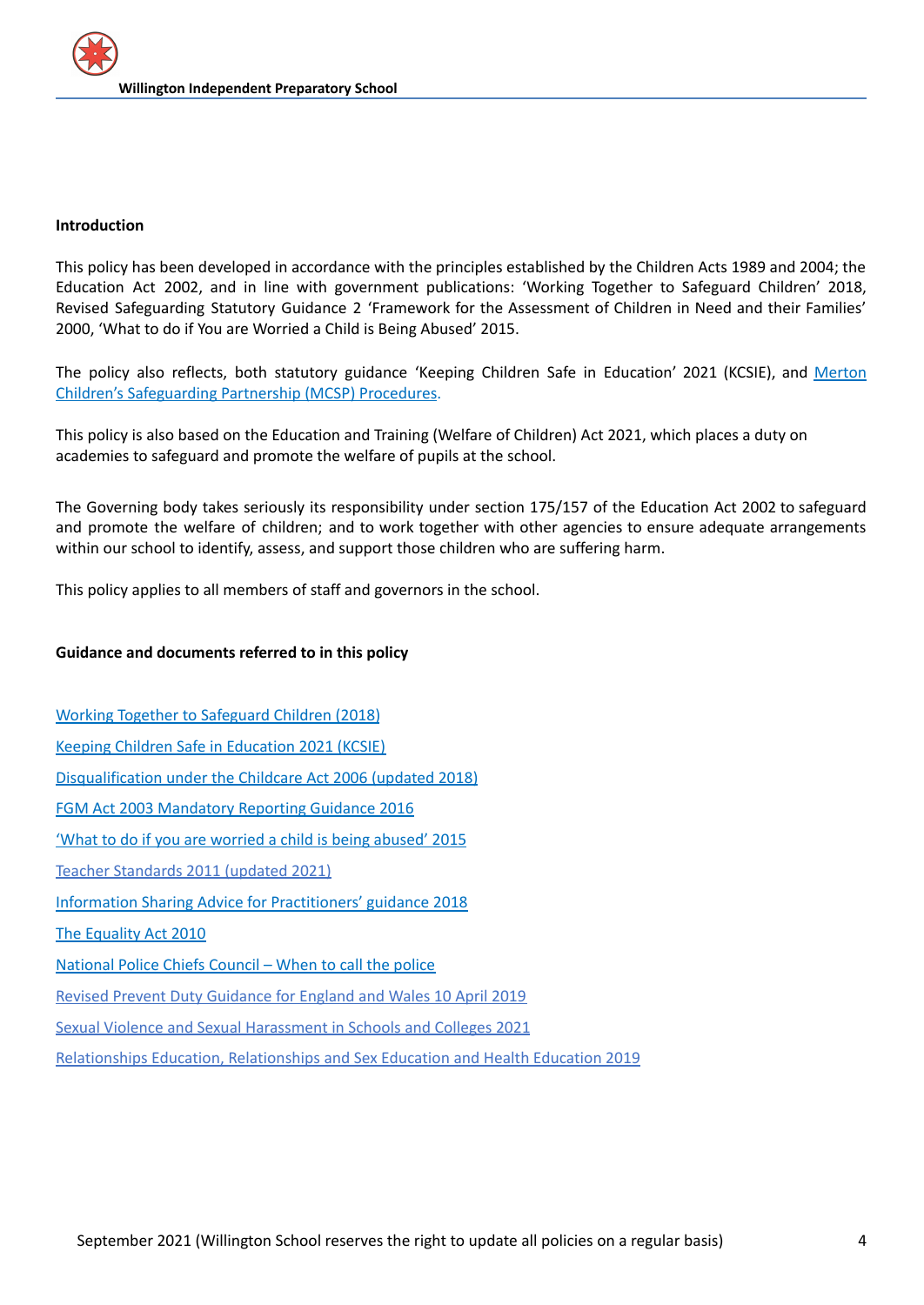## **Policy Principles & Values**

The welfare of the child is paramount

Maintain an attitude of "It could happen here"

Children have a right to feel safe and secure, they cannot learn effectively unless they do so.

All children have a right to be protected from harm and abuse.

All staff have a role in the prevention of harm and abuse and an equal responsibility to act immediately on any suspicion or disclosure that may indicate a child is at risk of harm, either in the school or in the community, taking into account risks outside of the home, in accordance with statutory guidance.

All staff are aware that safeguarding incidents and/or behaviours can be associated with factors outside the school and/or can occur between children outside of school. All staff, but especially the DSLs will consider whether children are at risk of abuse or exploitation in situations outside of their families, recognising that extra-familial harms include, but are not limited to, sexual exploitation, criminal exploitation, and serious youth violence.

We acknowledge that working in partnership with other agencies protects children and reduces risk and so we will engage in partnership working to protect and safeguard children.

Whilst the school will work openly with parents as far as possible, it reserves the right to contact Social Care or the police, without notifying parents if this is believed to be in the child's best interests.

## **Policy Aims**

To demonstrate the school's commitment about safeguarding and child protection to pupils, parents and other partners.

To raise the awareness of all teaching and non-teaching staff of their responsibilities to safeguard children through identifying and reporting possible cases of abuse.

To enable the school to effectively contribute to Early Help, assessments of need and support for those children.

To provide robust school systems and procedures that are followed by all members of the school community in cases of suspected abuse.

To develop and promote effective working relationships with other agencies, in particular Early Help providers, the Police, Health and Social Care.

To ensure that all staff working within our school who have substantial access to children have been checked as to their suitability, including verification of their identity, qualifications, and a satisfactory enhanced DBS check (according to KCSIE guidance), and a Single Central Record is kept for audit.

We comply with the [Disqualification](https://www.gov.uk/government/publications/disqualification-under-the-childcare-act-2006https:/www.gov.uk/government/publications/disqualification-under-the-childcare-act-2006) under the Childcare Act 2006 guidance issued in February 2015.

## **Supporting Children**

We recognise that school may provide a safe place and the only stability in the lives of children who have been abused or who are at risk of harm.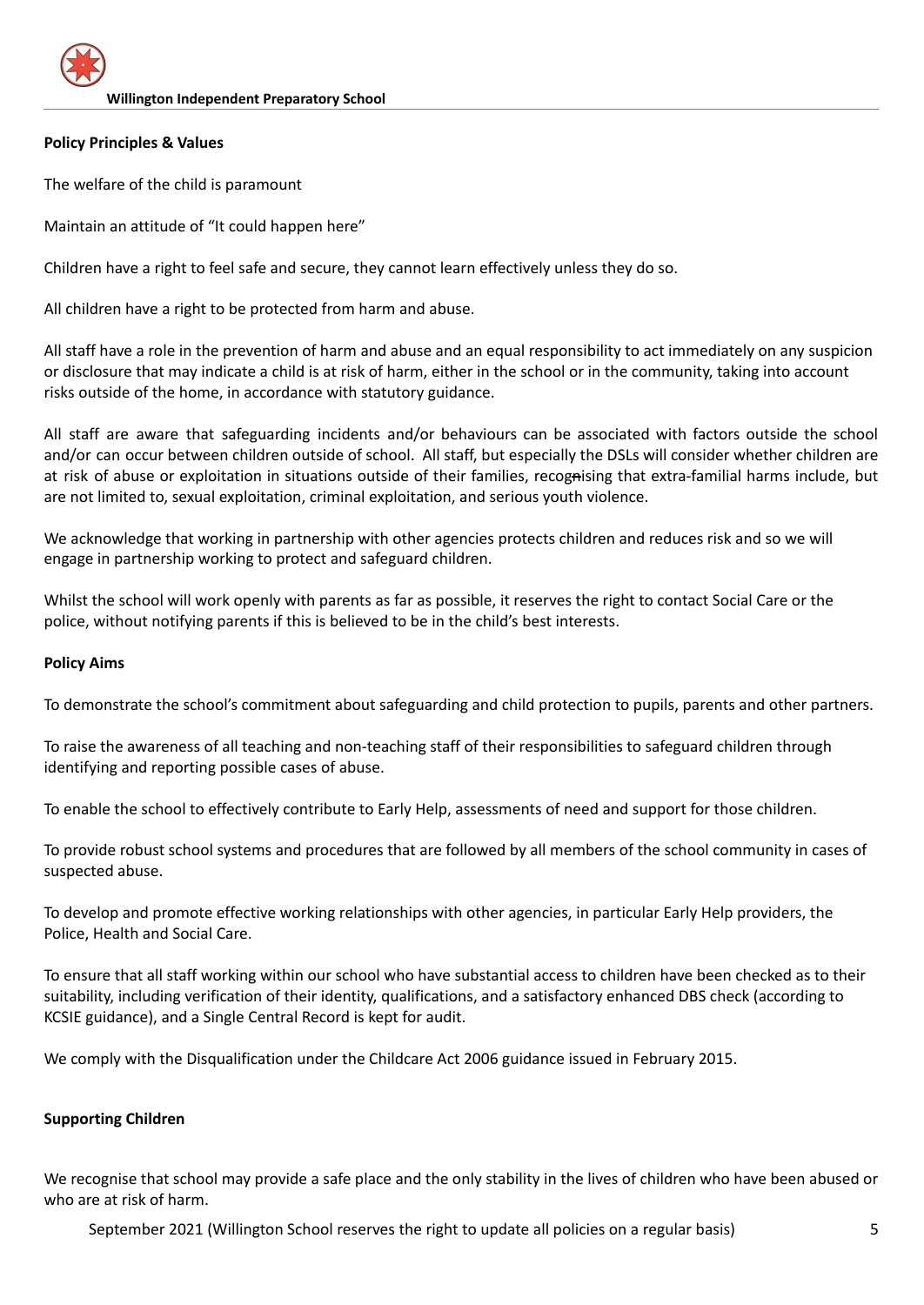We recognise that a child who is abused or witnesses abuse and/or violence may feel helpless and humiliated, may blame themselves, and find it difficult to develop and maintain a sense of self-worth.

We accept that research shows that the behaviour of a child in these circumstances may range from that which is perceived to be normal to aggressive or withdrawn.

Our school will support all children:

We will promote a caring, safe and positive environment within the school.

We will encourage self-esteem and self-assertiveness, through the curriculum and through positive relationships within the school community.

We will ensure children are taught to understand and manage risk through Relationships and Sex Education (RSE) and through all aspects of school life. This includes online safety and anti-bullying, road safety, pedestrian and cycle training. As well as focussed work in Year 6 to prepare for transition to Secondary school and more personal safety/independent travel.

We will respond sympathetically to any requests for time out to deal with distress and anxiety.

We will offer details of helplines, counselling or other avenues of external support.

We will liaise and work in partnership with other support services and agencies involved in Early Help and the safeguarding of children.

We will notify Social Care immediately if there is a significant concern.

We will provide continuing support to a child about whom there have been concerns who leaves the school by ensuring that information is shared under confidential cover to the child's new setting within 5 days and ensure the school medical records are forwarded as a matter of priority.

We will encourage the use of strategies to encourage children to share concerns as well as access to pastoral support. Children know who they can talk to if they do not feel safe.

We will reassure all children who are victims of abuse that they will be taken seriously and will be supported. They should never be made to feel ashamed or that they are creating a problem by reporting abuse, sexual violence, or sexual harassment.

We will ensure that following any safeguarding concern the child's wishes and feelings are taken into account when determining what action to take and what services to provide.

## **Prevention / Protection**

We recognise that the school plays a significant part in the prevention of harm by providing children with good lines of communication with trusted adults, supportive friends and an ethos of protection.

The school will:

Establish and maintain an ethos where children feel safe and secure, are encouraged to talk and are always listened to.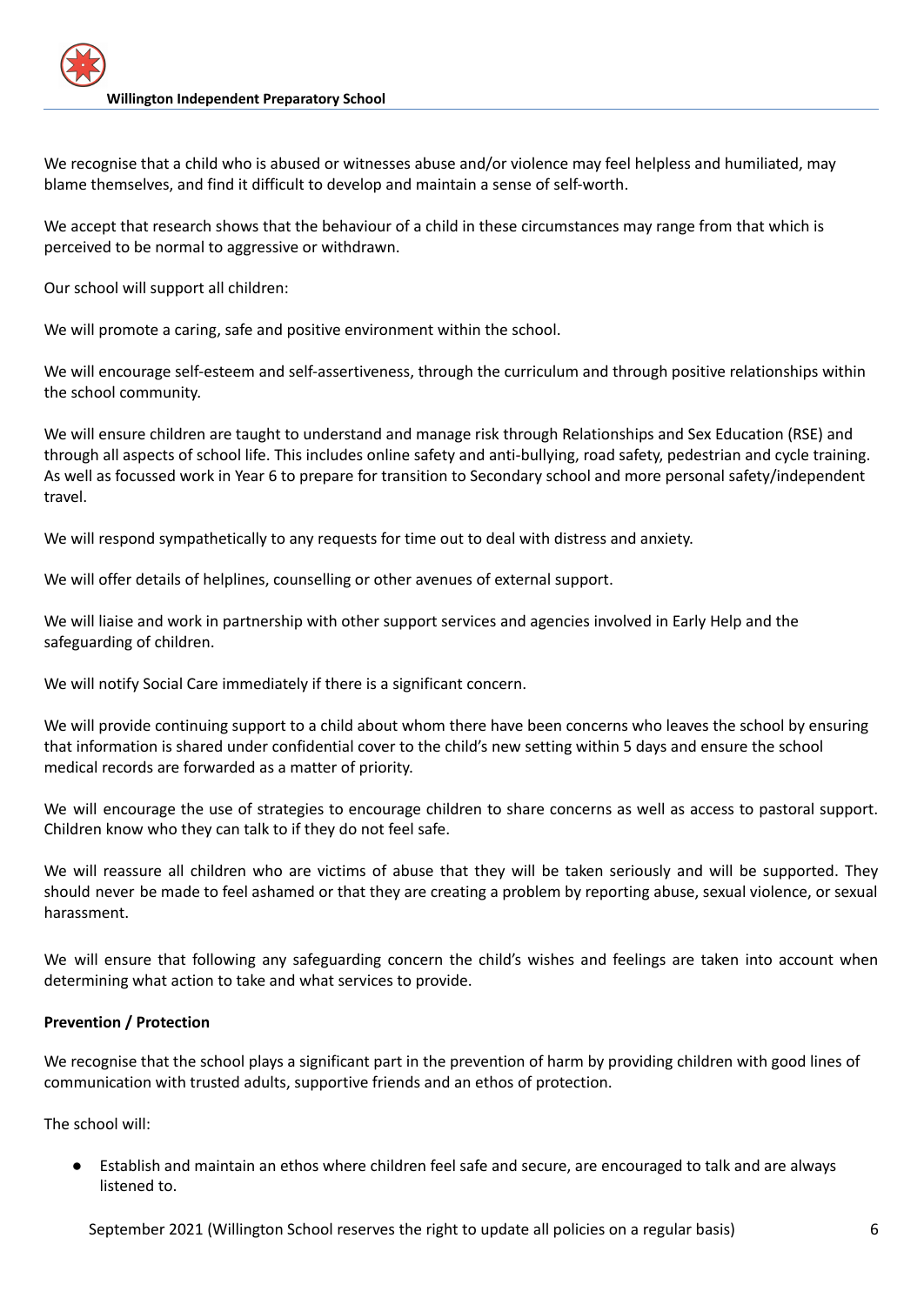

- Include regular consultation with children e.g. through questionnaires, participation in anti-bullying activities, asking children to report whether they have had happy/sad lunchtimes/playtimes
- Ensure that all children know there is and can access an adult in the school whom they can approach if they are worried or in difficulty.
- Include safeguarding across the curriculum, including opportunities which equip children with the skills they need to stay safe from harm and to know to whom they should turn for help.
- Ensure all staff are aware of school guidance for their use of mobile technology and have discussed safeguarding issues around the use of mobile technologies and their associated risks.

## **Safe School, Safe Staff**

We will ensure that:

The school operates safer recruitment procedures that includes statutory checks on staff suitability to work with children. Disqualification under the Childcare Act 2006 still applies to staff themselves. All staff have a responsibility to inform the school where their relationships and associations, both within and outside of the workplace (including online), may have implications for the safeguarding of children in the school. An enhanced DBS check is carried out for all new employees, staff have a responsibility to inform the Headteacher if their circumstances change whilst employed at the school. This statement is in the Staff Behaviour Policy, which all staff have signed and agreed to adhere to.

All staff receive information about the school's safeguarding arrangements, the school's safeguarding statement, Staff Behaviour Policy (code of conduct), Child Protection and Safeguarding Policy, the role and names of the Designated Safeguarding Lead and their deputy(s), and Keeping Children Safe in [Education](https://assets.publishing.service.gov.uk/government/uploads/system/uploads/attachment_data/file/999348/Keeping_children_safe_in_education_2021.pdf) 2021 part 1 and annex B. Part 2 of this guidance relates to "The Management of Safeguarding" and will be issued to all Governors. Any staff who do not directly work with children will be issued with Annex A of Keeping Children Safe in Education 2021.

All staff receive safeguarding training at induction in line with advice from Merton Children's Safeguarding Partnership which is regularly updated and receive safeguarding updates (for example, via email, and staff meetings), as required, but at least annually. In addition, we deliver termly hot topic safeguarding update sessions for all staff.

All members of staff are trained in and receive regular updates in online safety.

All staff and governors have regular safeguarding awareness training, updated by the DSL as appropriate, to maintain their understanding of the signs and indicators of abuse.

The Child Protection and Safeguarding Policy is made available via the school website. Hard copies of this policy can be viewed by request from the school office.

We provide a coordinated offer of Early Help when additional needs of children are identified and contribute to early help arrangements and inter-agency working and plans.

We will seek to ensure the suitability of adults working with children on school sites at any time and this includes any persons or organisations using our buildings or outside spaces in a letting or hiring agreement.

Community users organising activities for children are aware of the school's Child Protection and Safeguarding Policy, guidelines and procedures.

The name of the Designated Safeguarding Lead and deputy(s) are clearly advertised in the school with a statement explaining the school's role in referring and monitoring cases of suspected harm and abuse.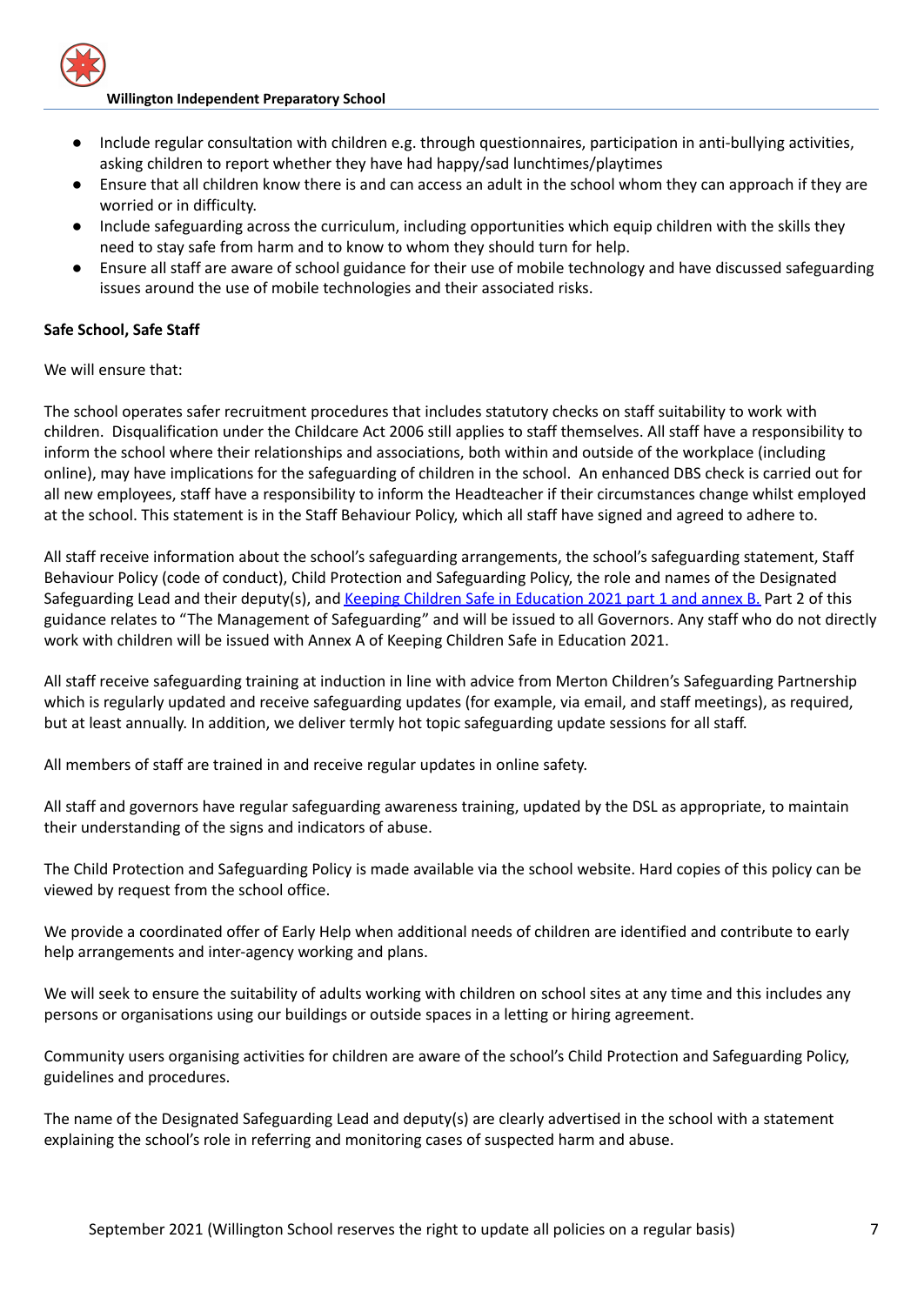## **Roles and Responsibilities**

## **All School Staff:**

All staff have a key role to play in identifying concerns and in providing help for children. To achieve this, they will:

- Provide a safe environment in which children can learn.
- Establish and maintain an environment where children feel secure, are encouraged to talk and are listened to.
- Ensure children know that there are adults in the school who they can approach if they are worried or have concerns.
- Plan opportunities within the curriculum for children to develop the skills they need to assess and manage risk appropriately and keep themselves safe.
- Attend training to be aware of, and alert to the signs of abuse.
- Maintain an attitude of "it could happen here" with regards to safeguarding.
- Know how to respond to a pupil who discloses or alleges harm or abuse following training of 'Working together to Safeguard Children' (2018), and 'What to do if you are worried a child is being Abused' (2015).
- Report their concerns to the DSL immediately and on that day if they are worried a child is being abused and record their concerns. If the DSL is not contactable immediately, a Deputy DSL should be informed.
- Be prepared to refer directly to the MASH and the police if there is a risk of significant harm and the DSL or their Deputy is not available.
- Follow the allegations procedures and inform the Headteacher if the disclosure is an allegation against a member of staff, supply staff or volunteer or is a low level concern.
- Follow the procedures set out by the Merton Children's Safeguarding Partnership and take account of guidance issued by the Department for Education.
- Treat information with confidentiality but never promising to "keep a secret".
- Understand Early Help and be prepared to identify and support children who may benefit.
- Know who the DSL and Deputy DSL are and know how to contact them.
- Have an awareness of the role of the DSL, part 1 and annex B of Keeping Children Safe in Education 2021, the schools Child Protection & Safeguarding Policy, Staff Behaviour Policy (Code of Conduct), School Behaviour Policy, and procedures relating to the safeguarding response for children who go missing from education.
- All staff must be aware that they have a professional responsibility to share information with other agencies in order to safeguard children and that the Data Protection Act 1998 and General Data Protection Regulations are not a barrier to sharing information where a failure to do so would place a child at risk of harm. There is a lawful basis for child protection concerns to be shared with agencies who have a statutory duty for child protection.
- All staff must be aware that they cannot promise a child to keep secrets which might compromise the child's safety or wellbeing. However, staff are aware that matters relating to child protection and safeguarding are personal to children and families, in this respect they are confidential and the Headteacher or DSLs will only disclose information about a child to other members of staff on a need-to-know basis.
- Staff should know how to manage the requirement to maintain an appropriate level of confidentiality. This means only involving those who need to be involved, such as the DSL (or a deputy) and children's social care.
- Be mindful that the Teacher Standards states that teachers should safeguard children's wellbeing and maintain public trust in the teaching profession as part of their professional duties.
- Assist the Governing Body and Headteacher in fulfilling their safeguarding responsibilities set out in legislation and statutory guidance.

## **The Headteacher**

In addition to the role and responsibilities of all staff the Headteacher will ensure that:

- The school fully contributes to inter-agency working in line with Working Together to Safeguard Children 2018 guidance.
- The Child Protection and Safeguarding Policy and procedures are implemented and followed by all staff. September 2021 (Willington School reserves the right to update all policies on a regular basis) 8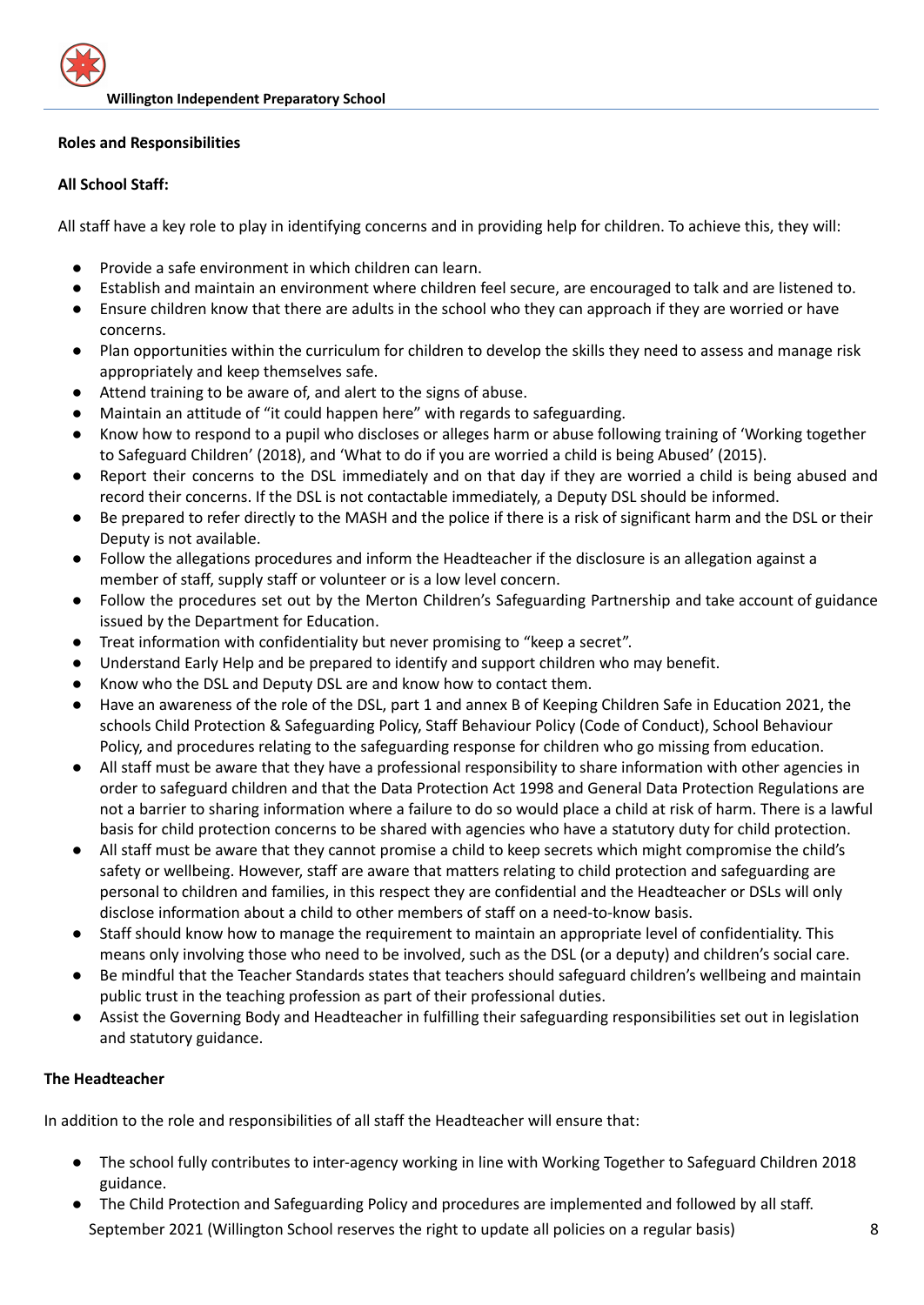

- All staff are aware of who the DSL is and their role.
- ●
- Sufficient time, training, support, funding, resources, is allocated to the DSL to carry out their role effectively, including the provision of advice and support to school staff on child welfare and child protection matters, to take part in strategy discussions/meetings and other inter-agency meetings and/or support other staff to do so; and to contribute to the assessment of children.
- Provide opportunities for a co-ordinated offer of Early Help when additional needs of children are identified
- Ensure Deputy DSLs are trained to the same standard as the DSL and the role is explicit in their job description.
- With the DSL ensure adequate and appropriate cover arrangements are in place for any out of hours/out of term activities.
- Where there is a safeguarding concern that the child's wishes, and feelings are considered when determining what action to take and what services to provide.
- Child-centred systems and processes are in place for children to express their views and give feedback.
- All staff feel able to raise concerns about poor or unsafe practice and that such concerns are handled sensitively and in accordance with the whistle-blowing procedures.
- That pupils are provided with opportunities throughout the curriculum to learn about safeguarding, including keeping themselves safe online.
- Ensure that allegations or concerns against staff, supply staff or volunteers are dealt with in accordance with guidance from Department for Education (DfE) and Merton Children Safeguarding Partnership.
- Ensure that statutory requirements are met to make a referral to the Disclosure and Barring Service and additionally in the case of teaching staff the Teacher Regulation Agency where an individual has engaged in conduct that harmed (or is likely to harm) a child; or if the person otherwise poses a risk of harm to a child.

## **The Designated Safeguarding Lead:**

In addition to the role and responsibilities of all staff the DSL will:

- Holds the lead responsibility for safeguarding and child protection in the school, this responsibility is not able to be delegated.
- Will have an **"it could happen here"** approach to safeguarding.
- Liaise with the local authority, the three safeguarding partners and work in partnership with other agencies in line with Working Together to Safeguard Children. National Police Chiefs Council guidance– When to call the police should help DSLs understand when they should consider calling the police and what to expect when they do.
- Encourage a culture of listening to children and taking account of their wishes and feelings, among all staff, and in any measures the school or college may put in place to protect them.
- Report concerns that a child may be at risk of radicalisation or involvement in terrorism, following the Prevent Referral Process and use the Prevent Referral Form to refer cases by email. If the matter is urgent, the Police must be contacted by dialling 999. In cases where further advice from the Police is sought, dial 101.
- The Department of Education has also set up a dedicated telephone helpline for staff and governors to raise concerns around Prevent (020 7340 7264).
- Refer cases where a crime may have been committed to the Police as required.
- Liaise with the "case manager" and Local Authority Designated Officer for child protection concerns in cases which concern a member of staff or a volunteer; and refer cases where a person is dismissed or left service due to risk/harm to a child to the Disclosure and Barring Service and Teaching Regulation Agency, as required.
- Follow DfE and KCSIE 2021 guidance on 'Peer on Peer Abuse' when a concern is raised that there is an allegation of a pupil abusing another pupil within the school.
- Be available during term time (during school hours) for staff in school to discuss any safeguarding concerns. Appropriate and adequate cover arrangements will be arranged by the DSL and the school leadership for any out of hours/term activities.
- Act as a source of support and expertise in carrying out safeguarding duties for the whole school community. September 2021 (Willington School reserves the right to update all policies on a regular basis) 9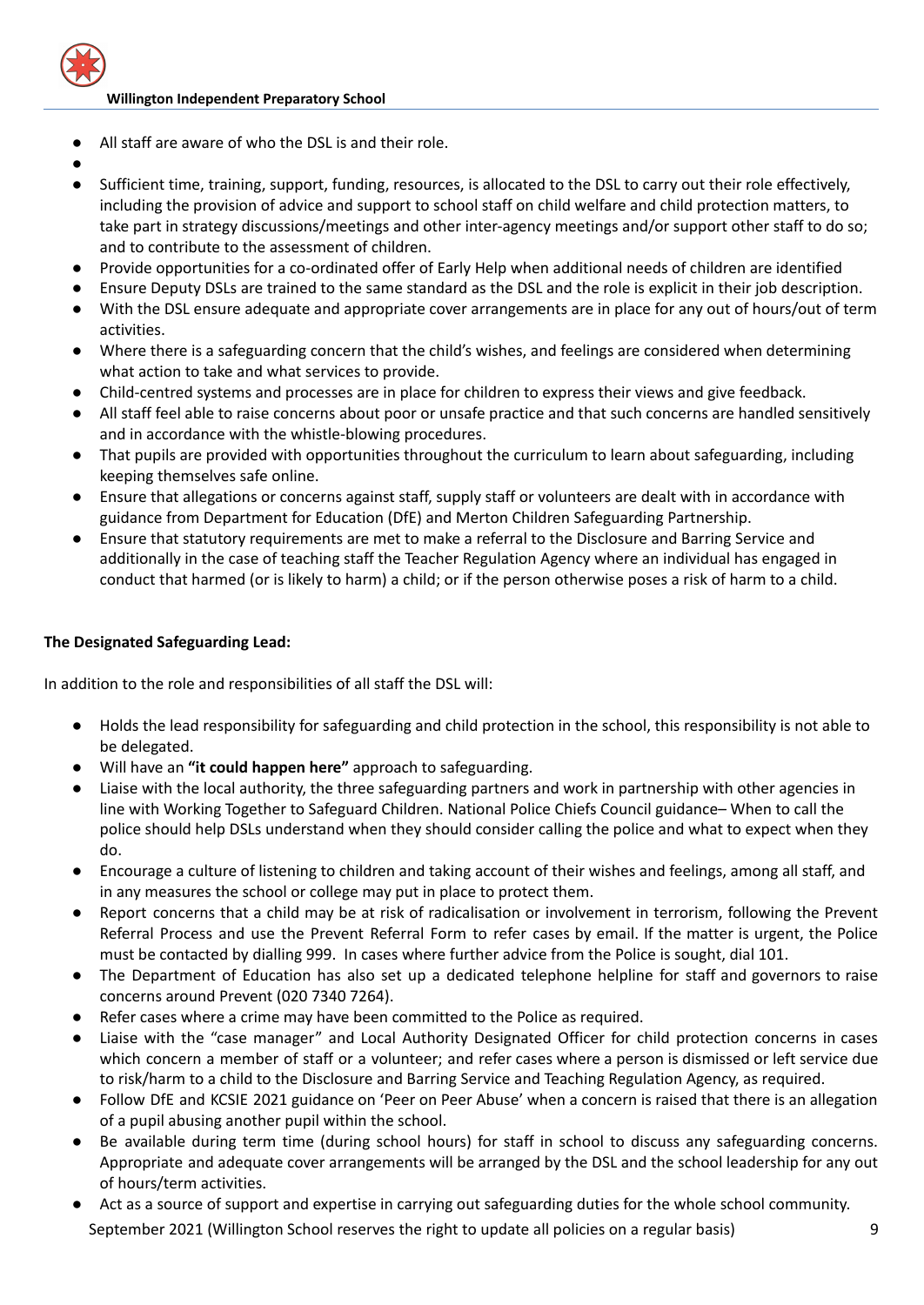- Encourage and promote a culture of listening to children and taking account of their wishes and feelings, amongst all staff.
- Access training and support to ensure they have the knowledge and skills required to carry out the role. DSL training should be updated at least every two years and knowledge and skills refreshed at regular intervals but at least annually.
- Have a secure working knowledge of Merton Children's Safeguarding Partnership procedures and understand the assessment process for providing Early Help and statutory intervention, including the local authority levels of need criteria and referral arrangements. Have a clear understanding of access and referral to the Merton Early Help offer.
- Liaise with school staff (especially pastoral support, behaviour leads, school health colleagues and the SENDCo) on matters of safety and safeguarding and consult the MCSP Levels of Need document to inform decision making and liaison with relevant agencies.
- Be alert to the specific needs of children in need, those with SEND and young carers.
- Understand the risks associated with online activity and be confident that they have the up-to-date knowledge and capability to keep children safe whilst they are online at school; in particular understand the additional risks that children with SEND face online and the associated and appropriate support they require.
- Keep detailed, accurate records (either written or using appropriate secure online software), that includes all concerns about a child even if there is no need to make an immediate referral and the rationale for decisions made and action taken. Records also require a clear and comprehensive summary and details on how the concern was followed up and resolved. MYCONCERN software is used by Staff to log a concern.
- Ensure that an indication of the existence of a Child Protection file is cross referenced on the pupil school file.
- Ensure that when a pupil transfers school, their child protection file is passed to the new school within 5 days of starting a new term, and within statutory timescales (separately from the main pupil file and ensuring secure transit) and that confirmation of receipt is received.
- Ensure that where a pupil transfers school and is on a Child Protection Plan or is a Looked After Child, their information is passed to the new school immediately, and that the child's social worker is informed. In addition, consideration should be given to a multi-agency schools transition meeting if the case is complex or on-going.
- Ensure that a copy of the Child Protection file is retained until such a time that the new school acknowledges receipt of the original file. The copy should then be securely destroyed.
- Work with the DSL team, Local Authority and Social Care Teams to make informed decisions in the best interests of the child, for instance the child's safety, educational outcomes and welfare. This should be a matter of routine. Furthermore, the social worker and the DSL need to work together to respond to unauthorised absences and promote welfare.
- Help promote educational outcomes by sharing the information about the welfare, safeguarding and child protection issues that children, including children with a social worker, are experiencing, or have experienced, with teachers and SLT to ensure that relevant members of staff, know who these children are, understand their academic progress and attainment and maintain a culture of high aspirations for this cohort; supporting teaching staff to identify the challenges that children in this group might face and the additional academic support and adjustments that they could make to best support these children.
- Report to the headteacher any significant issues for example enquiries under section 47 of the Children's Act 1989 and police investigations.
- Ensure that the case holding Social Worker is informed of any child currently with a Child Protection Plan who is absent without explanation.
- Ensure that all staff, within 3 months of employment at Willington School and updated once a year thereafter, sign to say they have read, understood and agree to work within the school's Child Protection Policy, Staff Behaviour Policy (code of conduct), School Behaviour Policy and Keeping Children Safe in Education 2021 (KCSIE) Part 1 and annex B and ensure that the policies are used effectively.
- Organise child protection and safeguarding induction, regularly updated training, following the training guidance published by the London Borough of Merton, Safeguarding in Schools Officer, and a minimum of annual updates (including online safety) for all school staff, keep a record of attendance and address any absences.
- Ensure that in collaboration with the school leadership and governors, the Child Protection Policy is reviewed annually, and the procedures and implementation are updated and reviewed regularly.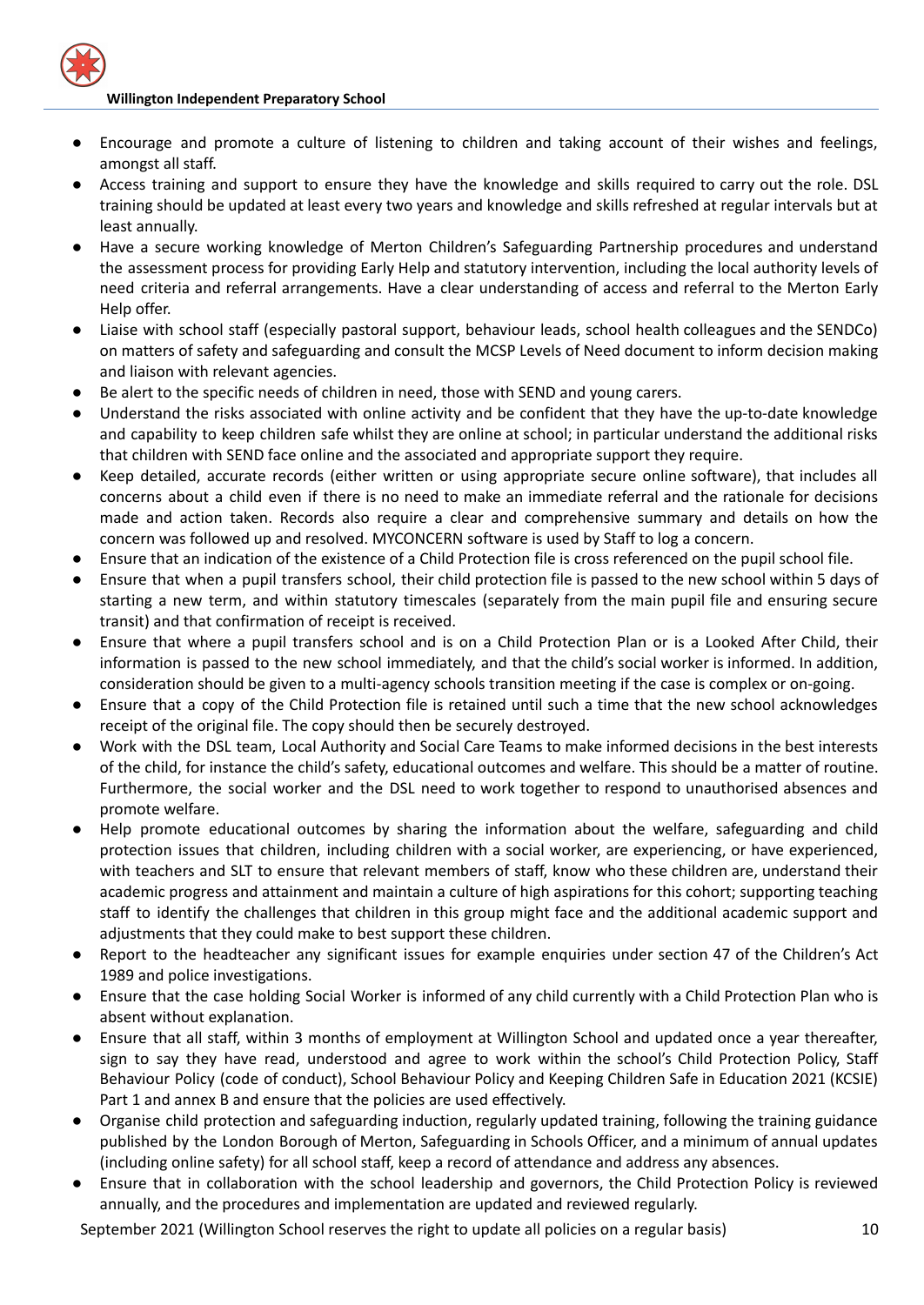- Ensure that the Child Protection Policy is available publicly and that parents are aware that referrals about suspected harm and abuse will be made and the role of the school in this.
- Establish and maintain links with the three safeguarding partners to make sure staff are aware of training opportunities and the latest policies on local safeguarding arrangements.
- Will ensure that the name of the designated members of staff for Child Protection, the Designated Safeguarding Lead and deputies, are clearly advertised in the school, with a statement explaining the school's role in referring and monitoring cases of suspected abuse.
- Meet all other responsibilities as set out for DSLs in Keeping Children Safe in Education 2021.

# **The Deputy Designated Safeguarding Lead(s):**

- In addition to the role and responsibilities of all staff each Deputy DSL will:
- Be trained to the same standard as the Designated Safeguarding Lead and the role is explicit in their job description.
- Provide support and capacity to the DSL in carrying out delegated activities of the DSL; however, the lead responsibility of the DSL cannot be delegated.
- In the absence of the DSL, carries out the activities necessary to ensure the ongoing safety and protection of children. In the event of the long-term absence of the DSL the deputy will assume all the functions above.

# **All members of The Governing Body understand and fulfil their responsibilities to ensure that:**

- They facilitate a whole school or college approach to safeguarding.
- Where there is a safeguarding concern, children's wishes, and feelings should be taken into account when determining what action to take and what services to provide. Systems should be well promoted, understood and easily accessible for children to confidently report abuse, knowing that their concerns will be treated seriously.
- The school has effective safeguarding policies and procedures including a Child Protection and Safeguarding Policy, a Staff Behaviour Policy or Code of Conduct, a Behaviour Policy and a response to children who go missing from education. Ensure policies are consistent with Merton Children's Safeguarding Partnership and statutory requirements, are reviewed annually and that the Child Protection policy is available on the school website.
- That the school operates safer recruitment procedures that include statutory checks on staff suitability to work with children and by ensuring that there is at least one person on every recruitment panel who has completed safer recruitment training.
- That at least one member of the governing body has completed safer recruitment training to be repeated every five years.
- Staff have been trained appropriately and this is updated in line with guidance and all staff have read Keeping Children Safe in Education (2021) part 1 and Annex B and that mechanisms are in place to assist staff in understanding and discharging their roles and responsibilities as set out in the guidance.
- There are effective procedures for dealing with allegations of peer on peer abuse.
- All staff including temporary staff and volunteers are provided with the school's Child Protection and Safeguarding Policy and Staff Behaviour Policy.
- The school has procedures for dealing with allegations of abuse by staff (including supply staff and the Headteacher), volunteers against children and that a referral is made to the DBS and/or the Teaching Regulation Agency (as applicable) if a person in regulated activity has been dismissed or removed due to safeguarding concerns.
- A nominated governor for safeguarding (including Online Safety) is identified.
- A member of the Senior Leadership Team has been appointed as the Designated Safeguarding Lead (DSL) who will take lead responsibility for safeguarding and child protection and that the role is explicit in the role holder's job description.
- On appointment, the DSL and deputies undertake DSL New to Role and then 'Update' training every two years as well as attending DSL network events and meetings.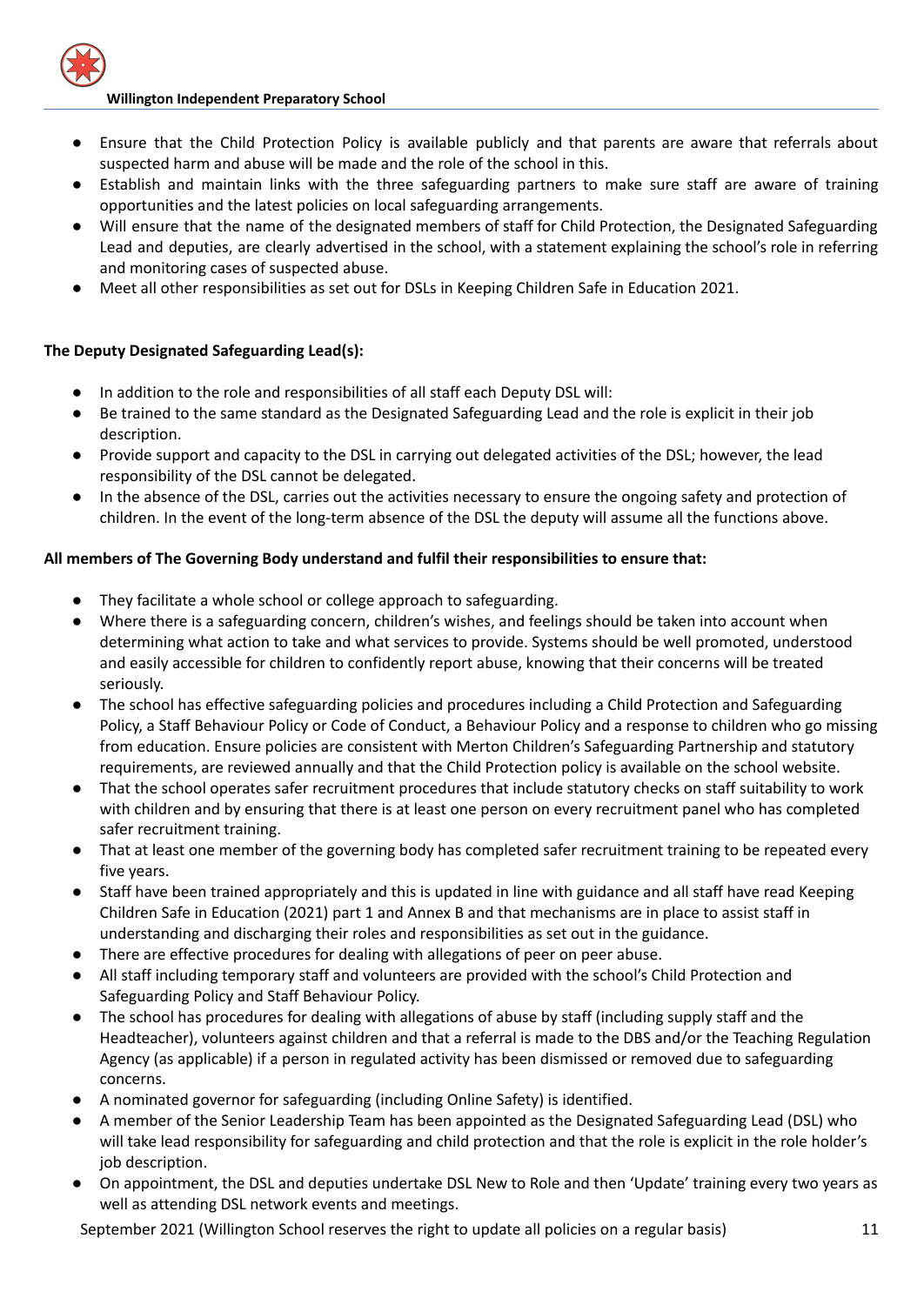- Children are taught about safeguarding (including online safety) as part of a broad and balanced curriculum covering relevant issues through relationships and sex education (RSE). We recognise that there cannot be a "one size fits all" style and there needs to be a personalised and contextualised approach for more vulnerable children, victims of abuse and those with Special Education Needs and Disabilities (SEND).
- The school will comply with regular data returns requested by the Local Authority, regarding all pupils, of statutory school age, attending alternative provision and/or on a reduced or modified timetable
- Appropriate online filtering and monitoring systems are in place.
- Enhanced DBS checks (without barred list checks, unless the governor is also a volunteer at the school) are in place for all Governors.
- Any weaknesses in Safeguarding are remedied immediately.
- The school is aware that OFSTED inspections will always report on whether arrangements for safeguarding children and learners are effective.

## **Multi-agency Working**

Willington Preparatory School has a pivotal role to play in multi-agency safeguarding arrangements. The Governing Body, SLT and DSLs need to ensure that the school contributes to multi-agency working in line with statutory guidance Working Together to Safeguard Children 2018. New safeguarding partnerships and child death partner arrangements are now in place. Agencies will work together to safeguard and promote the welfare of children, including identifying and responding to their needs.

We will ensure that we will fully contribute to all social care assessments concerning students/ pupils at this school.

## **Confidentiality and Sharing Information**

All matters relating to child protection will be treated as confidential and only shared as per the ['Information](https://www.gov.uk/government/publications/safeguarding-practitioners-information-sharing-advice) Sharing Advice for [Practitioners'](https://www.gov.uk/government/publications/safeguarding-practitioners-information-sharing-advice) (DfE 2018) guidance.

Information will be shared with staff within the school who 'need to know'.

All staff must be aware that they have a professional responsibility to share information with other agencies in order to safeguard children and that the Data Protection Act 1998 and General Data Protection Regulations are not a barrier to sharing information where a failure to do so would place a child at risk of harm. There is a lawful basis for safeguarding concerns to be shared with agencies who have a statutory duty for child protection.

All staff must also be aware of the provisions in the school's current Data Protection and Subject Access Request Policy.

All staff must be aware that they cannot promise a child to keep secrets which might compromise the child's safety or wellbeing. However, staff are aware that matters relating to child protection and safeguarding are personal to children and families and in this respect are confidential and the Headteacher or DSLs will only disclose information about a child to other members of staff on a need to know basis.

All staff will always undertake to share our intention to refer a child to Social Care with their parents /carers consent unless to do so could put the child at greater risk of harm or impede a criminal investigation.

#### **Child Protection Procedures**

The following procedures apply to all staff working in the school and will be covered by training to enable staff to understand their role and responsibility.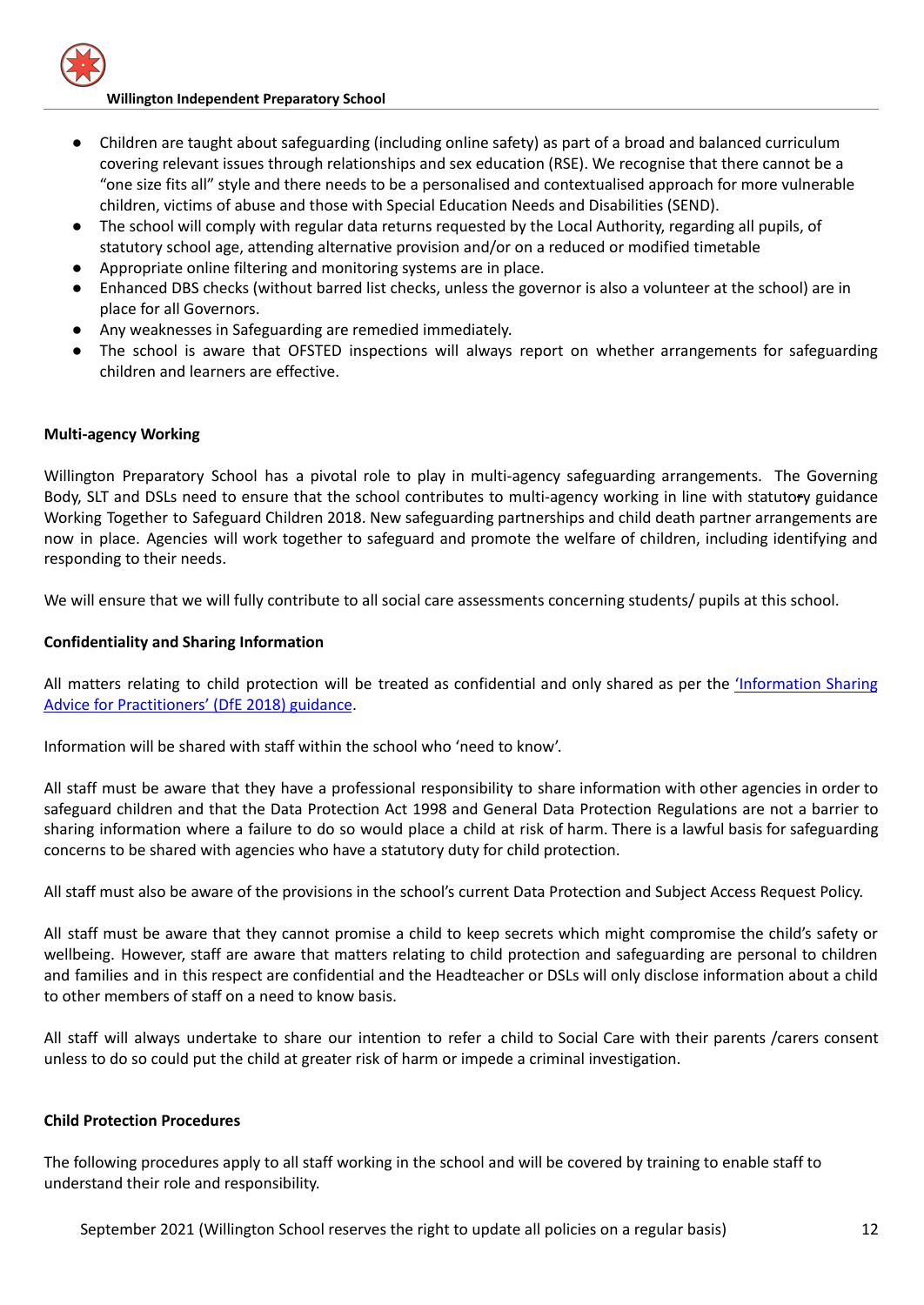The aim of our procedures is to provide a robust framework which enables staff to take appropriate action when they are concerned that a child is being harmed or abused or is at risk of harm or abuse.

The primary concern at all stages must be the interests and safety of the child. Where there is a conflict of interest between the child and an adult, the interests of the child must be paramount.

All staff are aware that very young children and those with disabilities, Special Educational Needs or with language delay may be more likely to communicate concerns with behaviours rather than words. Additionally, staff will question the cause of knocks and bumps in children who have limited mobility.

# If a member of staff suspects abuse, spots signs or indicators of abuse, or they have a disclosure of abuse made to **them they must:**

- 1. Make an initial record of the information related to the concern.
- 2. Report it to the DSL immediately.
- 3. The DSL will consider if there is a requirement for immediate medical intervention, however urgent medical attention should not be delayed if the DSL is not immediately available.
- 4. Make an accurate record (which may be used in any subsequent court proceedings) as soon as possible and within 24 hours of the occurrence, of all that has happened, including details of:
	- a. Dates and times of their observations
	- b. Dates and times of any discussions in which they were involved.
	- c. Any injuries identified on a body map
	- d. Explanations given by the child / adult
	- e. Rationale for decision making and action taken
	- f. Any actual words or phrases used by the child
- 5. Any paper records must be signed and dated by the author. The record needs to be completed by the adult who received the information.
- 6. In the absence of the DSL or the deputies, staff must be prepared to refer directly to the MASH, and the police if
- 7. appropriate, if there is the potential for immediate significant harm.

Following a report of concerns the DSL must:

- 1. Decide whether there are sufficient grounds for suspecting significant harm, in which case a referral must be made to the MASH and the police if it is appropriate.
- 2. Try to discuss any concerns about a child's welfare with the family and where possible to seek their agreement before making a referral to the MASH. However, this should only be done when it will not place the child at increased risk or could impact a police investigation. The child's views should also be considered.
- 3. Contact the MASH if there are grounds to suspect a child is suffering, or is likely to suffer, significant harm or abuse. If a child is in immediate danger and urgent protective action is required, the Police (dial 999) must be called. The DSL must also notify MASH of the occurrence and what action has been taken
- 4. Phone the MASH to discuss concerns if the DSL feels unsure about whether a referral is necessary,

If there is not a risk of significant harm, the DSL will either actively monitor the situation or consider Early Help.

When a pupil needs urgent medical attention and there is suspicion of abuse the DSL or their Deputy should take the child to the accident and emergency unit at the nearest hospital, having first notified the MASH. The DSL should seek advice about what action the MASH will take and about informing the parents, remembering that parents should normally be informed that a child requires urgent hospital attention.

The exception to this process will be in those cases of known FGM where there is a mandatory requirement for the teacher to report directly to the police. The DSL should also be made aware.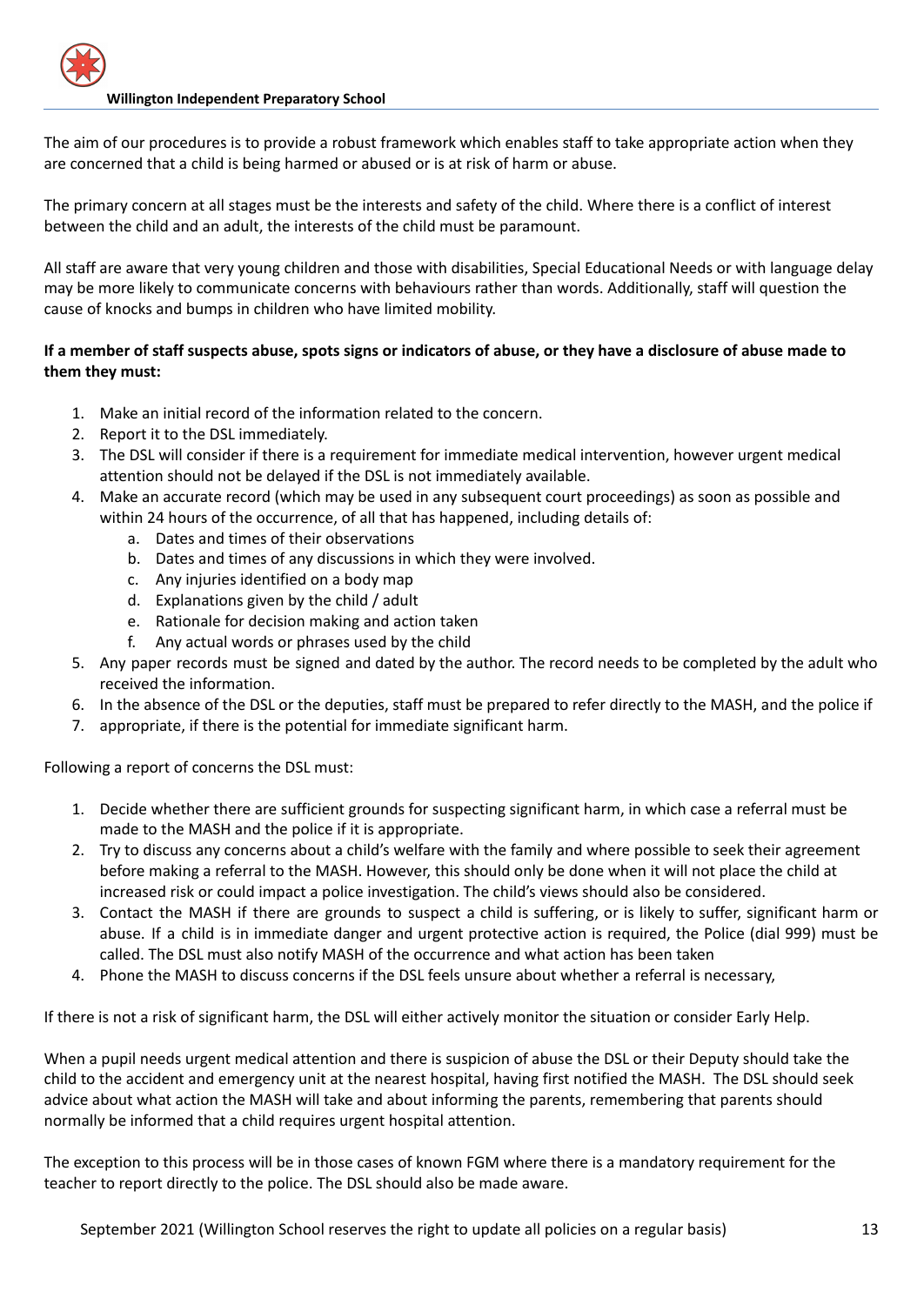## **Dealing with disclosures**

## **All staff**

A member of staff who is approached by a child should listen positively and try to reassure them. They cannot promise complete confidentiality and should explain that they may need to pass information to other professionals to help keep the child or other children safe. The degree of confidentiality should always be governed by the need to protect the child.

Additional consideration needs to be given to children with communication difficulties and for those whose preferred language is not English. It is important to communicate with them in a way that is appropriate to their age, understanding and preference.

All staff must know who the DSL is and who to approach if the DSL is unavailable. All staff have the right to make a referral to the MASH or Police directly and must do this if, for whatever reason, there are difficulties following the agreed protocol, for example, they are the only adult on the school premises at the time and have concerns about sending a child home.

## **Talking to and listening to children**

If a child chooses to disclose, you SHOULD:

- Listen and reassure
- be accessible and receptive
- listen carefully and uncritically at the child's pace
- take what is said seriously
- tell the child that you must pass this information on
- explain what will happen next
- make a careful record of what was said in the child's words
- sign, date and record the time on records

You should NEVER:

take photographs of injuries

examine marks/ injuries solely to assess whether they may have been caused by abuse (there may be a need to give appropriate first aid)

- investigate or probe, aiming to prove or disprove possible abuse never ask leading questions
- make promises to children about confidentiality or keeping 'secrets'
- assume that someone else will take the necessary action
- jump to conclusions or react with shock, anger or horror
- speculate or accuse anybody
- confront another person (adult or child) allegedly involved
- offer opinions about what is being said or about people allegedly involved
- forget to record what you have been told
- delay or fail to pass the information on to the correct person
- ask a child to sign a written copy of the disclosure or a 'statement'.

For children with communication difficulties or who use alternative/augmented communication systems, staff may need to take extra care to ensure that signs of abuse and neglect are identified and interpreted correctly, but concerns should be reported in exactly the same manner as for other children.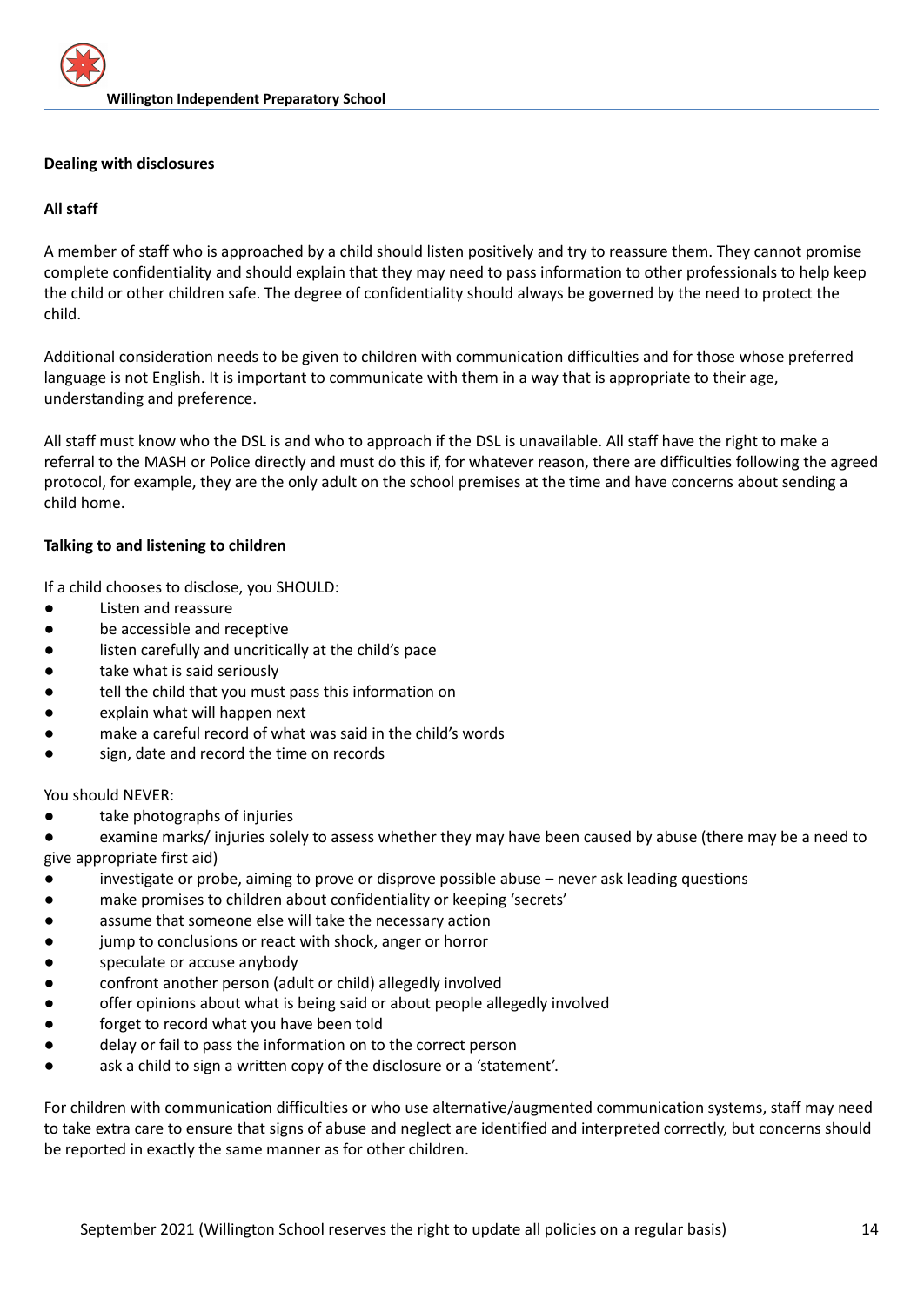## **Guiding principles, the seven R's**

## **Receive**

Listen to what is being said, without displaying shock or disbelief Accept what is said and take it seriously Make a note of what has been said as soon as practicable

#### **Reassure**

Reassure the pupil, but only so far as is honest and reliable

Do not make promises you may not be able to keep e.g. 'I'll stay with you' or 'everything will be alright now' or 'I'll keep this confidential'

Do reassure, for example, you could say: 'I believe you', 'I am glad you came to me', 'I am sorry this has happened', 'We are going to do something together to get help'

## **Respond**

Respond to the pupil only as far as is necessary for you to establish whether you need to refer this matter, but do not interrogate for full details

Do not ask 'leading' questions i.e. 'did he touch your private parts?' or 'did she hurt you?' Such questions may invalidate your evidence (and the child's) in any later prosecution in court

Do not ask the child why something has happened.

Do not criticize the alleged perpetrator; the pupil may care about him/her, and reconciliation may be possible Do not ask the pupil to repeat it all for another member of staff. Explain what you must do next and whom you have to talk to. Reassure the pupil that it will be a senior member of staff

## **Report**

- Share concerns with the DSL immediately.
- If you are not able to contact your DSL or the Deputy DSL, and the child is at risk of immediate harm, contact the MASH or Police, as appropriate directly.
- If you are dissatisfied with the level of response you receive following your concerns, you should press the DSL for reconsideration

## **Record**

- If possible, make some very brief notes at the time, and write them up as soon as possible. The original notes need to be kept secure and included in the Child Protection file
- Record the date, time, place, person or people present and noticeable nonverbal behaviour, and the words used by the child. If the child uses sexual 'pet' words, record the actual words used, rather than translating them into 'proper' words
- If appropriate, complete a body map to indicate the position of any noticeable bruising.
- Record facts and observable things, rather than your 'interpretations' or 'assumptions'

## **Remember**

- Support the child: listen, reassure, and be available
- Complete confidentiality is essential. Share your knowledge only with appropriate professional colleagues
- Get some support for yourself if you need it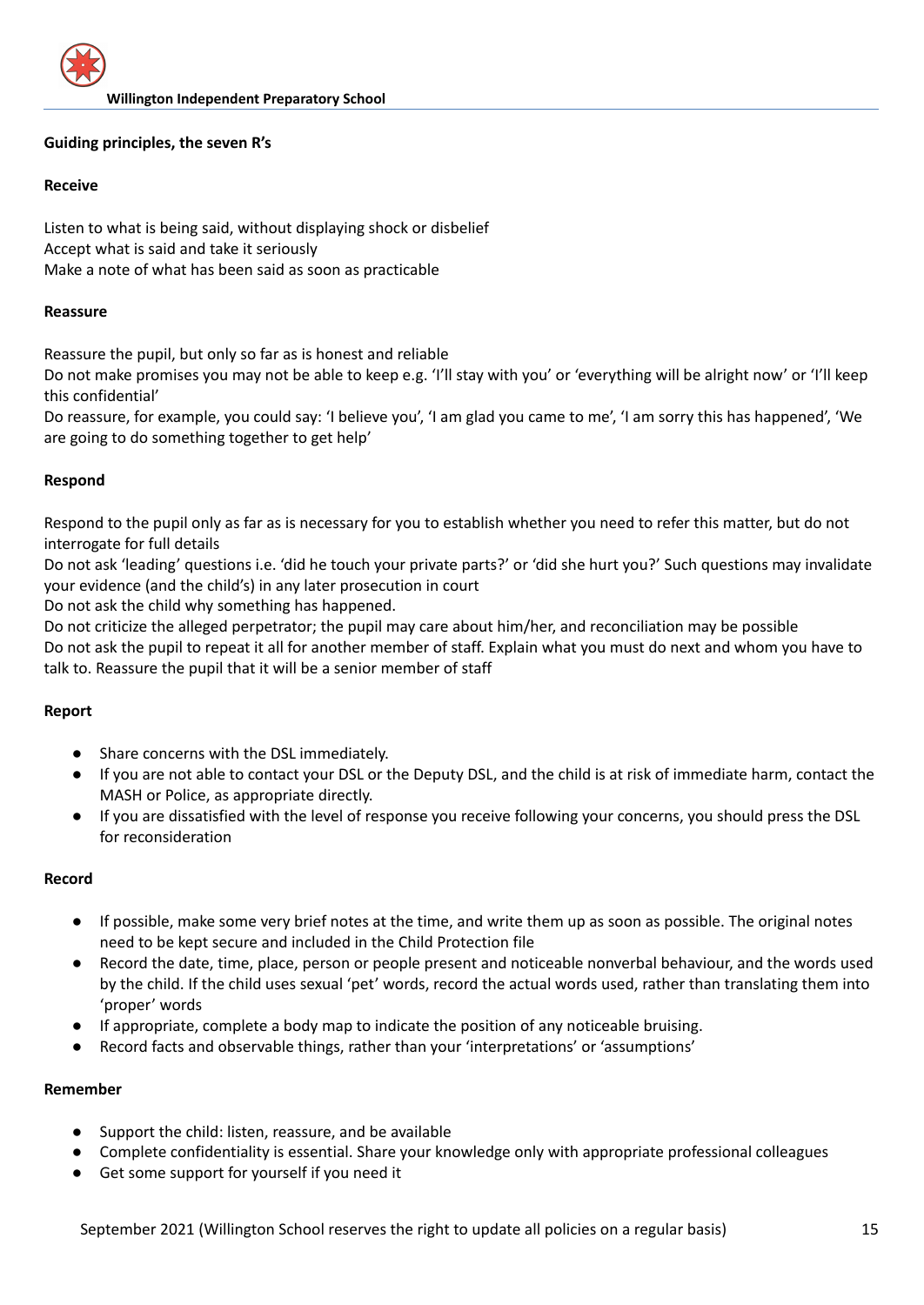

## **Review (led by DSL)**

- Has the action taken provided good outcomes for the child?
- Did the procedure work?
- Were any deficiencies or weaknesses identified in the procedure? Have these been remedied?
- Is further training required?

## **What happens next?**

It is important that concerns are followed up and it is everyone's responsibility to ensure that they are. The member of staff should be informed by the DSL what has happened following a report being made. If they do not receive this information, they should seek it out. Ensure the incident is recorded.

Receiving a disclosure can be upsetting for the member of staff and schools should have a procedure for supporting them after the disclosure. This might include reassurance that they have followed procedure correctly and that their swift actions will enable the allegations to be handled appropriately.

In some cases, additional counselling might be needed, and staff should be encouraged to recognise that disclosures can have an impact on their own emotions.

## **Allegations against adults who work with children**

## **Procedure**

Keeping Children Safe in Education 2021 part 4 is now in 2 sections.

Section 1 deals with allegations against staff which meets the threshold of being investigated by the Local Authority Designated Officer (LADO).

This procedure must be used in all cases in which it is alleged a member of staff, supply staff or volunteer in a school, or another adult who works with children has:

- *● behaved in a way that has harmed a child or may have harmed a child.*
- *● possibly committed a criminal offence against or related to a child.*
- behaved towards a child or children in a way that indicates he or she would pose a risk of harm to children; or
- behaved or may have behaved in a way that indicates they may not be suitable to work with children.

In dealing with allegations or concerns against an adult, staff must:

Report any concerns about the conduct of any member of staff, supply staff or volunteer to the Headteacher immediately.

- If an allegation is made against the Headteacher, the concerns need to be raised with the Chair of Governors as soon as possible. If the Chair of Governors is not available, then the LADO should be contacted directly.
- There may be situations when the Headteacher or Chair of Governors will want to involve the police immediately if the person is deemed to be an immediate risk to children or there is evidence of a possible criminal offence.
- Once an allegation has been received by the Headteacher or Chair of Governors they will contact the LADO immediately and before taking any action or investigation.
- Following consultation with the LADO inform the parents of the allegation unless there is a good reason not to.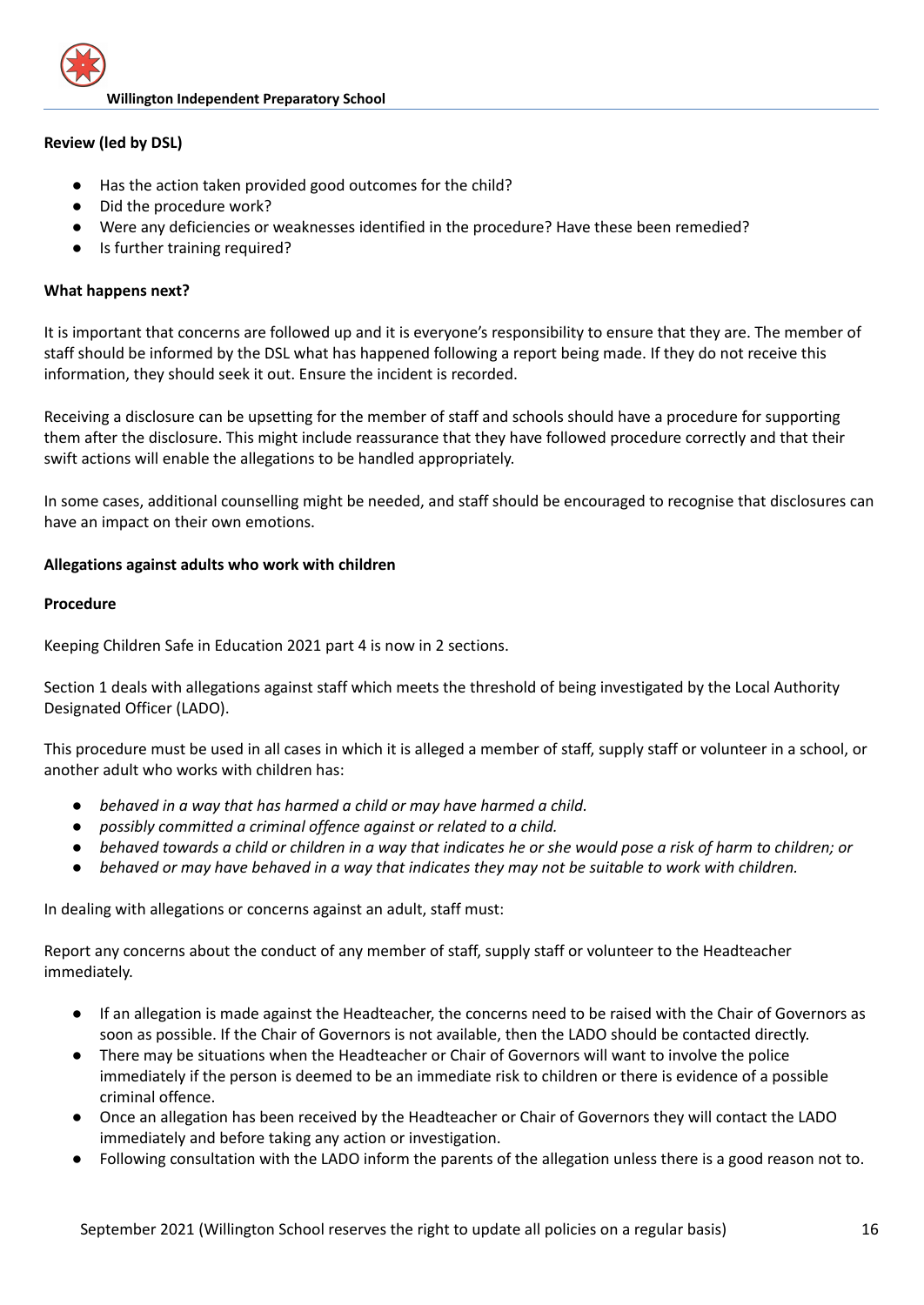In liaison with the LADO, the school will determine how to proceed and if necessary, the LADO will refer the matter to Children's Social Care via the MASH and/or the police.

When using an agency for supply staff, the school will inform the agency of its process for managing allegations.

Where an allegation is made against a member of supply staff, the Headteacher will immediately contact both the agency concerned and the LADO. The school will ensure that any allegations are dealt with appropriately and liaise with relevant parties. The school will continue to support any investigation that is required.

Section 2 of part 4 of Keeping Children Safe in Education 2021 deals with low level concerns. These will not be treated as insignificant but will require a report to the Headteacher or the LADO.

A low-level concern is any concern, no matter how small, and even if no more than causing a sense of unease or a 'nagging doubt' - that an adult working in or on behalf of the school or college may have acted in a way that is inconsistent with the staff code of conduct, including inappropriate conduct outside of work.

Examples of such behaviour could include, but are not limited to:

- being over friendly with children,
- having favourites,
- taking photographs of children on their mobile phone,
- engaging with a child on a one-to-one basis in a secluded area or behind a closed door, or,
- using inappropriate sexualised, intimidating, or offensive language.

The purpose of this policy is to create and embed a culture of openness, trust and transparency in which the school's or college's values and expected behaviour which are set out in the staff code of conduct are constantly lived, monitored and reinforced by all staff.

Low-level concerns about a member of staff should be reported to the Headteacher. Where a low-level concern is raised about the Headteacher, it should be shared with the Chair of Governors.

If a report is determined to be unsubstantiated, unfounded, false or malicious, the Designated Safeguarding Lead should consider whether the child and/or the person who has made the allegation is in need of help or may have been abused by someone else and this is a cry for help. In such circumstances, a referral to children's social care may be appropriate.

If a report is shown to be deliberately invented or malicious, we will consider whether any disciplinary action is appropriate against the individual who made it as per our behaviour policy.

## **What is child abuse?**

The following definitions are taken from W*orking Together to Safeguard Children* HM Government (2018). In addition to these definitions, children can also be abused by being sexually or criminally exploited, honour-based abuse, forced marriage or female genital mutilation.

## **What is abuse and neglect?**

Abuse and neglect are forms of maltreatment of a child. Somebody may abuse or neglect a child by inflicting harm, or by failing to act to prevent harm. Children may be abused in a family or in an institutional or community setting, by those known to them or, more rarely, by a stranger. They may be abused by an adult or adults, or another child or children.

## **Physical abuse**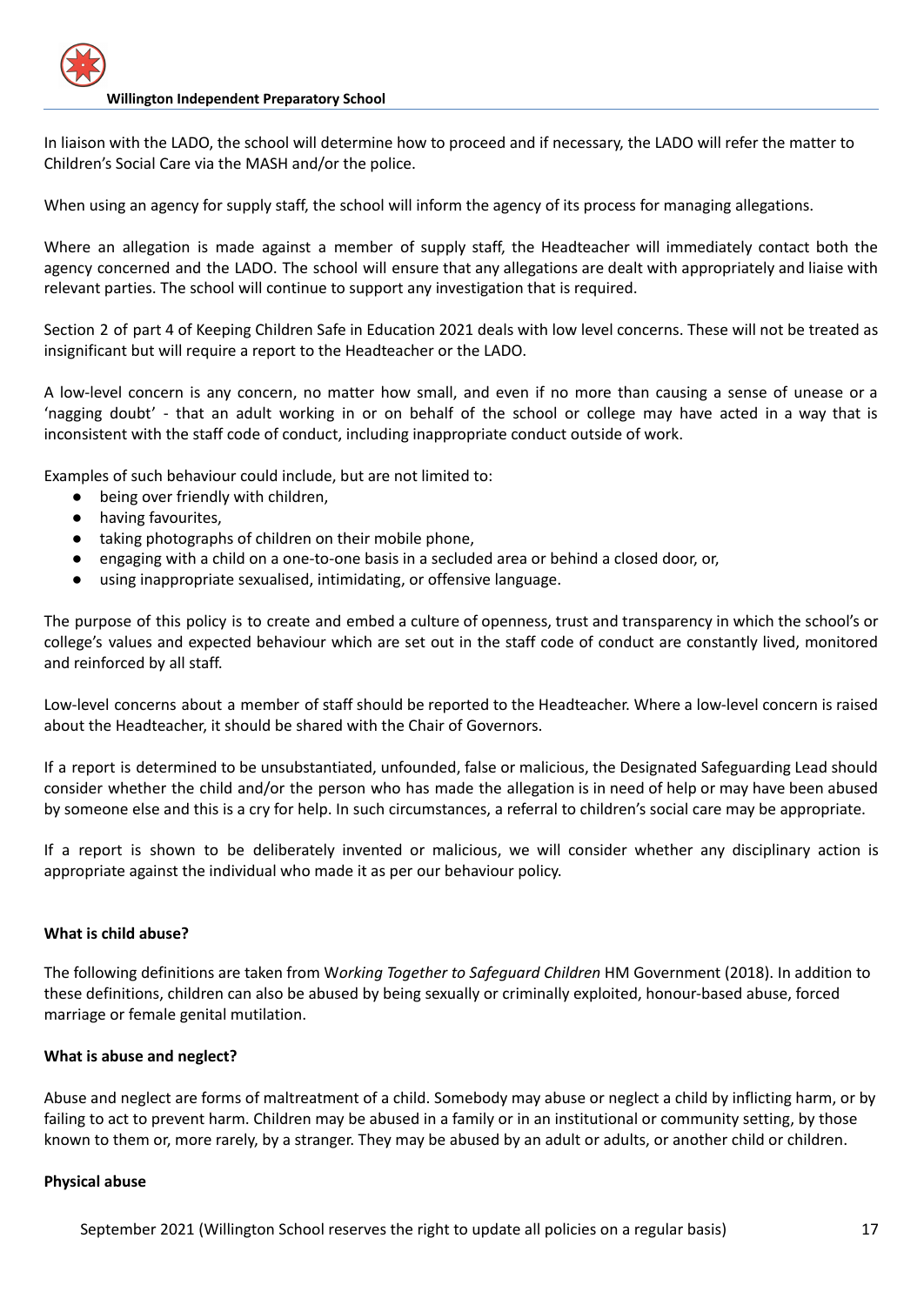Physical abuse may involve hitting, shaking, throwing, poisoning, burning or scalding, drowning, suffocating, or otherwise causing physical harm to a child. Physical harm may also be caused when a parent or carer fabricates the symptoms of, or deliberately induces, illness in a child.

Most children collect cuts and bruises quite routinely as part of the rough and tumble of daily life. Clearly, it is not necessary to be concerned about most of these minor injuries. But accidental injuries normally occur on the *bony prominences* – e.g. knees, shins.

Injuries on the *soft* areas of the body are more likely to be inflicted intentionally and should therefore make us more alert to other concerning factors that may be present.

A body map can assist in the clear recording and reporting of physical abuse. The body map should only be used to record observed injuries and no child should be asked to remove clothing by a member of staff of the school.

## **Indicators of physical abuse / factors that should increase concern**

- Multiple bruising or bruises and scratches (especially on the head and face)
- Clusters of bruises e.g., fingertip bruising (caused by being grasped)
- Bruises around the neck and behind the ears the most common abusive injuries are to the head
- Bruises on the back, chest, buttocks, or on the inside of the thighs
- Marks indicating injury by an instrument e.g., linear bruising (stick), parallel bruising (belt), marks of a buckle
- Bite marks
- Deliberate burning may also be indicated by the pattern of an instrument or object e.g., electric fire, cooker, cigarette
- Scalds with upward splash marks or *tide marks*
- Untreated injuries
- Recurrent injuries or burns
- Bald patches.

In the context of the school, it is normal to ask about a noticeable injury. The response to such an enquiry is generally light-hearted and detailed. So, most of all, concern should be increased when:

- the explanation given does not match the injury
- the explanation uses words or phrases that do not match the vocabulary of the child (adult's words)
- no explanation is forthcoming
- the child (or the parent/carer) is secretive or evasive
- the injury is accompanied by allegations of abuse or assault

You should be concerned if a child:

- is reluctant to have parents/carers contacted
- runs away or shows fear of going home
- is aggressive towards themselves or others
- flinches when approached or touched
- is reluctant to undress to change clothing for sport
- wears long sleeves during hot weather
- is unnaturally compliant in the presence of parents/carers.
- has a fear of medical help or attention
- admits to a punishment that appears excessive.

# **Emotional abuse**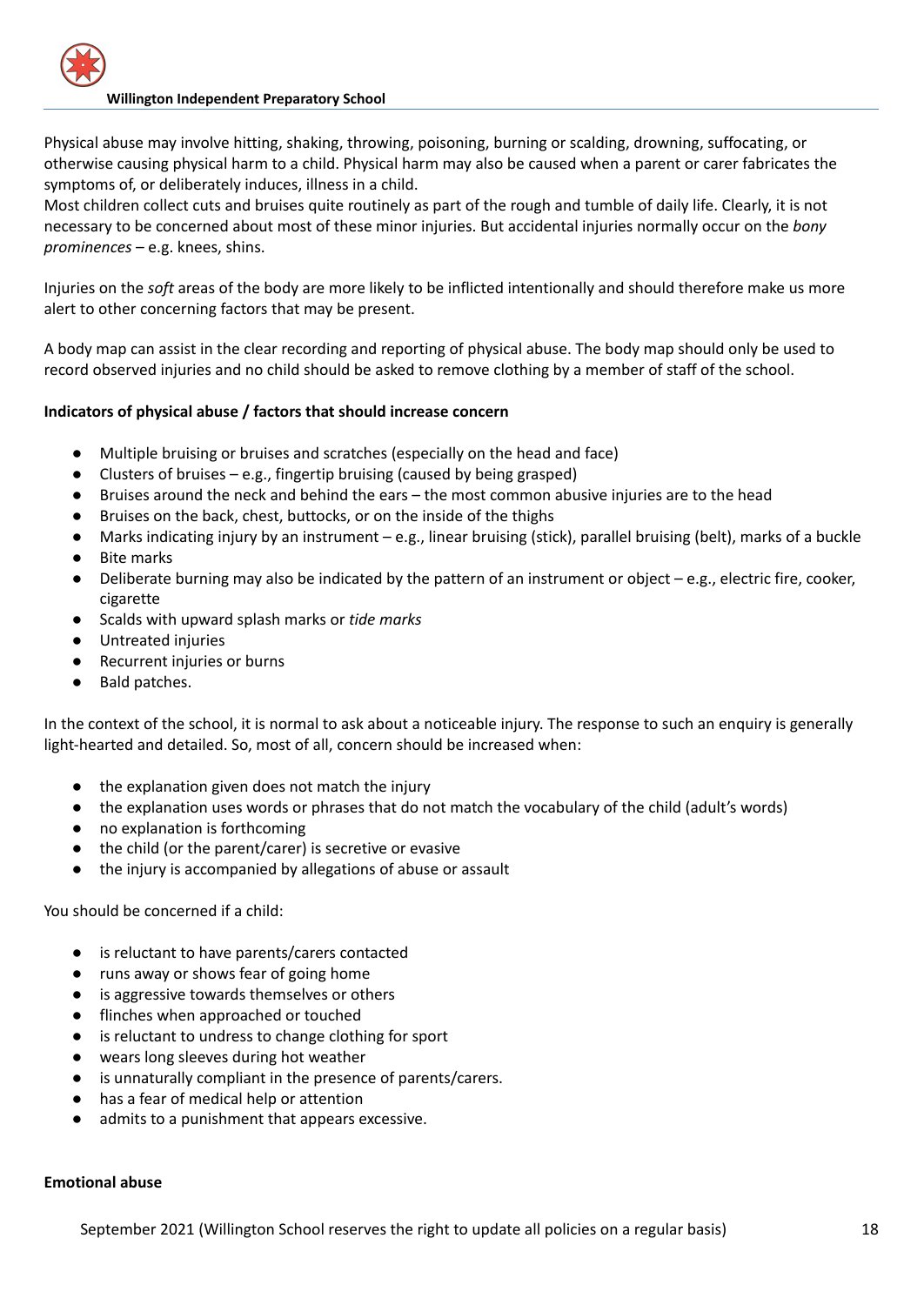The persistent emotional maltreatment of a child such as to cause severe and persistent adverse effects on the child's emotional development.

It may involve conveying to a child that they are worthless or unloved, inadequate, or valued only insofar as they meet the needs of another person. It may include not giving the child opportunities to express their views, deliberately silencing them or 'making fun' of what they say or how they communicate. It may feature age or developmentally inappropriate expectations being imposed on children.

These may include interactions that are beyond a child's developmental capability, as well as overprotection and limitation of exploration and learning, or preventing the child participating in normal social interaction. It may involve seeing or hearing the ill-treatment of another.

It may involve serious bullying (including cyber bullying), causing children frequently to feel frightened or in danger, or the exploitation or corruption of children. Some level of emotional abuse is involved in all types of maltreatment of a child, although it may occur in isolation.

Most harm is produced in *low warmth, high criticism* homes, not from single incidents.

Emotional abuse is difficult to define, identify/recognise and/or prove.

Emotional abuse is chronic and cumulative and has a long-term impact.

All kinds of abuse and neglect have emotional effects although emotional abuse can occur by itself.

Children can be harmed by witnessing someone harming another person – as in domestic abuse.

It is sometimes possible to spot emotionally abusive behavior from parents and carers to their children, by the way that the adults are speaking to, or behaving towards children. An appropriate challenge or intervention could affect positive change and prevent more intensive work being carried out later.

## **Indicators of emotional abuse**

Developmental issues

- Delays in physical, mental and emotional development
- Poor school performance
- Speech disorders, particularly sudden disorders or changes.

## Behaviour

- Acceptance of punishment which appears excessive
- Over-reaction to mistakes
- Continual self-deprecation (I'm stupid, ugly, worthless etc)
- Neurotic behaviour (such as rocking, hair-twisting, thumb-sucking)
- Self-mutilation
- Suicide attempts
- Drug/solvent abuse
- Running away
- Compulsive stealing, scavenging
- Acting out
- Poor trust in significant adults
- Regressive behaviour e.g., wetting
- **Eating disorders**
- Destructive tendencies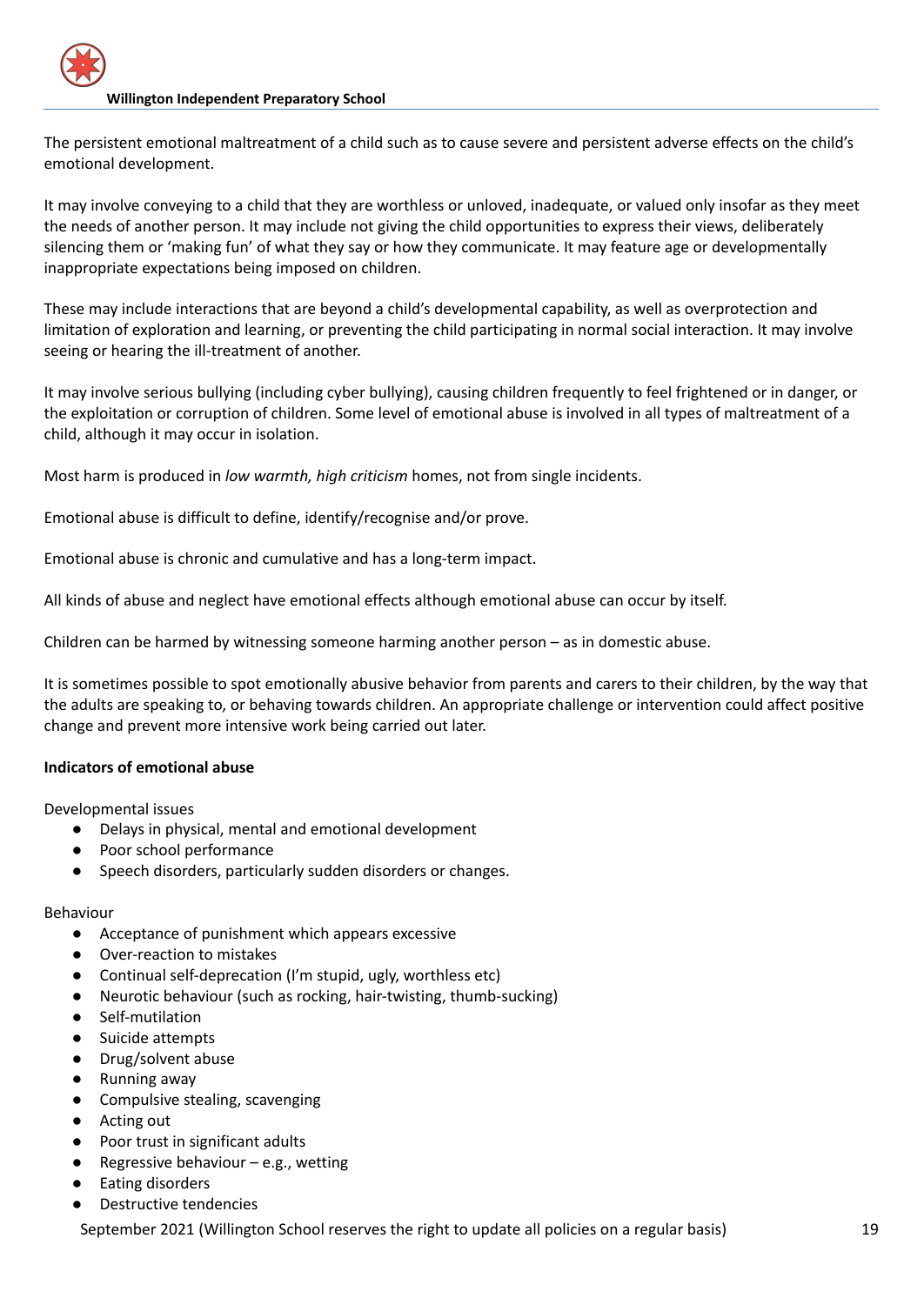

- Neurotic behaviour
- Arriving early at school, leaving late

## Social issues

- Withdrawal from physical contact
- Withdrawal from social interaction
- Over-compliant behaviour
- Insecure, clinging behaviour
- Poor social relationships

## Emotional responses

- Extreme fear of new situations
- Inappropriate emotional responses to painful situations ("I deserve this")
- Fear of parents being contacted
- Self-disgust
- Low self-esteem
- Unusually fearful with adults
- Lack of concentration, restlessness, aimlessness
- Extremes of passivity or aggression

## **Sexual abuse**

Involves forcing or enticing a child or young person to take part in sexual activities, not necessarily involving a high level of violence, whether the child is aware of what is happening.

The activities may involve physical contact, including rape, assault by penetration (other than by a penis) or non-penetrative acts such as masturbation, kissing, rubbing and touching outside of clothing. They may also include non-contact activities, such as involving children in looking at, or in the production of, sexual images, watching sexual activities, encouraging children to behave in sexually inappropriate ways, or grooming a child in preparation for abuse (including online).

Sexual abuse is not solely perpetrated by adult males. Women can also commit acts of sexual abuse, as can other children.

Sexual abuse is often perpetrated by people who are known and trusted by the child  $-e.g.,$  relatives, family friends, neighbours, babysitters, and people working with the child in school, faith settings, clubs or activities. Children can also be subject to child sexual exploitation.

Child Sexual Exploitation is seen as a separate category of sexual abuse.

Characteristics of child sexual abuse:

- it is often planned and systematic people do not sexually abuse children by accident, though sexual abuse can be opportunistic
- grooming the child people who abuse children take care to choose a vulnerable child and often spend time making them dependent (this may occur online)
- grooming the child's environment abusers try to ensure that potential adult protectors (parents and other carers especially) are not suspicious of their motives.

Most people who sexually abuse children are men, but some women sexually abuse too.

## **Indicators of sexual abuse**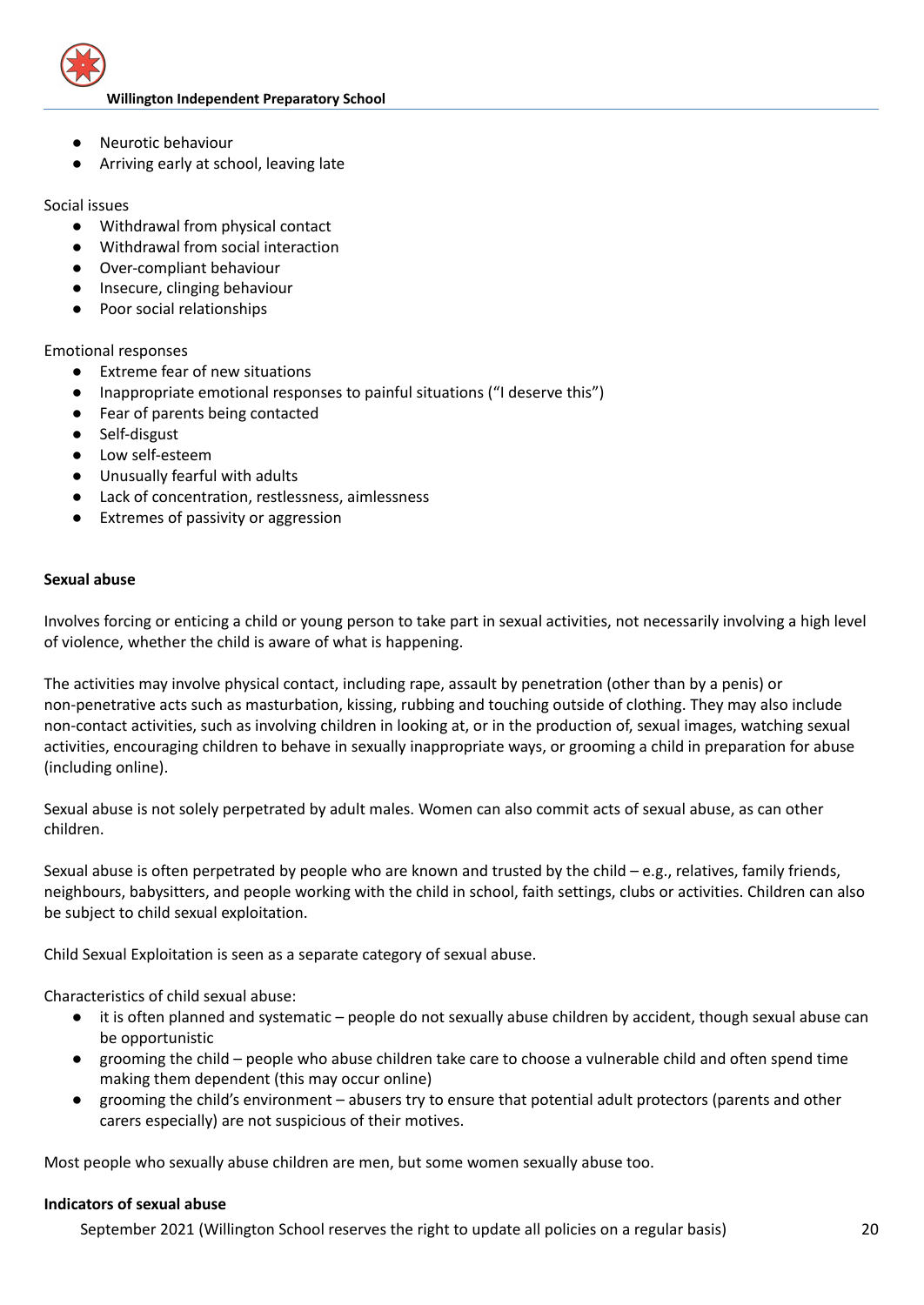

Physical observations:

- Damage to genitalia, anus or mouth
- Sexually transmitted diseases
- Unexpected pregnancy, especially in noticeably young girls
- Soreness in genital area, anus or mouth and other medical problems such as chronic itching
- Unexplained recurrent urinary tract infections and discharges or abdominal pain

Behavioural observations:

- Sexual knowledge inappropriate for age
- Sexualised behaviour or affection inappropriate for age
- Sexually inappropriate behaviour
- Hinting at sexual activity
- Inexplicable decline in education progress
- Depression or other sudden apparent changes in personality as becoming insecure
- Lack of concentration, restlessness, aimlessness
- Socially isolated or withdrawn
- Overly compliant behaviour
- Acting out, aggressive behaviour
- Poor trust or fear concerning significant adults
- Regressive behaviour.
- Onset of wetting, by day or night; nightmares
- Arriving early at school, leaving late, running away from home
- Suicide attempts, self-mutilation,
- Suddenly drawing sexually explicit pictures
- Eating disorders or sudden loss of appetite or compulsive eating
- Regressing to younger behaviour patterns such as thumb sucking or bringing out discarded cuddly toys
- Become worried about clothing being removed
- Trying to be 'ultra-good' or perfect; overreacting to criticism.

## **Neglect**

Neglect is the persistent failure to meet a child's basic physical and/or psychological needs, likely to result in the serious impairment of the child's health or development.

Neglect may occur during pregnancy as a result of maternal substance abuse. Once a child is born, neglect may involve a parent or carer failing to:

- provide adequate food, clothing and shelter (including exclusion from home or abandonment)
- protect a child from physical and emotional harm or danger
- ensure adequate supervision (including the use of inadequate caregivers)
- ensure access to appropriate medical care or treatment

It may also include neglect of, or unresponsiveness to, a child's basic emotional needs.

Neglect is a lack of parental care, but poverty and lack of information or adequate services can be contributory factors.

Far more children are registered to the category of neglect on Child in Need and Child Protection plans than to the other categories. As with abuse, the number of children experiencing neglect is likely to be much higher than the numbers on the plans.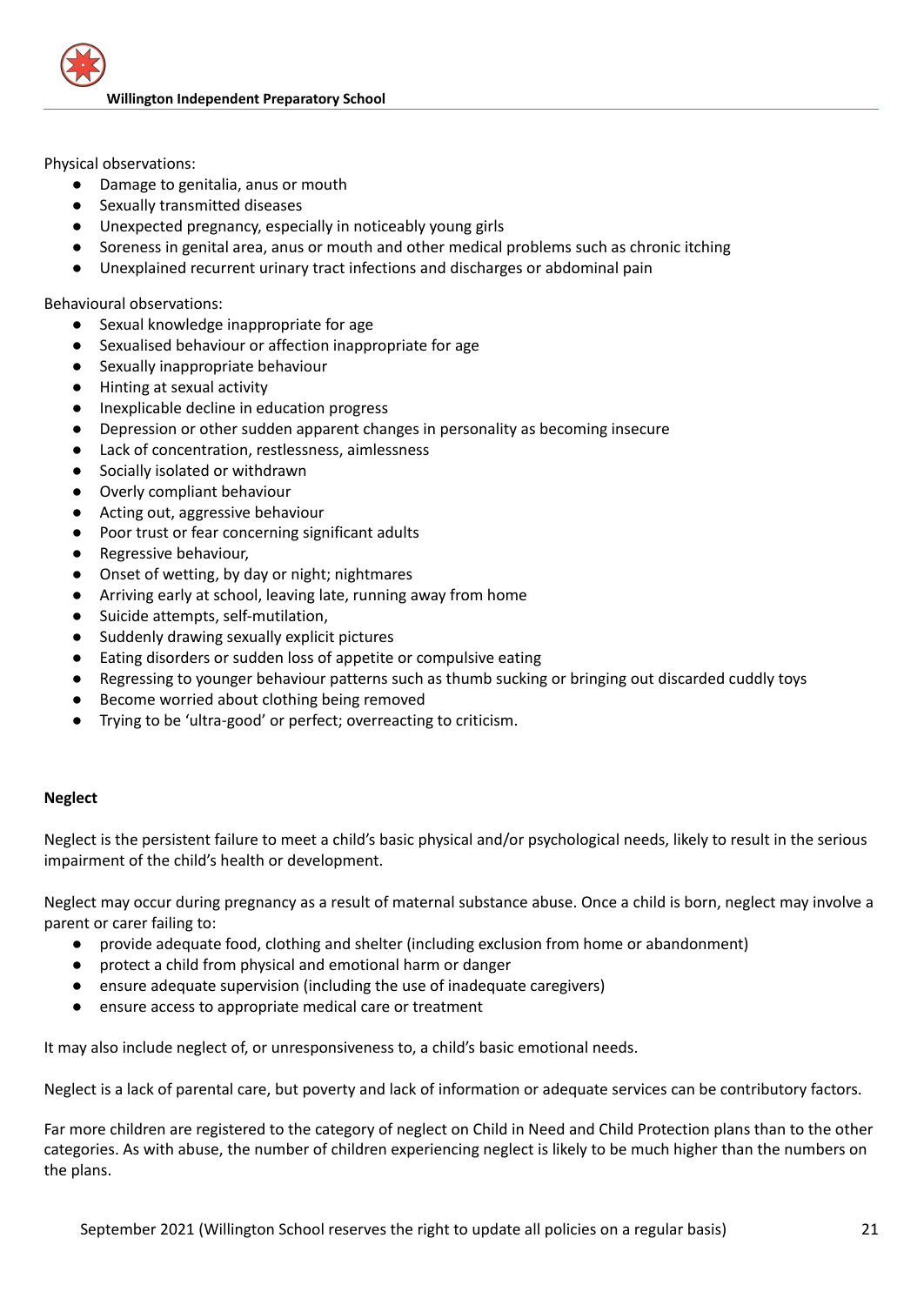

Neglect can include parents or carers failing to:

- provide adequate food, clothing and shelter
- protect a child from physical and emotional harm or danger
- ensure adequate supervision or stimulation
- ensure access to appropriate medical care or treatment

NSPCC research has highlighted the following examples of the neglect of children under 12 years old:

- frequently going hungry
- frequently having to go to school in dirty clothes
- regularly having to look after themselves because of parents being away or having problems such as drug or alcohol misuse
- being abandoned or deserted
- living at home in dangerous physical conditions
- not being taken to the doctor when ill
- not receiving dental care.

Neglect is a difficult form of abuse to recognise and is often seen as less serious than other categories. It is, however, very damaging: children who are neglected often develop more slowly than others and may find it hard to make friends and fit in with their peer group.

Neglect is often noticed at a stage when it does not pose a risk to the child. The duty to safeguard and promote the welfare of children (*What to do if You're Worried a Child is Being Abused* DfE 2015) would suggest that an appropriate intervention or conversation at this early stage can address the issue and prevent a child continuing to suffer until it reaches a point when they are at risk of harm or in significant need.

Neglect is often linked to other forms of abuse, so any concerns school staff must be discussed with the DSL.

It is important to recognise that indicators alone cannot confirm whether a child is being abused. Each child should be seen in the context of their family and wider community and a proper assessment carried out by appropriate persons. What is important to keep in mind is that if you feel unsure or concerned, do something about it. Don't keep it to yourself.

Physical indicators of neglect

- Constant hunger and stealing food
- Poor personal hygiene unkempt, dirty or smelly
- Underweight
- Dress unsuitable for weather
- Poor state of clothing
- Illness or injury untreated

Behavioural indicators of neglect

- Constant tiredness
- Frequent absence from school or lateness
- Missing medical appointments
- Isolated among peers
- Frequently unsupervised
- Stealing or scavenging, especially food
- Destructive tendencies
- Poor attachment to caregivers and emerging mental health difficulties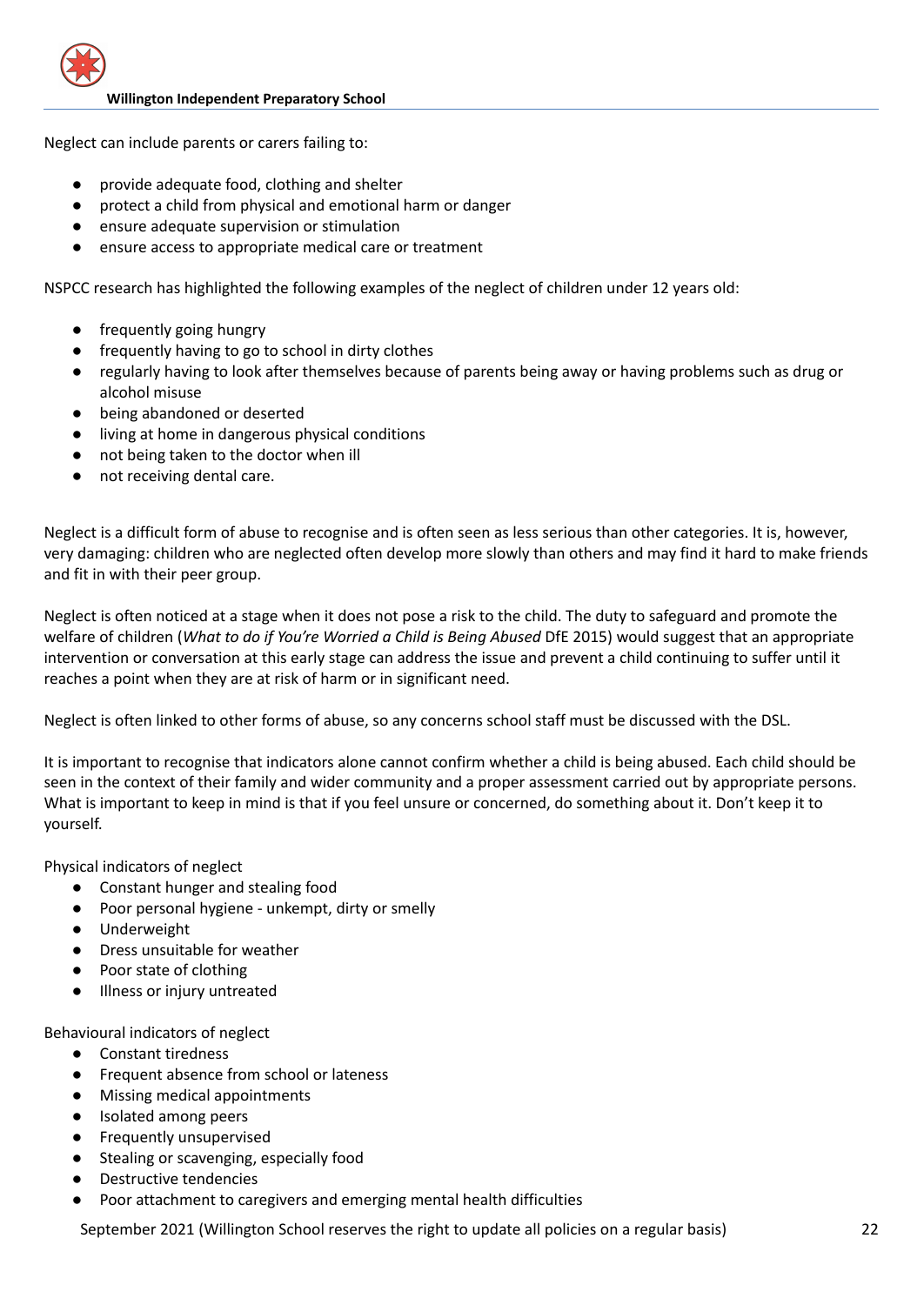## **Peer on Peer (Child on Child) Abuse**

In most instances, the conduct of pupils towards each other will be covered by our behaviour policy. However, some allegations may be of such a serious nature that they may raise safeguarding concerns. Willington Preparatory School recognise that children can abuse their peers.

The forms of peer on peer abuse are outlined below:

- Bullying (including cyberbullying, prejudice-based and discriminatory bullying).
- Abuse in intimate personal relationships between peers.
- Physical abuse which can include hitting, kicking, shaking, biting, hair pulling, or otherwise causing physical harm.
- Sexual Violence and Sexual Harassment.
- Consensual and non-consensual sharing of nudes and semi-nude images and/or videos (also known as sexting or youth produced sexual imagery).
- Causing someone to engage in sexual activity without consent, such as forcing someone to strip, touch themselves sexually, or to engage in sexual activity with a third party.
- Upskirting which typically involves taking a picture under a person's clothing without their permission, with the intention of viewing their genitals or buttocks to obtain sexual gratification, or cause the victim humiliation, distress, or alarm.
- initiation/hazing type violence and rituals.

The term peer-on-peer abuse can refer to all these definitions and a child may experience one or multiple facets of abuse at any one time. Therefore, our response will cut across these definitions and capture the complex web of their experiences.

There are also different gender issues that can be prevalent when dealing with peer on peer abuse (i.e. girls being sexually touched/assaulted, or boys being subjected to initiation/hazing type violence). It is more likely that girls will be victims and boys' perpetrators, but that all peer on peer abuse is unacceptable and will be taken seriously.

We believe that all children have a right to attend school and learn in a safe environment. Children should be free from harm by adults and other children in school.

It will not be passed off as 'banter', 'boys being boys' or 'part of growing up', and staff will challenge inappropriate behaviour between children. Any downplaying of certain conduct can lead to a culture of unacceptable behaviour which will lead to children not reporting or normalising abuse causing an unsafe environment. We are clear that there will be a zero-tolerance approach to any form of abuse including peer on peer abuse.

This school understands that even if there are no reports of peer-on-peer abuse, this does not mean that it is not happening.

We will minimise the risk of peer on peer abuse by: -

- Taking a whole school approach to safeguarding & child protection through our safeguarding curriculum.
- All staff being trained and highly vigilant and aware of specific characteristics which may indicate peer on peer abuse, for example, vulnerability and controlling behaviour.
- Providing a values-based curriculum, underpinned by the school's behaviour policy and pastoral support, and by a planned programme of evidence-based content delivered through the curriculum.
- Working in partnership with parents and carers.
- Engaging with specialist support and interventions. September 2021 (Willington School reserves the right to update all policies on a regular basis) 23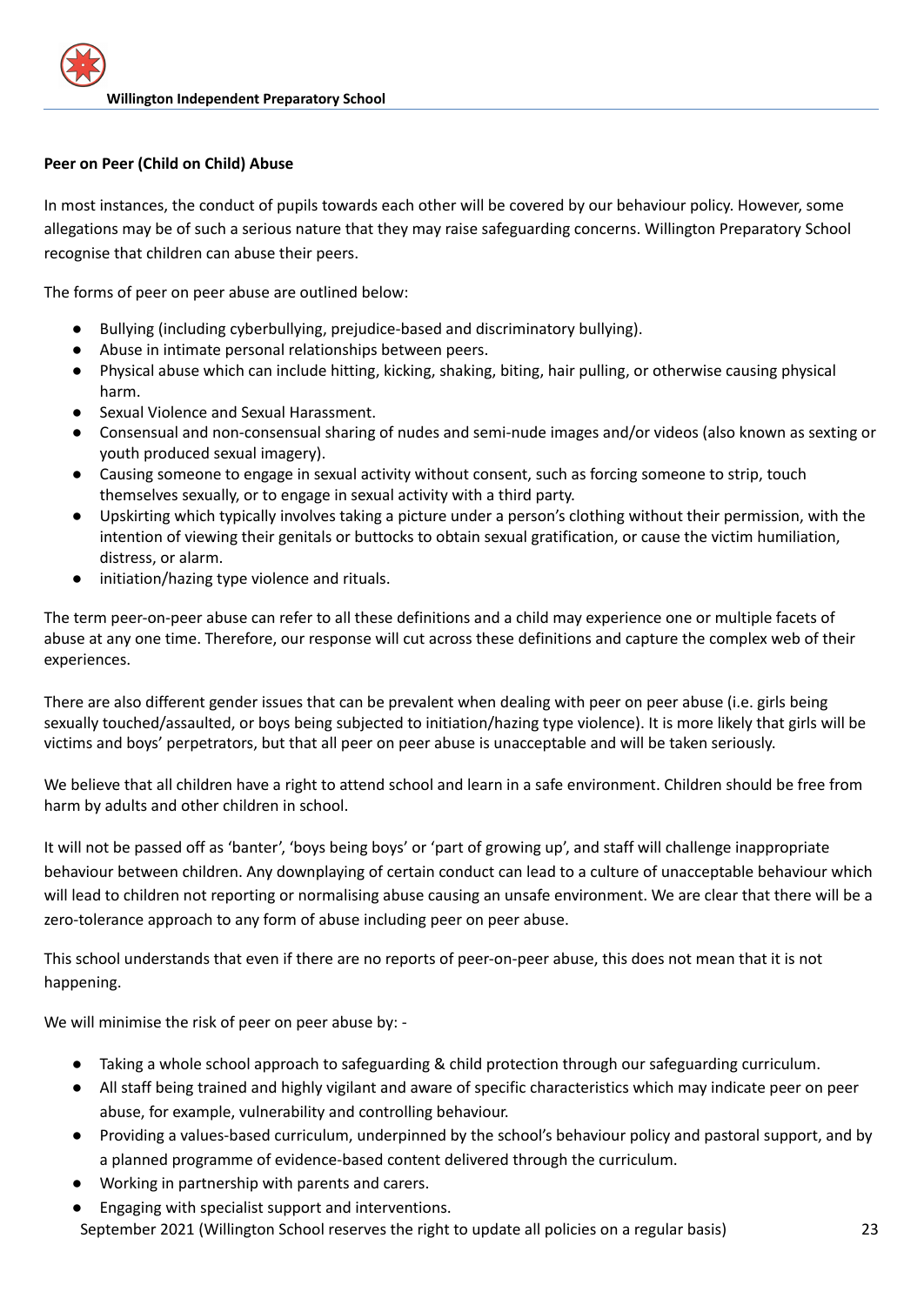## **Responding to reports of Sexual Violence and Sexual Harassment**

- Children making a report of sexual violence or sexual harassment will be taken seriously, kept safe and be well supported.
- Staff taking the report will inform the DSL or a Deputy DSL immediately.
- Staff taking a report will never promise confidentiality.
- Parents or carers should usually be informed (unless this would put the child at greater risk).
- If a child is at risk of harm, is in immediate danger, or has been harmed, a referral will be made to the MASH.

## **Action: The DSL will consider: -**

- The wishes of the victim.
- The nature of the incident including whether a crime has been committed and the harm caused.
- Ages of the children involved.
- Developmental stages of the children.
- Any power imbalance between the children.
- Any previous incidents.
- Ongoing risks.
- Other related issues or wider context.

## **Options:**

- Manage internally
- Early Help intervention
- Refer to MASH
- Report to the police all cases of sexual violence (generally in parallel with a referral to MASH)

## **Risk Assessment:**

Following a report, the DSL will make an immediate risk and needs assessment on a case-by-case basis.

The risk assessment will consider:

- The victim, especially their protection and support.
- The alleged perpetrator, their support needs and any discipline action.
- All other children at the school.
- The victim and the alleged perpetrator sharing classes and space at school.
- The risk assessment will be recorded and kept under review.

Where there has been other professional intervention and/or other specialist risk assessments, these professional assessments will be used to inform the school's approach to supporting and protecting pupils.

Support regarding risk assessments can be accessed from Ian McGraw, Safeguarding in Schools Officer for Merton, email: Ian.McGraw@merton.gov.uk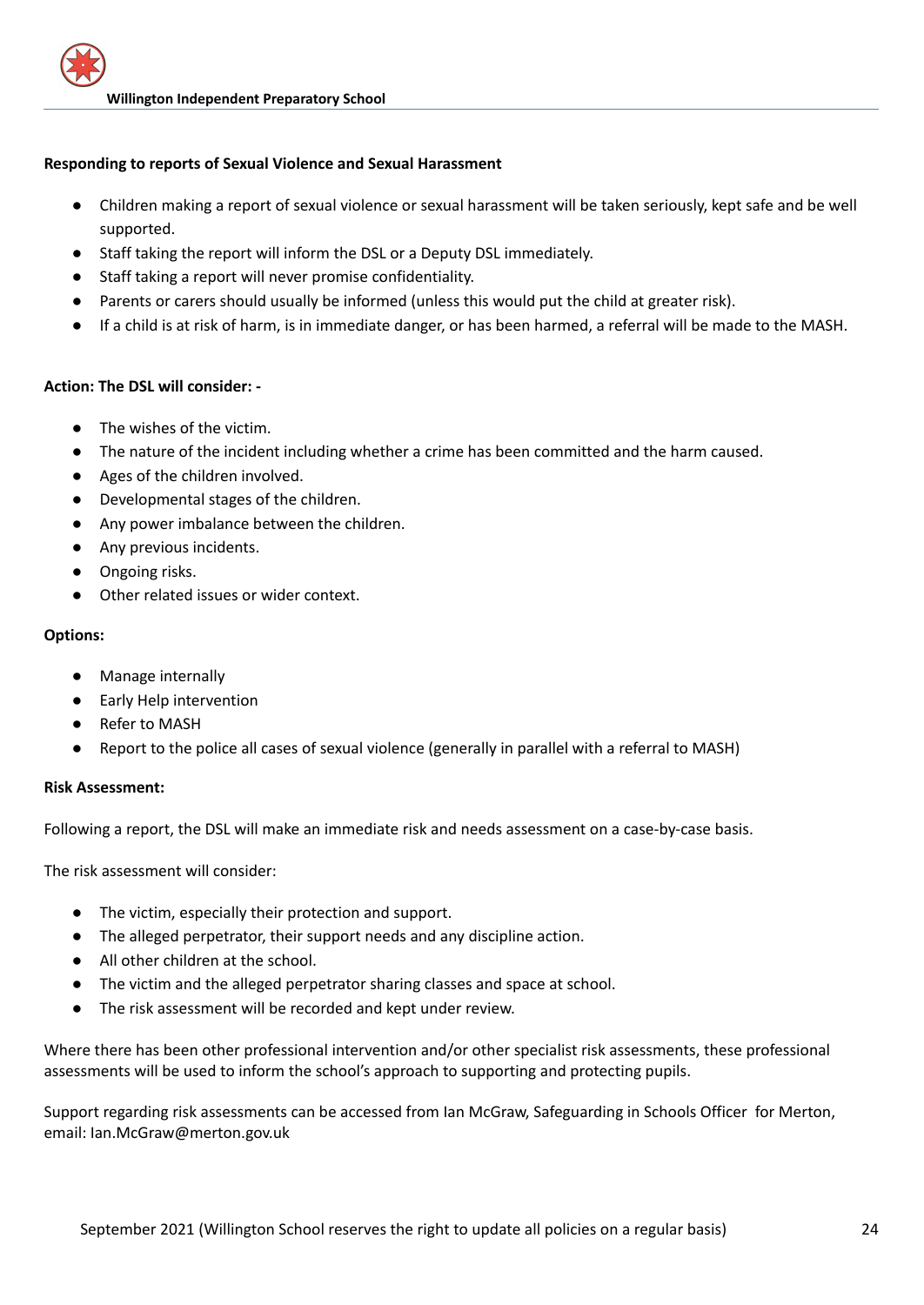## **Ongoing Response:**

The DSL will manage each case individually and will ensure the risk assessment is reviewed regularly with relevant partner agencies, for example the Police and Merton Children's Services.

Where there is a criminal investigation into a rape, assault by penetration or sexual assault, the alleged perpetrator should be removed from any classes they share with the victim.

The DSL will consider how best to keep the victim and perpetrator a reasonable distance apart on school premises and on transport where appropriate.

Where a criminal investigation into a rape or assault by penetration leads to a conviction or caution, the school will take suitable action. In all but the most exceptional of circumstances, the rape or assault is likely to constitute a serious breach of discipline and may lead to the view that allowing the perpetrator to remain in the same school or college would seriously harm the education or welfare of the victim (and potentially themselves and other pupils).

Where a criminal investigation into sexual assault leads to a conviction or caution, the school or college will, if it has not already, consider any suitable sanctions considering their behaviour policy, which may include consideration of permanent exclusion. Where the perpetrator is going to remain at the school or college, the Headteacher should continue keeping the victim and perpetrator in separate classes and continue to consider the most appropriate way to manage potential contact on school and college premises and transport. The nature of the conviction or caution and wishes of the victim will be especially important in determining how to proceed in such cases.

The victim, alleged perpetrator and any other affected children & adults will receive appropriate support and safeguards on a case-by-case basis.

The school will take any disciplinary action against the alleged perpetrator in accordance with the school behaviour policy.

The school recognises that taking disciplinary action and providing appropriate support are not mutually exclusive actions and will occur at the same time if necessary.

## **Physical Abuse**

While a clear focus of peer on peer abuse is around sexual abuse and harassment, physical assaults and initiation violence and rituals from pupils to pupils can also be abusive. These are equally not tolerated and if it is believed that a crime has been committed, will be reported to the police. The principles from the anti-bullying policy will be applied in these cases, with recognition that any police investigation will need to take priority.

## *References:*

*DfE Keeping Children Safe in [Education](https://assets.publishing.service.gov.uk/government/uploads/system/uploads/attachment_data/file/999348/Keeping_children_safe_in_education_2021.pdf) 2021 DfE Sexual Violence and Sexual [Harassment](https://assets.publishing.service.gov.uk/government/uploads/system/uploads/attachment_data/file/999239/SVSH_2021.pdf) between Children in Schools and Colleges May 2021*

## **Harmful Sexual Behaviour**

Children's sexual behaviour exists on a wide continuum, from normal and developmentally expected to inappropriate, problematic, abusive and violent. Problematic, abusive and violent sexual behaviour is developmentally inappropriate and may cause developmental damage. A useful umbrella term is "harmful sexual behaviour" (HSB). The term has been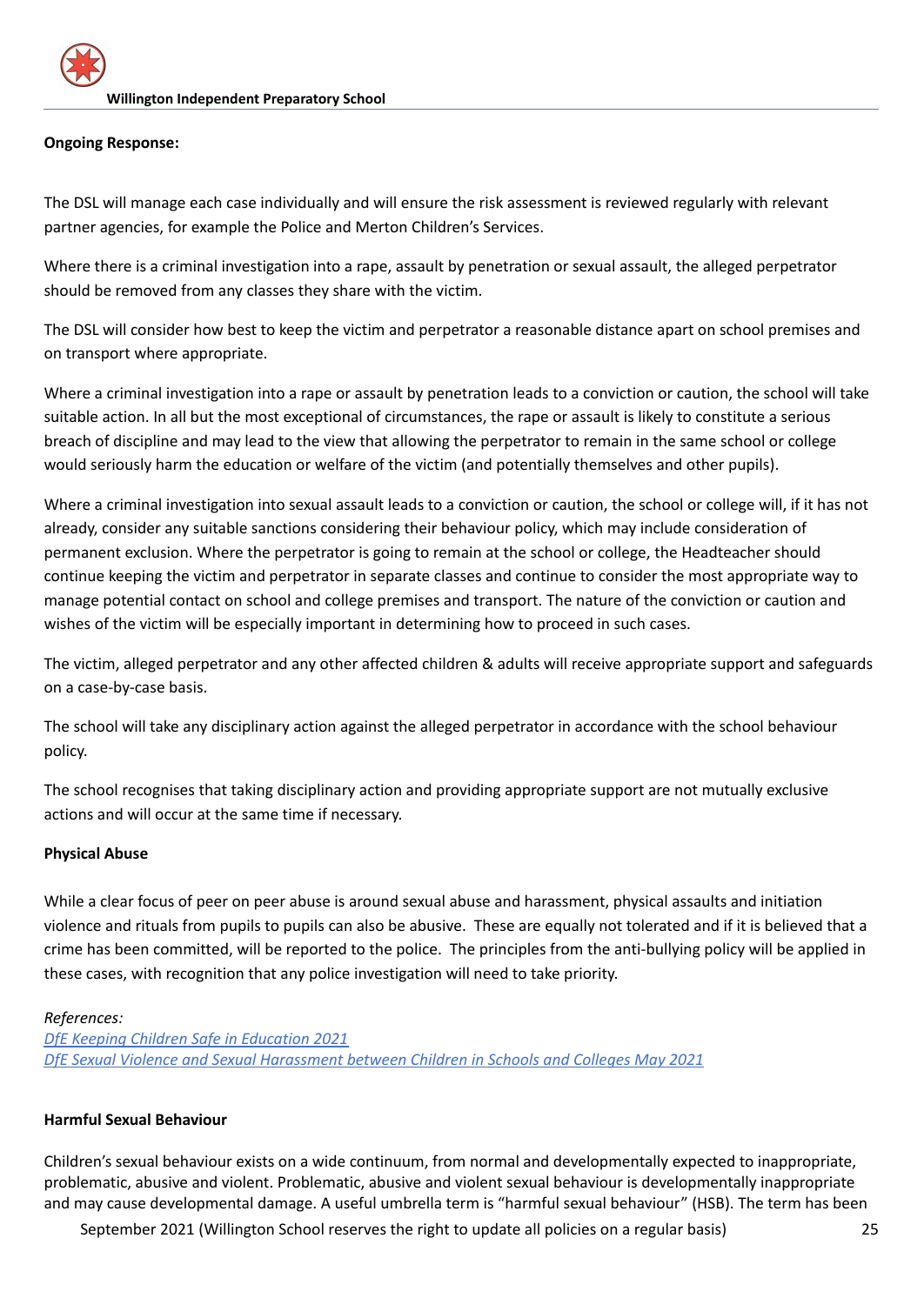widely adopted in child protection and is used in Keeping Children Safe in Education 2021. HSB can occur online and/or face to face and can also occur simultaneously between the two. HSB should be considered in a child protection context.

Sexual behaviour between children will be considered harmful if one of the children is much older if there is more than 2 years difference in age or one child is in puberty and the other is not. A younger child can abuse an older child, particularly if one has power over the other, for example, with a disability or Special educational Needs.

## **Anti-Bullying/Cyberbullying**

Our school policy on anti-bullying is set out in a separate document and acknowledges that to allow or condone bullying may lead to consideration under child protection procedures.

We keep a record of known bullying incidents which is shared with and analysed by the governing body. All staff are aware that children with SEND and/or differences/ perceived differences are more susceptible to being bullied/victims of child abuse.

When there is 'reasonable cause to suspect that a child is suffering, or is likely to suffer, significant harm' a bullying incident should be addressed as a child protection concern. If the anti-bullying procedures are seen to be ineffective, the Headteacher and the DSL will also consider child protection procedures.

PHSE education regularly provides opportunities for children to understand bullying is wrong, its impact and how to deal with it.

## **Online Safety**

The school has an online safety policy which explains how we try to keep pupils safe in school and how we respond to online safety incidents. We follow the 'Teaching online safety in school' Guidance supporting schools to teach their pupils how to stay safe online, within new and existing school subjects ([Teaching](https://assets.publishing.service.gov.uk/government/uploads/system/uploads/attachment_data/file/811796/Teaching_online_safety_in_school.pdf) Online Safety in Schools, June 2019) to guide practice.

Children increasingly use electronic equipment, including at home, on a daily basis to access the internet, share and view content and images via social media sites such as Facebook, Twitter, Instagram, Snapchat and Tiktok and for online gaming.

Some adults and other children use these technologies to harm children. The harm might range from sending hurtful or abusive texts or emails, to grooming and enticing children to engage in extremist or sexual behaviour such as webcam photography or face-to-face meetings.

Pupils may also be distressed or harmed by accessing inappropriate material such as pornographic websites or those which promote extremist behaviour, criminal activity, suicide or eating disorders.

Pupils are taught about online safety throughout the curriculum and all staff receive online safety training which is regularly updated. The school online safety coordinator is Luke Currie

The governing body ensure that appropriate filters and monitoring systems are in place. This is to ensure that children have access to 'safe' information and that 'over blocking' does not restrict access to their learning. Government supported online safety websites provide information to support governing bodies to keep children safe online (including when children are at home). Please see below list of links on the section entitled **Further advice on safeguarding and child protection is available** for guidance and information We have a named Online Safety Leader and a system to log any Online Safety incidents.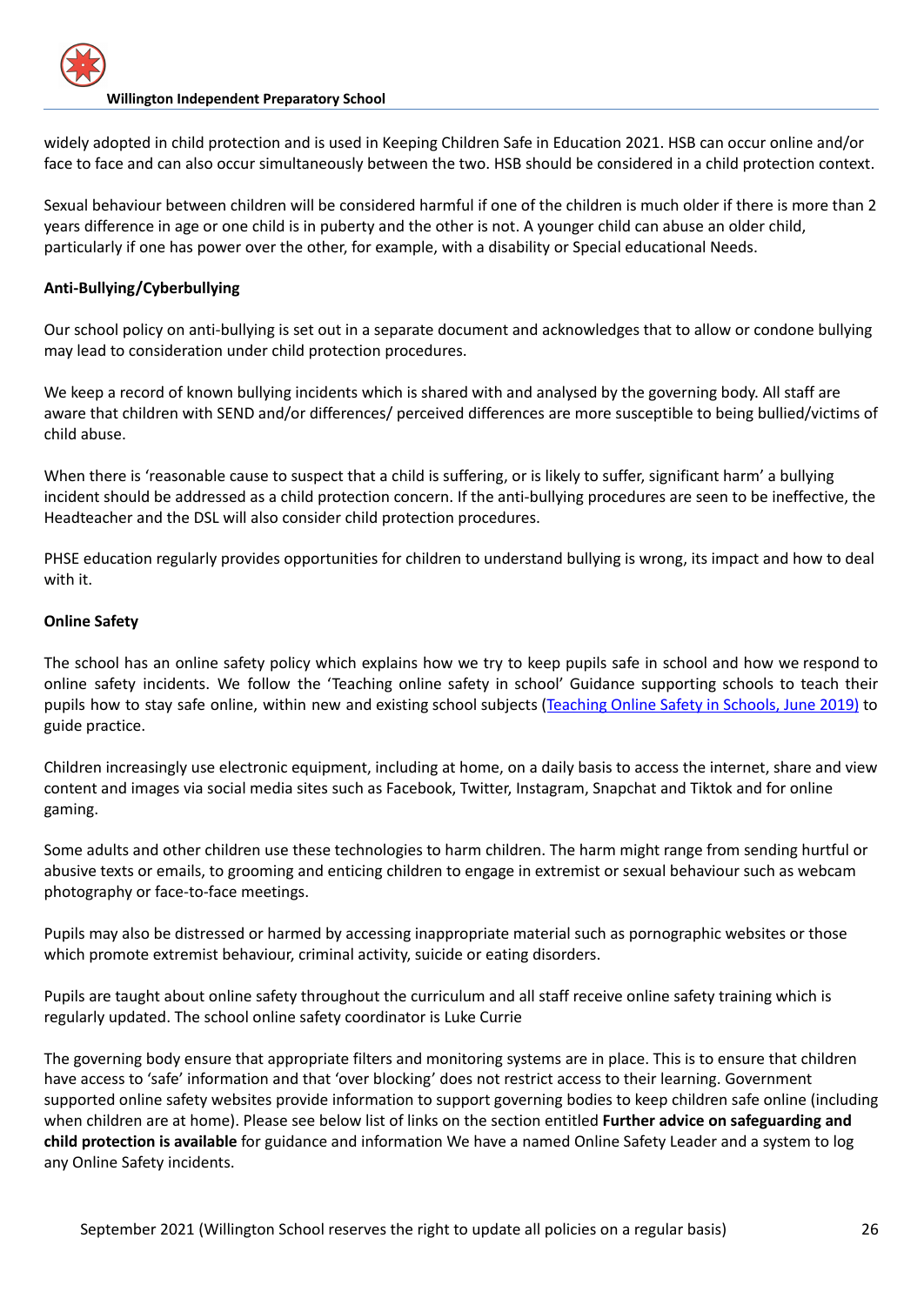We ensure that monitoring systems are in place using a program from the London Grid for Learning, which is checked weekly by the Online Safety Coordinator.

Staff may lawfully search electronic devices, without consent or parental permission, if there is a suspicion that the pupil has a device prohibited by school rules, or the staff member has good reason to suspect the device may be used to:

- cause harm,
- disrupt teaching,
- break school rules,
- commit an offence.
- cause personal injury, or
- damage property.

Any data, files or images that are believed to be illegal must be passed to the police as soon as practicable, including pornographic images of children, without deleting them.

Any data, files or images that are not believed to be unlawful, may be deleted or kept as evidence of a breach of the school's behaviour policy. The school follows DFE 'Searching, screening and [confiscation](https://assets.publishing.service.gov.uk/government/uploads/system/uploads/attachment_data/file/674416/Searching_screening_and_confiscation.pdf) at school' guidance.

# [Mobile](https://docs.google.com/document/d/1eH9RaJP1v-87QqiHEWOJZ_kAG0G3SCbH/edit) Phone Policy

## **Racist Incidents**

Our policy on racist incidents is set out separately and acknowledges that repeated racist incidents or a single serious incident may lead to consideration under child protection procedures. We keep a record of racist incidents.

## **Radicalisation and Extremism**

The Prevent Duty for [England](https://www.gov.uk/government/publications/protecting-children-from-radicalisation-the-prevent-duty) and Wales (2015) under section 26 of the Counterterrorism and Security Act 2015 places a duty on education and other children's services to have due regard to the need to prevent people from being drawn into terrorism.

Extremism is defined as 'vocal or active opposition to fundamental British values, including democracy, the rule of law, individual liberty and mutual respect and tolerance of different faiths and beliefs'. We also include in our definition of extremism calls for the death of members of our armed forces, whether in this country or overseas. *[\(Revised](https://www.gov.uk/government/publications/prevent-duty-guidance/revised-prevent-duty-guidance-for-england-and-wales) Prevent Duty [Guidance](https://www.gov.uk/government/publications/prevent-duty-guidance/revised-prevent-duty-guidance-for-england-and-wales) for England and Wales 10 April 2019).*

Some children are at risk of being radicalised; adopting beliefs and engaging in activities which are harmful, criminal or dangerous. This can happen both online and offline.

The school is clear that exploitation of vulnerable children and radicalisation should be viewed as a safeguarding concern and follows the Department for Education guidance for schools and childcare providers on preventing children and young people from being drawn into terrorism.

The school seeks to protect children and young people against the messages of all violent extremism including, but not restricted to, those linked to Islamist ideology, or to Far Right / Neo Nazi / White Supremacist ideology, Irish Nationalist and Loyalist paramilitary groups, and extremist Animal Rights movements.

School staff receive training to help identify early signs of radicalisation and extremism.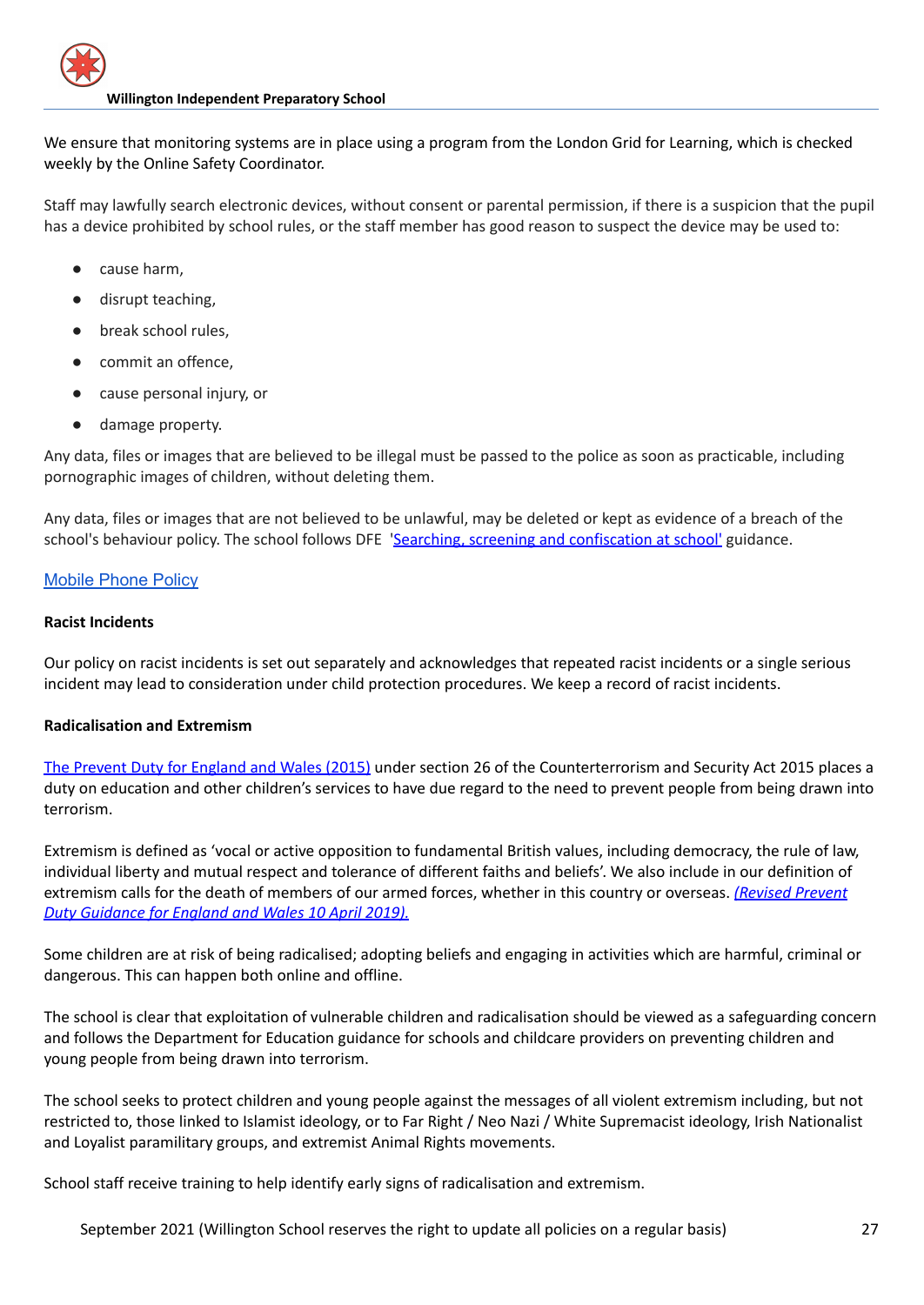Opportunities are provided in the curriculum to enable pupils to discuss issues of religion, ethnicity and culture and the school follows the DfE advice Promoting [Fundamental](https://www.gov.uk/government/news/guidance-on-promoting-british-values-in-schools-published) British Values as part of SMSC (spiritual, moral, social and cultural [education\)](https://www.gov.uk/government/news/guidance-on-promoting-british-values-in-schools-published) in Schools (2014).

Governors, the Headteacher and the Designated Safeguarding Lead (DSL) will assess the level of risk within the school and put actions in place to reduce that risk. Risk assessment may include due diligence checks for external speakers and private hire of facilities, anti-bullying policy and other issues specific to the school's profile, community and philosophy.

When any member of staff has concerns that a pupil may be at risk of radicalisation or involvement in terrorism, they should speak with the DSL in the first instance.

They should then follow the safeguarding procedures and refer cases by e-mail to [the](mailto:preventreferrals@surrey.pnn.police.uk) MASH If the matter is urgent then Police must be contacted by dialling 999. In cases where further advice from the Police is sought dial 101 or contact the Anti-terrorism hotline on 0800 789 321

The Department for Education has also set up a dedicated telephone helpline for staff and governors to raise concerns around Prevent (020 7340 7264).

# **Indicators of vulnerability to radicalisation**

Radicalisation refers to the process by which a person comes to support terrorism and forms of extremism leading to terrorism.

Extremism is defined by the Crown Prosecution Service as:

- The demonstration of unacceptable behaviour by using any means or medium to express views which:
- Encourage, justify or glorify terrorist violence in furtherance of beliefs.
- Seek to provoke others to terrorist acts.
- Encourage other serious criminal activity or seek to provoke others to serious criminal acts; or
- Foster hatred which might lead to inter-community violence in the UK.

There is no such thing as a "typical extremist": those who become involved in extremist actions come from a range of backgrounds and experiences, and most individuals, even those who hold radical views, do not become involved in violent extremist activity.

Pupils may become susceptible to radicalisation through a range of social, personal and environmental factors - it is known that violent extremists exploit vulnerabilities in individuals to drive a wedge between them and their families and communities. It is vital that school staff can recognise those vulnerabilities.

Indicators of vulnerability include:

- Identity Crisis the student / pupil is distanced from their cultural / religious heritage and experiences discomfort about their place in society.
- Personal Crisis the student / pupil may be experiencing family tensions; a sense of isolation; and low self-esteem; they may have dissociated from their existing friendship group and become involved with a new and different group of friends; they may be searching for answers to questions about identity, faith and belonging;
- Personal Circumstances migration; local community tensions; and events affecting the student / pupil's country or region of origin may contribute to a sense of grievance that is triggered by personal experience of racism or discrimination or aspects of Government policy.
- Unmet Aspirations the student / pupil may have perceptions of injustice or a feeling of failure,
- Experiences of Criminality which may include involvement with criminal groups, imprisonment, and poor resettlement / reintegration.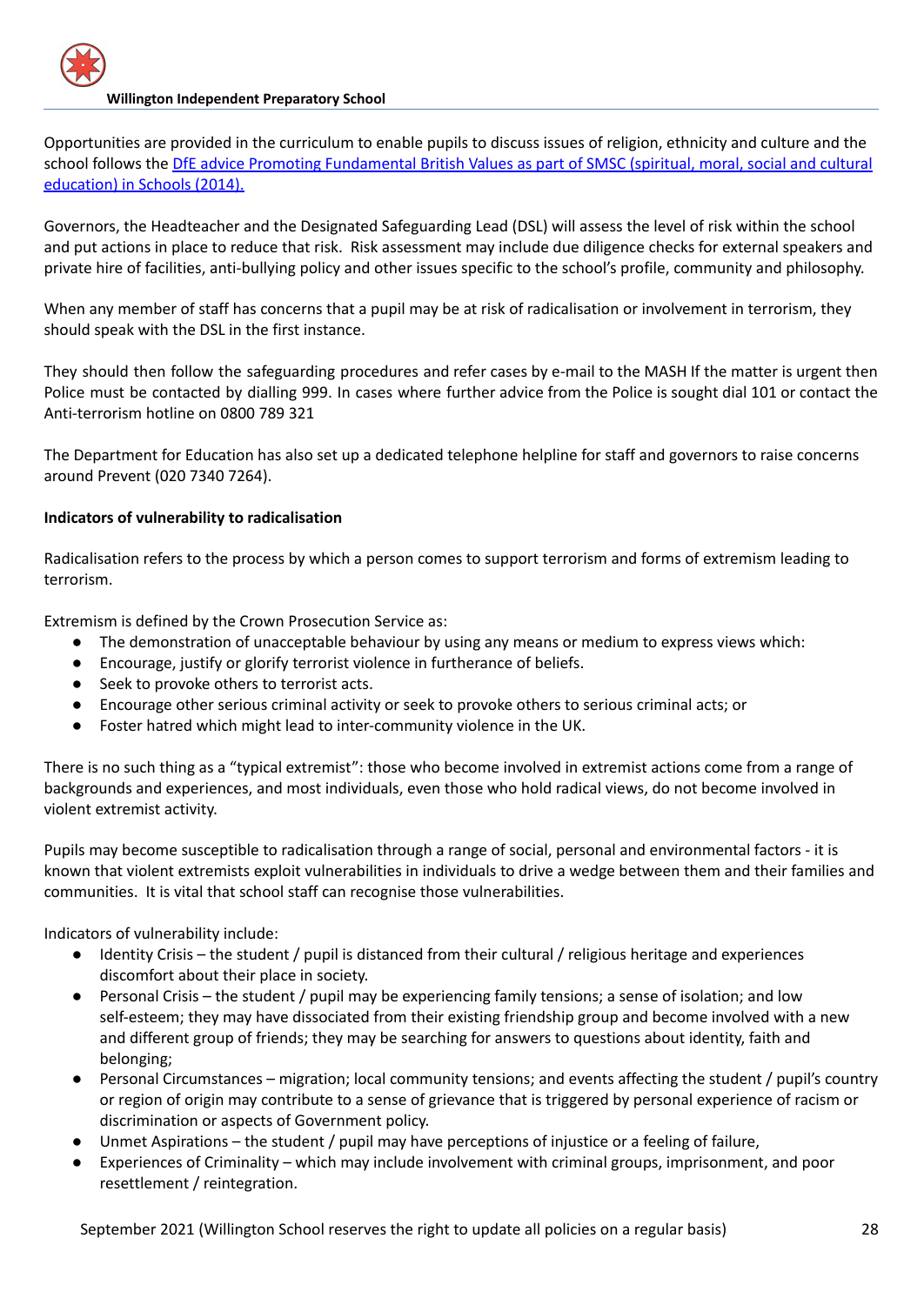● Special Educational Needs and Disability – students / pupils may experience difficulties with social interaction, empathy with others, understanding the consequences of their actions and awareness of the motivations of others.

However, this list is not exhaustive, nor does it mean that all young people experiencing the above are at risk of radicalisation for the purposes of violent extremism.

More critical risk factors could include:

- Being in contact with extremist recruiters.
- Accessing violent extremist websites, especially those with a social networking element.
- Possessing or accessing violent extremist literature.
- Using extremist narratives and a global ideology to explain personal disadvantage.
- Justifying the use of violence to solve societal issues.
- Joining or seeking to join extremist organisations; and
- Significant changes to appearance and / or behaviour.
- Experiencing a high level of social isolation resulting in issues of identity crisis and / or personal crisis.

#### **Domestic Abuse**

Domestic abuse represents one quarter of all violent crime. It is actual or threatened physical, emotional, psychological or sexual abuse. It involves the use of power and coercive control by one person over another. It occurs regardless of race, ethnicity, gender, class, sexuality, age, religion, mental or physical ability. Domestic abuse can also involve other types of abuse.

We use the term domestic abuse to reflect that several abusive and controlling behaviours are involved beyond violence. Slapping, punching, kicking, bruising, rape, ridicule, constant criticism, threats, manipulation, sleep deprivation, social isolation, and other controlling behaviours all count as abuse.

Living in a home where domestic abuse takes place is harmful to children and can have a serious impact on their behaviour, wellbeing and understanding of healthy, positive relationships, including impacting upon their own personal, intimate relationships. Children who witness domestic abuse are at risk of significant harm and staff are alert to the signs and symptoms of a child suffering or witnessing domestic abuse.

The school is enrolled onto the Operation Encompass scheme, a joint project between the Metropolitan Police Service and Merton Schools; where our DSL is notified of all domestic abuse incidents that have occurred and been reported to Police in the previous 24 hours which involved a child at this school (72 hours on a Monday morning). This provides an opportunity for us to ensure the right support is in place at the right time for children who are experiencing domestic abuse.

## **What should I do if I suspect a family is affected by domestic abuse?**

To talk through your concerns, call the MASH or talk to your local outreach service.

#### **Child Sexual Exploitation (CSE)**

Child sexual exploitation is a form of child abuse and occurs where an individual or group takes advantage of an imbalance in power to coerce, manipulate or deceive a child in sexual activity. Whilst age may be the most obvious, this power imbalance can also be due to range of other factors including gender, sexual identity, cognitive ability, physical strength, status and access to economic and other resources. In some cases, the abuse will be in exchange for something the victim needs or wants and will be to the financial benefit or other advantage, such as increased status, of the perpetrator of facilitator. The abuse can be perpetrated by individuals or groups, males or females, and children or adults. The abuse can be one off occurrence or a series of incidents over time. It can range from opportunistic to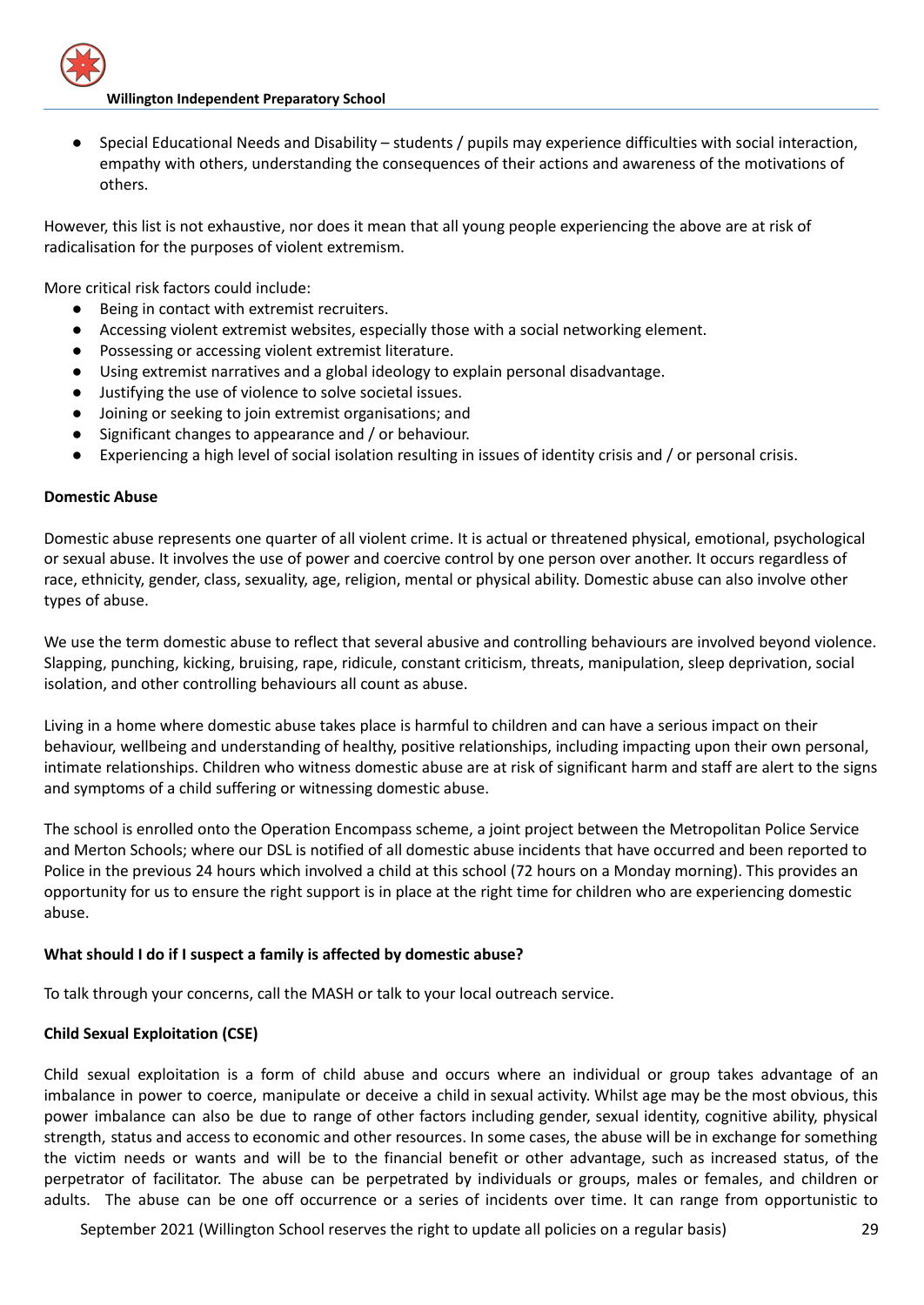complex organised abuse. It can involve force and/or enticement-based methods of compliance and may or may not be accompanied by violence or threats of violence. Victims can be exploited even when activity appears to be consensual and exploitation as well as being physical can be facilitated and/or take place online.

All staff are aware of the link between online safety and vulnerability to exploitation.

Any concerns that a child is being or is at risk of being sexually exploited should be passed immediately to the DSL.

The School is aware there is a clear link between regular non-attendance at school and CSE. Staff will consider a child to be at potential CSE risk in the case of regular non-attendance at school and make reasonable enquiries with the child and parents to assess this risk.

The school is aware that a child often is not able to recognise the coercive nature of the abuse and does not see themselves as a victim. As a consequence, the child may resent what they perceive as interference by staff. However, staff must act on their concerns as they would for any other type of abuse. Children also rarely self-report CSE so staff must be particularly vigilant to potential indicators of risk.

The following list of indicators is not exhaustive or definitive, but it does highlight common signs which can assist professionals in identifying children or young people who may be victims of sexual exploitation.

Signs include:

- underage sexual activity
- inappropriate sexual or sexualised behaviour
- sexually risky behaviour, 'swapping' sex
- repeat sexually transmitted infections
- in girls, repeat pregnancy, abortions, miscarriage
- receiving unexplained gifts or gifts from unknown sources
- having multiple mobile phones and worrying about losing contact via mobile
- having unaffordable new things (clothes, mobile) or expensive habits (alcohol, drugs)
- changes in the way they dress
- going to hotels or other unusual locations to meet friends
- seen at known places of concern
- moving around the country, appearing in new towns or cities, not knowing where they are
- getting in/out of different cars driven by unknown adults
- having older boyfriends or girlfriends
- contact with known perpetrators
- involved in abusive relationships, intimidated and fearful of certain people or situations
- hanging out with groups of older people, or anti-social groups, or with other vulnerable peers
- associating with other young people involved in sexual exploitation
- recruiting other young people to exploitative situations
- truancy, exclusion, disengagement with school, opting out of education altogether
- unexplained changes in behaviour or personality (chaotic, aggressive, sexual)
- mood swings, volatile behaviour, emotional distress
- self-harming, suicidal thoughts, suicide attempts, overdosing, eating disorders
- drug or alcohol misuse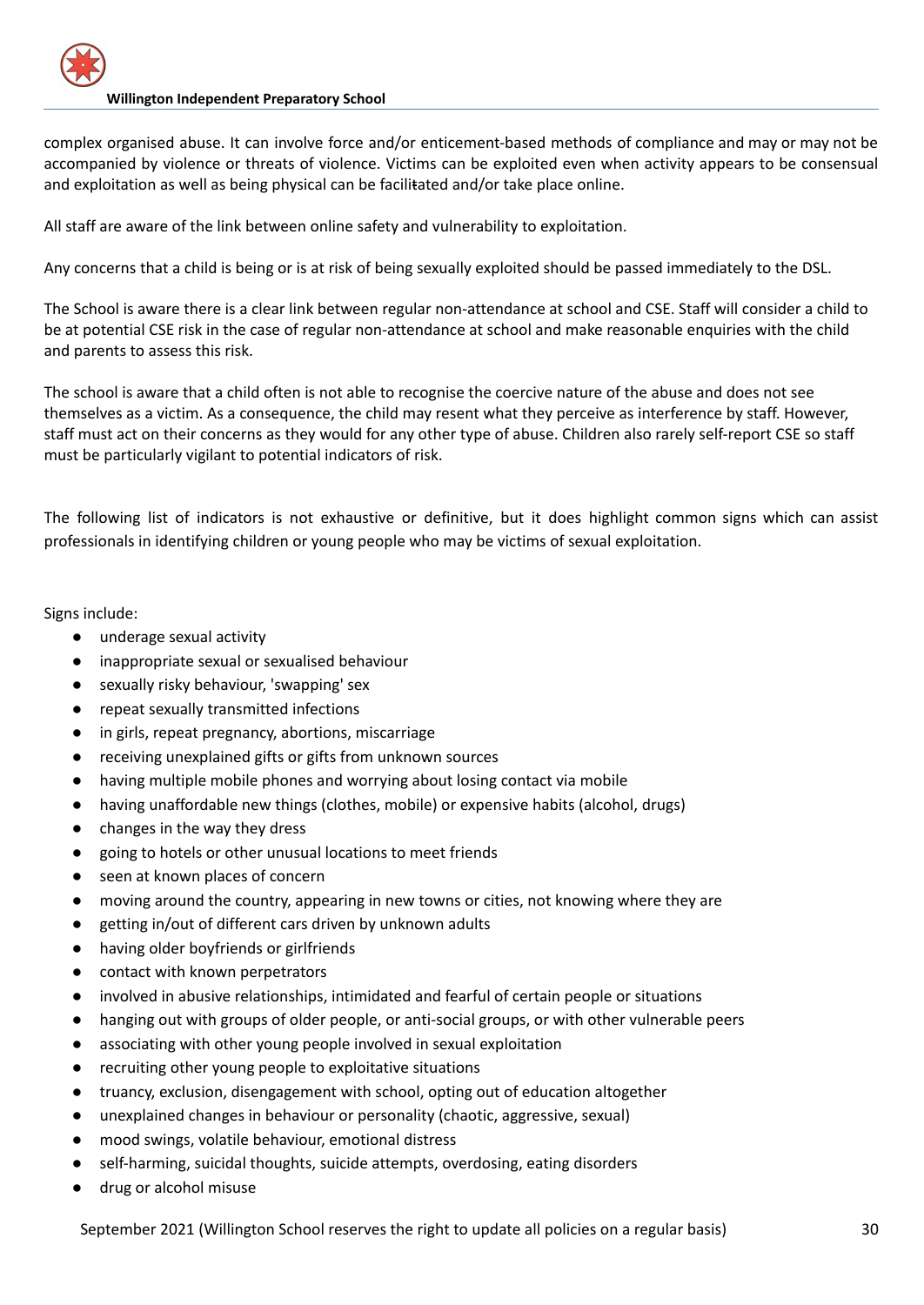

- getting involved in crime
- police involvement, police records
- involved in gangs, gang fights, gang membership
- injuries from physical assault, physical restraint, sexual assault.

# **Child Criminal Exploitation & Gangs**

There are a number of areas in which young people are put at risk by gang activity, both through participation in, and as victims of, gang violence which can be in relation to their peers or to a gang-involved adult in their household.

A child who is affected by gang activity or serious youth violence may have suffered, or may be likely to suffer, significant harm through physical, sexual and emotional abuse or neglect.

The risk or potential risk of harm to the child may be as a victim, a gang member or both - in relation to their peers or to a gang-involved adult in their household. Teenagers can be particularly vulnerable to recruitment into gangs and involvement in gang violence. This vulnerability may be exacerbated by risk factors in an individual's background, including violence in the family, involvement of siblings in gangs, poor educational attainment, or poverty or mental health problems.

Criminal exploitation of children is a typical feature of county lines criminal activity with children being exploited to move and store drugs and money. "County lines" is a term used to describe gangs and organised criminal networks involved in exporting illegal drugs (primarily crack cocaine and heroin) into one or more importing areas within the UK, using dedicated mobile phone lines or other form of "deal line". Children might be involved in violence, be pressured into doing things like stealing, carrying drugs or weapons or be abused, exploited and put into dangerous situations. Key identifying features of involvement in county lines are when children are missing, when the victim may have been trafficked for transporting drugs, a referral to the National Referral Mechanism should be considered with Social Care and Police colleagues.

A child who is affected by gang activity, criminal exploitation or serious youth violence can be at risk of significant harm through physical, sexual and emotional abuse. Girls may be particularly at risk of sexual exploitation.

Any concerns that a child is being or is at risk of being criminally exploited will be passed without delay to the DSL. The school is aware there is a clear link between regular non-attendance at school and exploitation. Staff will consider a child to be at potential risk in the case of regular non-attendance at school and make reasonable enquiries with the child and parents to assess this risk.

A referral to the MASH will be made when any concern of harm to a child because of gang activity including child criminal exploitation becomes known. Any member of staff who has concerns that a child may be at risk of harm should immediately inform the DSL. The DSL will contact the MASH. If there is concern about a child's immediate safety, the Police will be contacted on 999.

## **Children at Risk or Involved in Serious Violent Crime**

Serious violent youth crime' is defined by the Home Office Assessment of Policing and Community Safety (APACS) as 'any offence of most serious violence or weapon enabled crime, where the victim is aged 1-19' Indicators:

- Unexplained gifts/new possessions these can indicate children have been approached by/involved with individuals associated with criminal networks/gangs
- Increased absence from school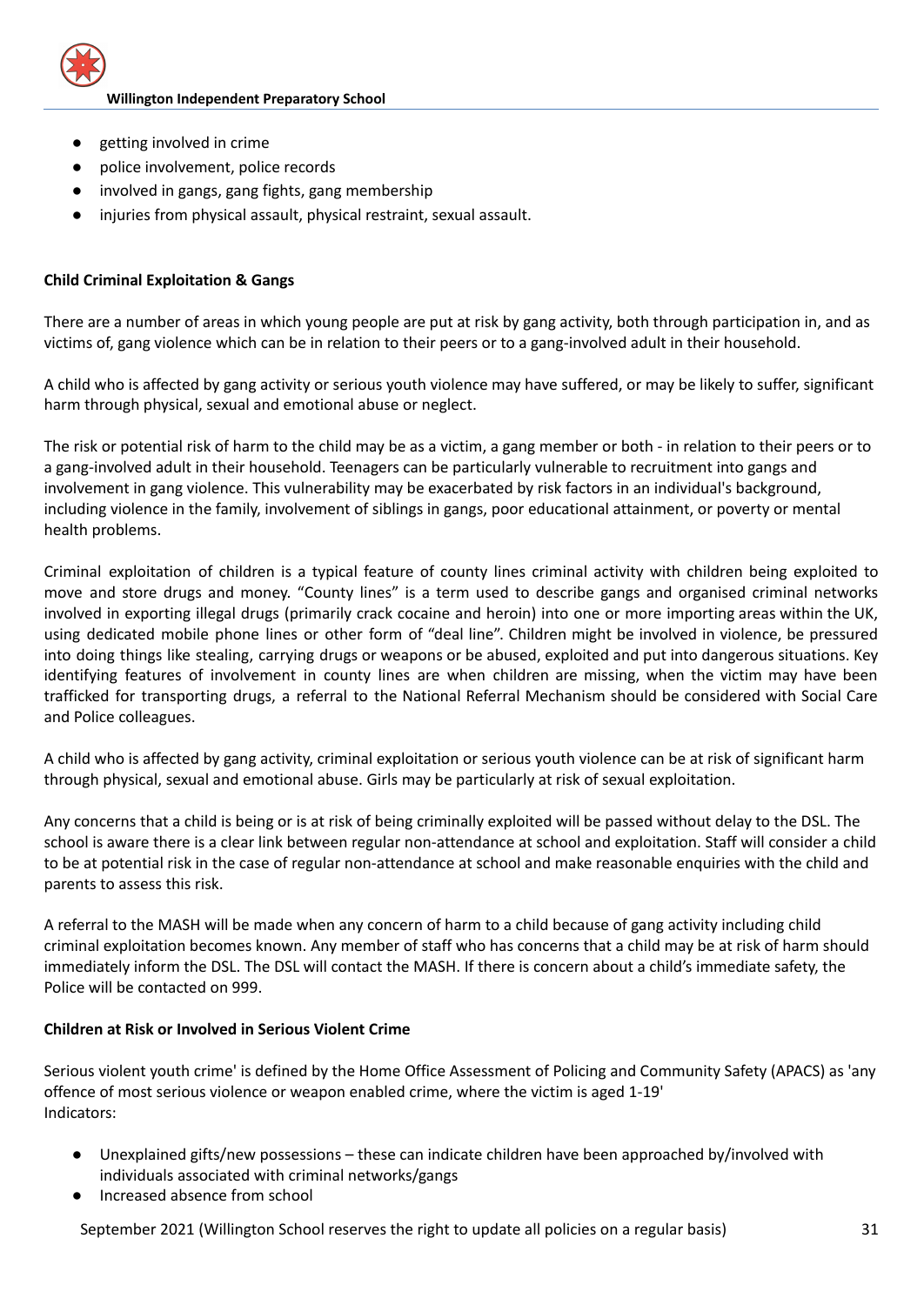

- Change in friendship/relationships with others/groups
- Significant decline in performance
- Signs of self-harm/significant change in wellbeing
- Signs of assault/unexplained injuries

Additional risk factors include:

- being male,
- having been frequently absent or permanently excluded from school,
- having experienced child maltreatment and
- having been involved in offending, such as theft or robbery.

#### **Sharing Nudes and semi-nudes**

The practice of children sharing nudes and semi nudes (formerly known as sexting or Youth produced Sexual Imagery) and videos via text message, email, social media or mobile messaging apps has become commonplace. However, this online technology has also given children the opportunity to produce and distribute sexual imagery in the form of photos and videos. Such imagery involving anyone under the age of 18 is unlawful.

Nudes and semi nudes refer to both images and videos where:

- A person under the age of 18 creates and shares sexual imagery of themselves with a peer under the age of 18.
- A person under the age of 18 shares sexual imagery created by another person under the age of 18 with a peer under the age of 18 or an adult.
- A person under the age if 18 is in possession of sexual imagery created by another person under the age of 18.
- Voyeurism Act 2019 Upskirting is now a criminal act in the UK. The response to this in schools need to be the same as peer on peer sexual abuse and may including contacting the police. The Criminal [Prosecution](https://www.cps.gov.uk/legal-guidance/voyeurism) Service [\(CPS\)](https://www.cps.gov.uk/legal-guidance/voyeurism) defines 'upskirting' as a colloquial term referring to the action of placing equipment such as a camera or mobile phone beneath a person's clothing to take a voyeuristic photograph without their permission. It is not only confined to victims wearing skirts or dresses and equally applies when men or women are wearing kilts, cassocks shorts or trousers. It is often performed in crowded public places, for example on public transport or at music festivals, which can make it difficult to notice offenders. "

All incidents of this nature should be treated as a safeguarding concern and in line with the UKCCIS guidance [Sharing](https://assets.publishing.service.gov.uk/government/uploads/system/uploads/attachment_data/file/759007/6_2939_SP_NCA_Sexting_In_Schools_FINAL_Update_Jan17.pdf) nudes and [semi-nudes](https://assets.publishing.service.gov.uk/government/uploads/system/uploads/attachment_data/file/759007/6_2939_SP_NCA_Sexting_In_Schools_FINAL_Update_Jan17.pdf)

Cases where sexual imagery of people under 18 has been shared by adults and where sexual imagery of a person of any age has been shared by an adult to a child is child sexual abuse and should be responded to.

If a member of staff becomes aware of an incident involving youth produced sexual imagery, they should follow the child protection procedures and refer to the DSL immediately.

The member of staff should confiscate the device involved and set it to flight mode or, if this is not possible, turn it off. Staff must not view, copy or print the youth produced sexual imagery.

The DSL should hold an initial review meeting with appropriate school staff and subsequent interviews with the children involved (if appropriate).

Parents should be informed at an early stage and involved in the process unless there is reason to believe that involving parents would put the child at risk of harm.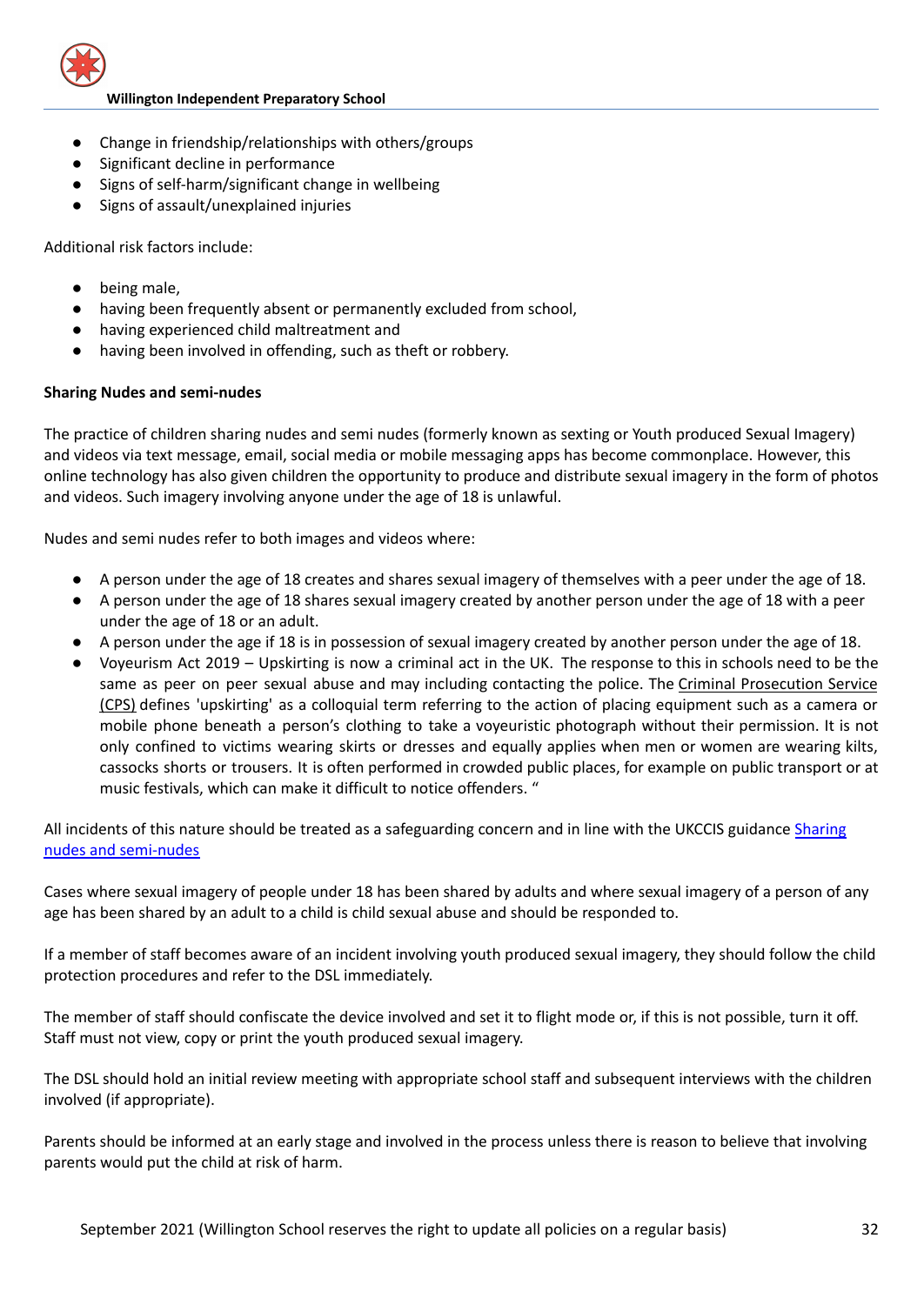

At any point in the process if there is concern a young person has been harmed or is at risk of harm a referral should be made to the MASH or the Police as appropriate.

Immediate referral at the initial review stage should be made to Children's Social Care/Police if:

- The incident involves an adult.
- There is good reason to believe that a young person has been coerced, blackmailed or groomed or if there are concerns about their capacity to consent (for example, owing to special education needs).
- What you know about the imagery suggests the content depicts sexual acts which are unusual for the child's development stage or are violent.
- The imagery involves sexual acts.
- The imagery involves anyone aged 12 or under.
- There is reason to believe a child is at immediate risk of harm owing to the sharing of the imagery, for example the child is presenting as suicidal or self-harming.

If none of the above apply then the DSL will use their professional judgement to assess the risk to pupils involved and may decide, with input from the Headteacher, to respond to the incident without referral to the MASH or the Police.

During the decision making the DSL will consider if:

- There is a significant age difference between the sender/receiver.
- There is any coercion or encouragement beyond the sender/receiver.
- The imagery was shared and received with the knowledge of the child in the imagery.
- The child is vulnerable, for example subject to Child in Need, Child Protection or Early Help plans, Looked After, SEND.
- There is a significant impact on the children involved.
- The image is of a severe or extreme nature.
- The child involved understands consent.
- The situation is isolated or if the image has been more widely distributed.
- There are other circumstances relating to either the sender or recipient that may add cause for concern.
- The children have been involved in incidents relating to youth produced imagery before.
- Voyeurism occurred.

If any of these circumstances are present the situation will be referred according to our child protection procedures, including referral to the MASH or the Police.

The DSL will record all incidents of sharing nudes and semi-nudes, including the actions taken, rationale for actions and the outcome.

## **Honour-Based Abuse**

Honour based abuse (HBA) encompasses incidents or crimes which have been committed to protect or defend the honour of the family and/or the community, including female genital mutilation (FGM), forced marriage, and practices such as breast ironing. They are a collection of practices, which are used to control behaviour within families or other social groups to protect perceived cultural and religious beliefs and/or honour. Such violence can occur when perpetrators perceive that a relative has shamed the family and/or community by breaking their honour code.

Honour-Based Abuse might be committed against people who:

- become involved with a boyfriend or girlfriend from a different culture or religion.
- want to get out of an arranged marriage; become involved with a boyfriend or girlfriend from a different culture or religion.
- want to get out of an arranged marriage.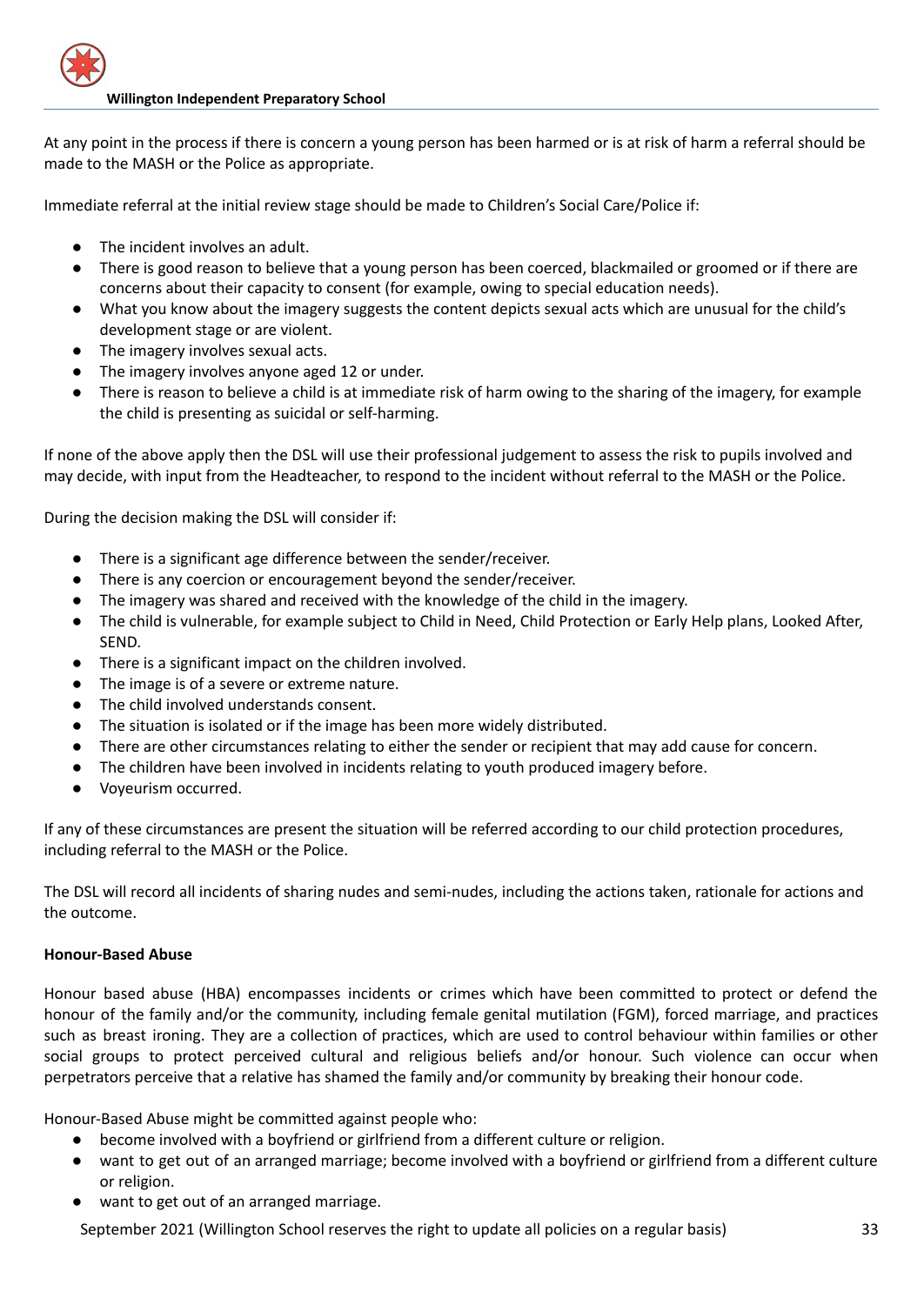

- want to get out of a forced marriage
- wear clothes or take part in activities that might not be considered traditional within a culture

It is considered a violation of human rights and may be a form of domestic and/or sexual abuse. **Female Genital Mutilation (FGM)**

Female Genital Mutilation (FGM) is illegal in England and Wales under the FGM Act (2003). It is a form of child abuse and violence against women. A [mandatory](https://www.gov.uk/government/publications/mandatory-reporting-of-female-genital-mutilation-procedural-information) reporting duty requires teachers to report 'known' cases of FGM in under [18s,](https://www.gov.uk/government/publications/mandatory-reporting-of-female-genital-mutilation-procedural-information) which are identified in the course of their professional work, to the police.

The duty applies to all persons in school who is employed or engaged to carry out 'teaching work' in the school, whether they have qualified teacher status.

The duty applies to the individual who becomes aware of the case to make a report. It should not be transferred to the Designated Safeguarding Lead; however, the DSL should be informed.

If a teacher is informed by a girl under 18 that an act of FGM has been carried out on her or a teacher observes physical signs which appear to show that an act of FGM has been carried out on a girl under 18 and they have no reason to believe the act was necessary for the girl's physical or mental health or for purposes connected with labour or birth, the teacher should personally make a report to the police force in which the girl resides by calling 101. The report should be made immediately.

School staff are trained to be aware of risk indicators of FGM.

Concerns about FGM outside of the mandatory reporting duty should be reported using the school's child protection procedures. Staff should be particularly alert to suspicions or concerns expressed by female pupils about going on a long holiday during the summer holiday.

There should also be consideration of potential risk to other girls in the family and practicing community. Where there is a risk to life or likelihood of serious immediate harm the teacher should report the case immediately to the police, including dialling 999 if appropriate.

There are no circumstances in which a teacher or other member of staff should examine a girl.

It involves procedures that intentionally alter/injure the female genital organs for non-medical reasons.

4 types of procedure:

- Type 1 Clitoridectomy partial/total removal of clitoris
- Type 2 Excision partial/total removal of clitoris and labia minora
- Type 3 Infibulation entrance to vagina is narrowed by repositioning the inner/outer labia
- Type 4 all other procedures that may include: pricking, piercing, incising, cauterising and scraping the genital area.

## Why is it carried out?

Belief that: FGM brings status/respect to the girl – social acceptance for marriage

- Preserves a girl's virginity
- Part of being a woman / rite of passage
- Upholds family honour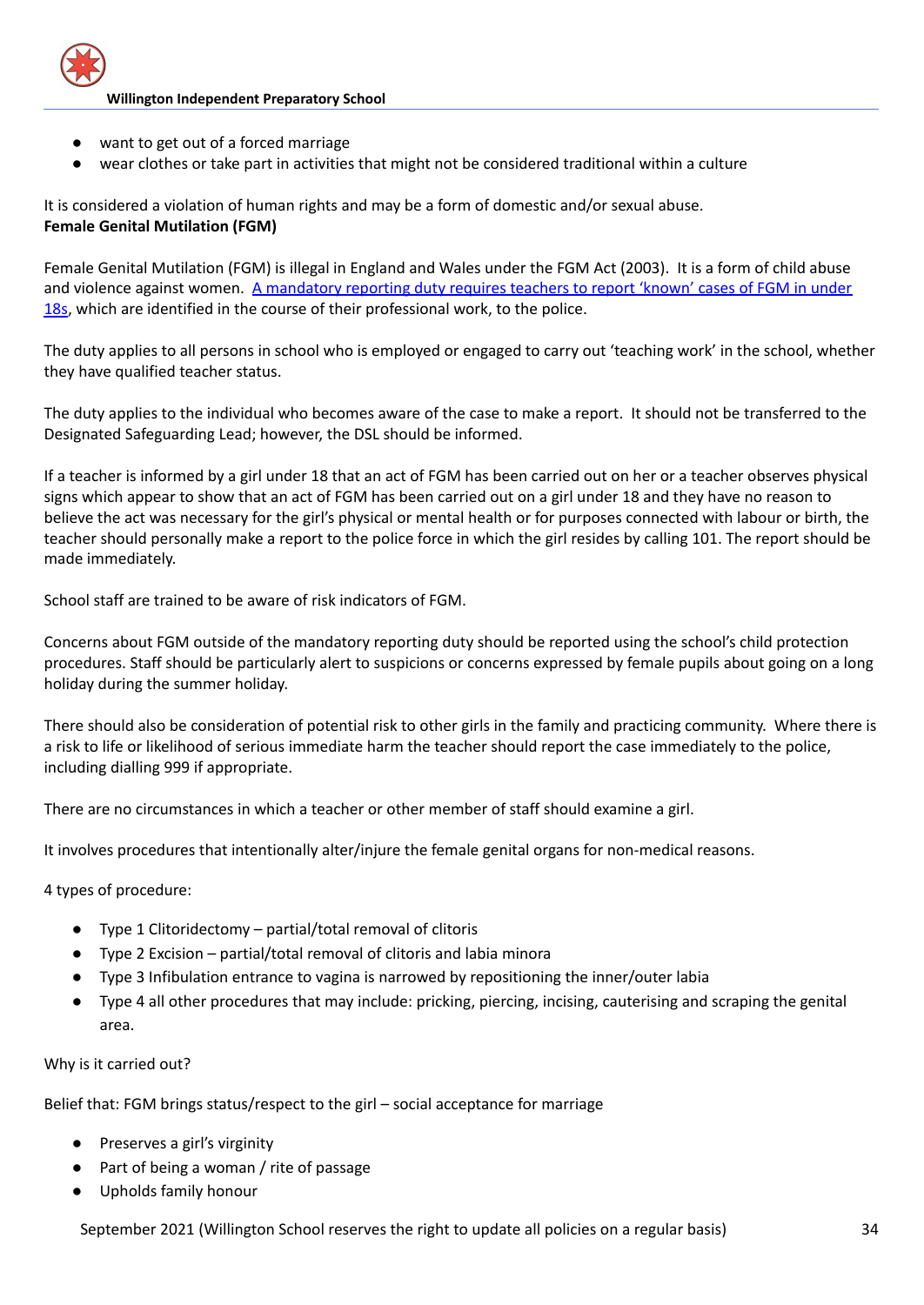

- Cleanses and purifies the girl
- Gives a sense of belonging to the community
- Fulfils a religious requirement
- Perpetuates a custom/tradition
- Helps girls be clean / hygienic
- Is cosmetically desirable
- Mistakenly believed to make childbirth easier

This procedure is also known as cutting, sunna, gudnin (Somali) and Tahur (Sudanese)

Circumstances and occurrences that may point to FGM happening are:

- Child talking about getting ready for a special ceremony
- Family taking a long trip abroad
- Child's family being from one of the 'at risk' communities for FGM:
- Kenya, Somalia, Sudan, Sierra Leone, Egypt, Nigeria, Eritrea as well as non-African communities including Yemeni, Afghani, Kurdistan, Indonesia, and Pakistan
- Knowledge that the child's sibling has undergone FGM
- Child talks about going abroad to be 'cut' or to prepare for marriage

Signs that may indicate a child has undergone FGM:

- Prolonged absence from school and other activities
- Behaviour change on return from a holiday abroad, such as being withdrawn and appearing subdued
- Bladder or menstrual problems
- Finding it difficult to sit still and looking uncomfortable
- Complaining about pain between the legs
- Mentioning something somebody did to them that they are not allowed to talk about
- Secretive behaviour, including isolating themselves from the group
- Reluctance to take part in physical activity
- Repeated urinal tract infection
- Disclosure

## **Forced Marriage**

A forced marriage is a marriage in which one or both people do not (or in cases of people with learning disabilities cannot) consent to the marriage but are coerced into it. Coercion may include physical, psychological, financial, sexual and emotional pressure. It may also involve physical or sexual violence and abuse.

Forced marriage is recognised in the UK as a form of violence against women and men, domestic/child abuse and a serious abuse of human rights. Since June 2014 forcing someone to marry has become a criminal offence in England and Wales under the Anti-Social Behaviour, Crime and Policing Act 2014.

A forced marriage is not the same as an arranged marriage which is common in many cultures. The families of both spouses take a leading role in arranging the marriage but the choice of whether to accept the arrangement remains with the prospective spouses.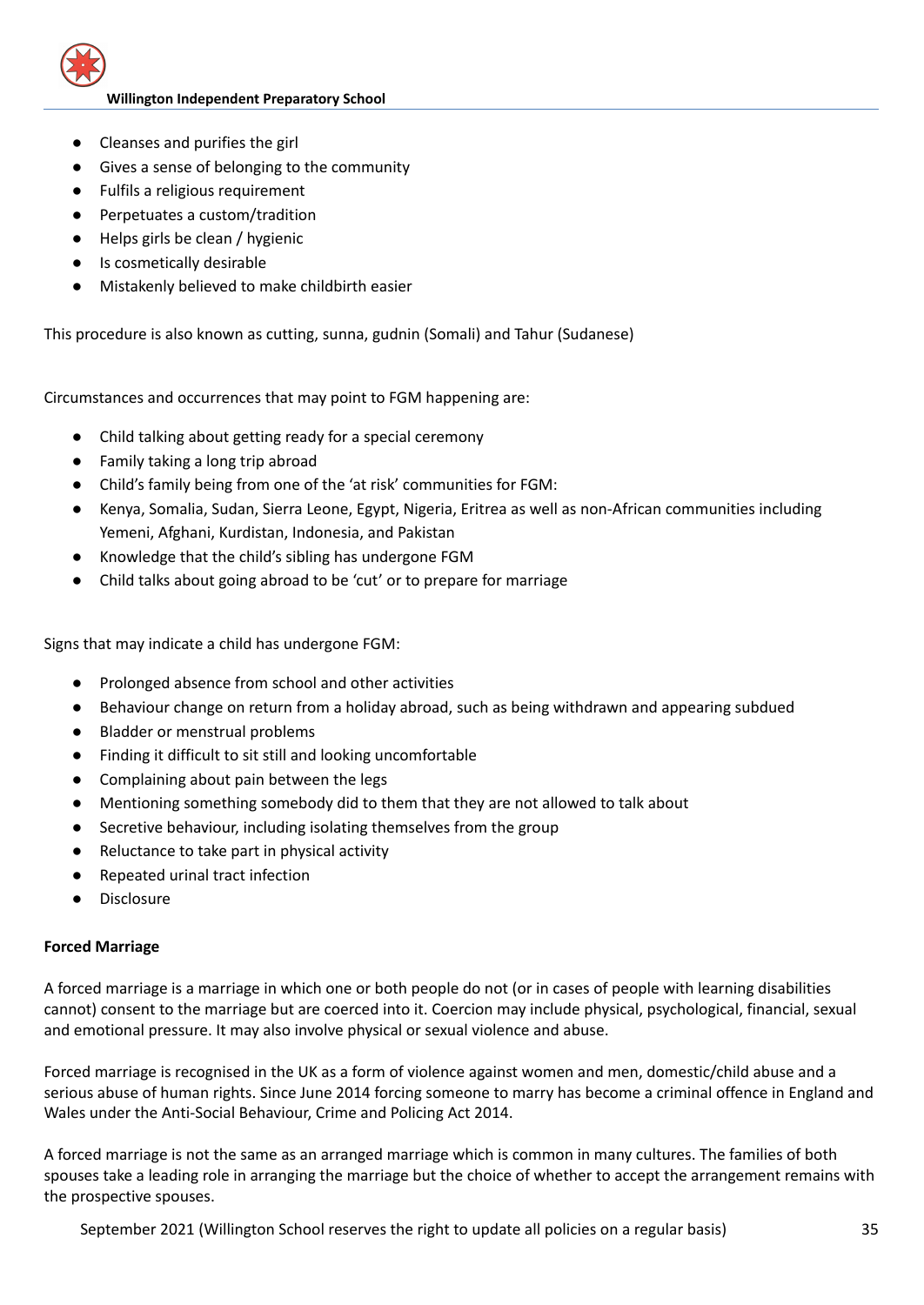School staff should never attempt to intervene directly as a school or through a third party. Contact should be made with the MASH.

## **One Chance Rule**

All staff are aware of the 'One Chance' Rule' in relation to forced marriage, FGM and HBA. Staff recognise they may only have one chance' to speak to a child who is a potential victim and have just one chance to save a life.

The school are aware that if the victim is not offered support following disclosure that the 'One Chance' opportunity may be lost. Therefore, all staff are aware of their responsibilities and obligations when they become aware of potential forced marriage, FGM and HBV cases.

## **Private Fostering Arrangements**

A private fostering arrangement occurs when someone other than a parent or close relative cares for a child for a period of 28 days or more, with the agreement of the child's parents. It applies to children under the age of 16 years old or 18 years old if the child is disabled.

Children looked after by the local authority or who are placed in residential schools, children's homes or hospitals are not considered to be privately fostered.

Private fostering occurs in all cultures and children may be privately fostered at any age.

The school recognise that most privately fostered children remain safe and well but are aware that safeguarding concerns have been raised in some cases. Therefore, all staff are alert to possible safeguarding issues, including the possibility that the child has been trafficked into the country.

By law, a parent, private foster carer or other persons involved in making a private fostering arrangement must notify Children's Social Care as soon as possible. However, where a member of staff becomes aware that a pupil may be in a private fostering arrangement, they will raise this will the DSL and the DSL will notify the MASH.

## **Children Looked After (LAC) and Previously Looked After**

The most common reason for children becoming looked after is as a result of abuse and neglect.

The school ensures that staff have the necessary skills and understanding to keep looked after children safe. Appropriate staff have information about a child's looked after legal status and care arrangements, including the level of authority delegated to the carer by the authority looking after the child and contact arrangements with birth parents or those with parental responsibility.

The designated teacher and governor for children looked after will have the appropriate level training to equip them with the knowledge and skills to undertake their role.

The designated teacher for children looked after and the DSL have details of the child's social worker and the name and contact details of the Merton Council's Head of Virtual School.

The designated teacher for children looked after and children previously looked after will work in partnership with the Virtual School Assistant Headteacher to discuss how Pupil Premium Plus funding can be best used to support the progress of children looked after in the school and meet the needs of the child's within their personal education plan.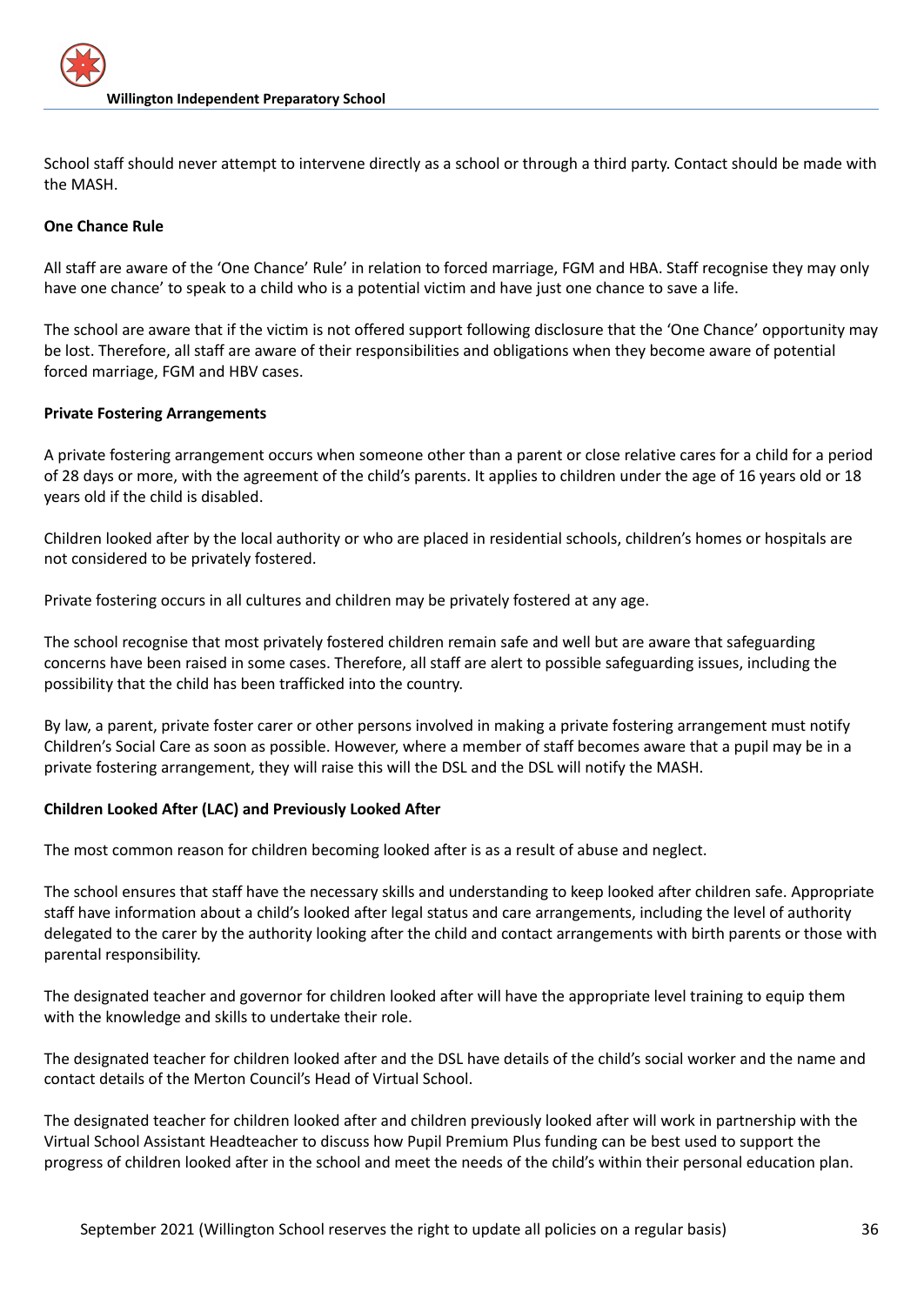Previously looked after children are those who immediately after being in care (as defined above) became subject to an adoption order, child arrangements order or special guardianship order.

## **Contextual Safeguarding – Risks outside of the home**

As well as threats to the welfare of children from within their families, children may be vulnerable to abuse or exploitation from influences outside of their families. The school recognises that these extra-familial threats might arise from within their peer groups, from within the wider community and/or online. These threats can take a variety of different forms and children can be vulnerable to multiple threats, including:

- exploitation by criminal gangs and organised crime groups such as county lines
- trafficking
- online abuse
- sexual exploitation
- extremism leading to radicalisation. Extremist groups make use of the internet to radicalise and recruit and to promote extremist materials.

Staff are trained on contextual influences and follow the school procedures for reporting concerns. Any concerns regarding supply staff should be referred immediately to the Head teacher.

The DSL will ensure that information is shared in the referral process to help social care assessments consider contexts outside of the home.

## **Children with special educational needs and disabilities**

The school recognises that children with special educational needs (SEN) and disabilities can face additional safeguarding challenges. Additional barriers that can exist when recognising abuse and neglect in this group of children include:

- assumptions that indicators of possible abuse such as behaviour, mood and injury relate to the child's disability without further exploration.
- being more prone to peer group isolation than other children.
- the potential for children with SEN and disabilities being disproportionally impacted by behaviours such as bullying, without outwardly showing any signs; and
- communication barriers and difficulties in overcoming these barriers.

The school addresses these additional challenges by considering extra pastoral support for children with SEN and disabilities.

## **Alternative Provision**

Alternative Provision is education arranged by local authorities for pupils who, because of exclusion, illness or other reasons, would not otherwise receive suitable education. Education arranged by schools for pupils on a fixed period exclusion; and pupils being directed by schools to off-site provision to improve their behaviour.

Willington Preparatory School will ensure that for every child attending Alternative Provision, we will check that all safeguarding policies and procedures are in place, that all staff have been recruited according to 'Safer recruitment' procedures and have undergone safeguarding training. We will visit the setting to ensure all the above are in place.

## **Children Missing Education**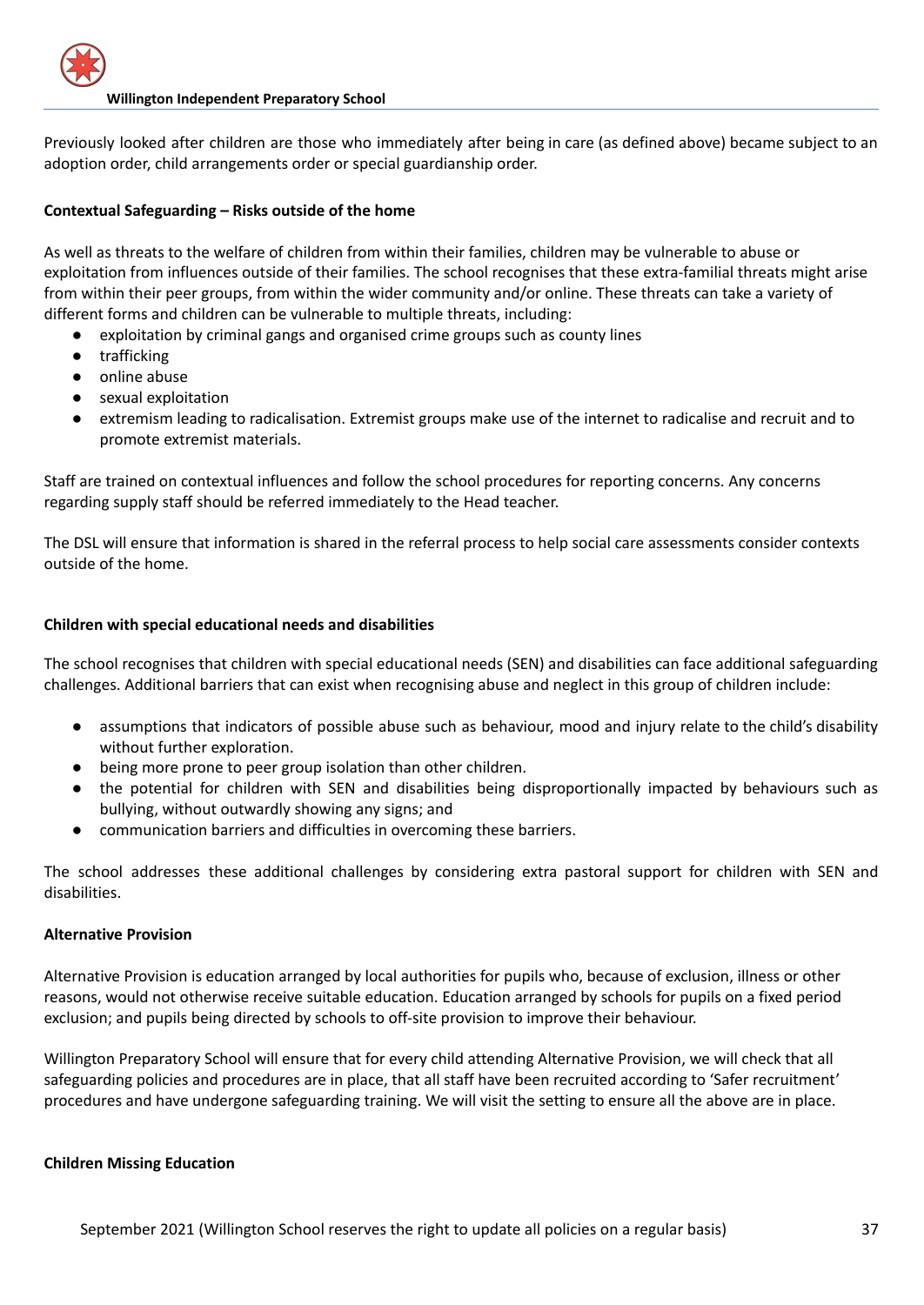All children, regardless of their circumstances, are entitled to an efficient, full time education which is suitable to their age, ability, aptitude and any special educational needs they may have.

The school recognises that children missing education are at significant risk of underachieving, being victims of abuse and harm, exploitation or radicalisation, and becoming NEET (not in education, employment or training) later in life.

Where possible the school will hold more than one emergency contact number for each pupil.

The school will ensure that there is a record of joiners and leavers as defined in The Education (Pupil Registration) (England) 2006.

The school will ensure that there is a record of joiners and leavers as defined in The Education (Pupil [Registration\)](https://www.kelsi.org.uk/news-and-events/news/primary/changes-to-the-education-pupil-registration-england-regulations-2006) [\(England\)](https://www.kelsi.org.uk/news-and-events/news/primary/changes-to-the-education-pupil-registration-england-regulations-2006) 2006.

When removing a child's name, the school will notify the Local Authority of: (a) the full name of the child, (b) the full name and address of any parent with whom the child normally resides, (c) at least one telephone number of the parent, (d) the child's future address and destination school, if applicable, and (e) the ground in regulation 8 under which the child's name is to be removed from the school register.

The school will make reasonable enquiries to establish the whereabouts of a child jointly with the Local Authority, before deleting the child's name from the school register if the deletion is under regulation 8(1), sub-paragraphs (f) (iii) and (h) (iii)of The Education (Pupil Registration) (England) 2006.

The school will:

- Enter pupils on the admissions register on the first day on which the school has agreed, or has been notified, that the pupil will attend the school.
- Notify the Local Authority within five days of adding a child's name to the admission register. The notification must include all the details contained in the admission register for the new pupil.
- Monitor each child's attendance through their daily register and follow the Merton Council procedure in cases of unauthorised absence.
- Remove a child's name from the admissions register on the date that the child leaves the school.
- The school will notify the Local Authority when they are about to remove a child's name from the school register under any of the fifteen grounds listed in the regulations, no later than the date that the child's name is due to be removed.

## **Elective Home Education**

Where a parent/carer expresses their intention to remove a child from school with a view to educating at home, we will work together with key professionals to coordinate a meeting with parents/carers where possible. Ideally, this would be before a final decision has been made, to ensure the parents/carers have considered what is in the best interests of each child. This is particularly important where a child has SEND, is vulnerable, and/or has a social worker.

## **Pupils Missing Out of Education**

Most children engage positively with school and attend regularly. However, in order to flourish, some children require an alternative education offer or may require a modified timetable to support a return to full time education provision. It is recognised that children accessing alternative provision, or a reduced or modified timetable may have additional vulnerabilities. Ofsted refer to these as Pupils Missing Out On Education (PMOOE), because they are not accessing their education in school in the 'usual way'.

Where children are educated offsite or in dual placements safeguarding risk assessments are completed.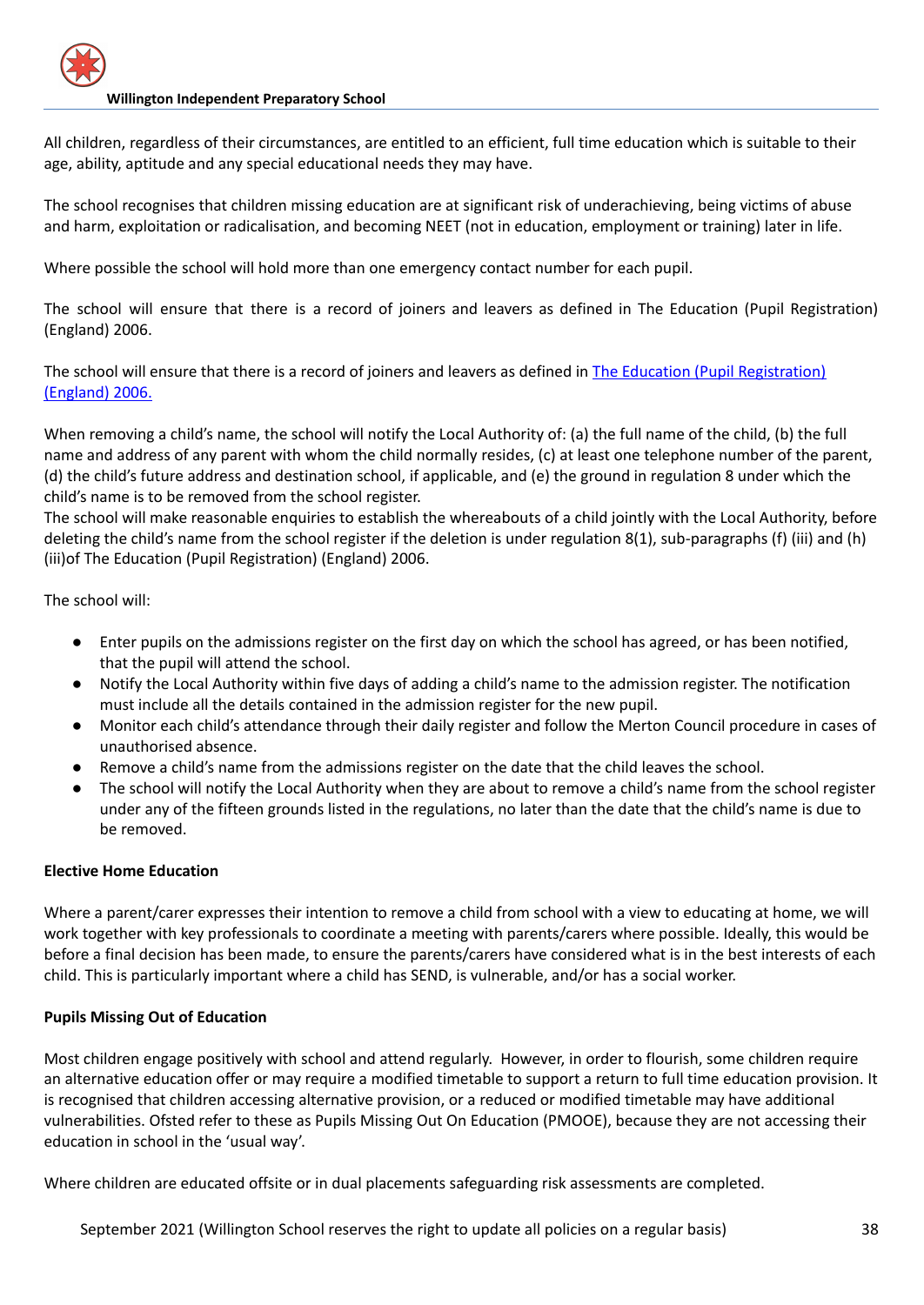The school will gain consent (if required in statute) from parents to put in place alternative provision and/or a reduced or modified timetable

The school will ensure that and parents (and the local authority where the pupil has a statement of special educational needs) are given clear information about alternative provision placements and reduced or modified timetables: why, when, where, and how they will be reviewed;

The school will keep the placement and timetable under review and involve parents in the review. Reviews will be frequent enough to provide assurance that the off-site education and/or modified timetable is achieving its objectives and that the pupil is benefitting from it.

The school will monitor and track children attending alternative provision to ensure that the provision meets the needs of the child

The school will comply with regular data returns requested by the Local Authority, regarding all pupils, of statutory school age, attending alternative provision and/or on a reduced or modified timetable.

The school leadership will report to governors of any formal direction of a pupil to alternative provision to improve behaviour.

The school leadership will report to governor's information regarding the use and effectiveness of the use of alternative provision and modified timetables.

## **Children who need the support of a Social Worker**

Children may need a social worker due to safeguarding or welfare needs, such as abuse, neglect and complex family circumstances

These experiences can leave children vulnerable to further harm, as well as potentially creating barriers to attendance, learning, behaviour and mental health

The local authority should inform the school if a child has a social worker, and the DSL should hold and use this information in the best interests of the child's safety, welfare and educational outcomes, such as when decisions are made on

- Responding to unauthorised absence or missing education where there are known safeguarding risks
- The provision of pastoral and/or academic support

See https://www.gov.uk/government/publications/review-of-children-in-need/review-of-children-in-need

## **School Attendance and Behaviour**

Additional policies and procedures are in place regarding school attendance and behaviour.

The school recognises that absence from school and exclusion from school may be indicators of abuse and neglect, including the exploitation of children. The DSL will regularly liaise with members of school staff with responsibility for behaviour and attendance to ensure risk is identified and appropriate intervention is in place to protect children from harm.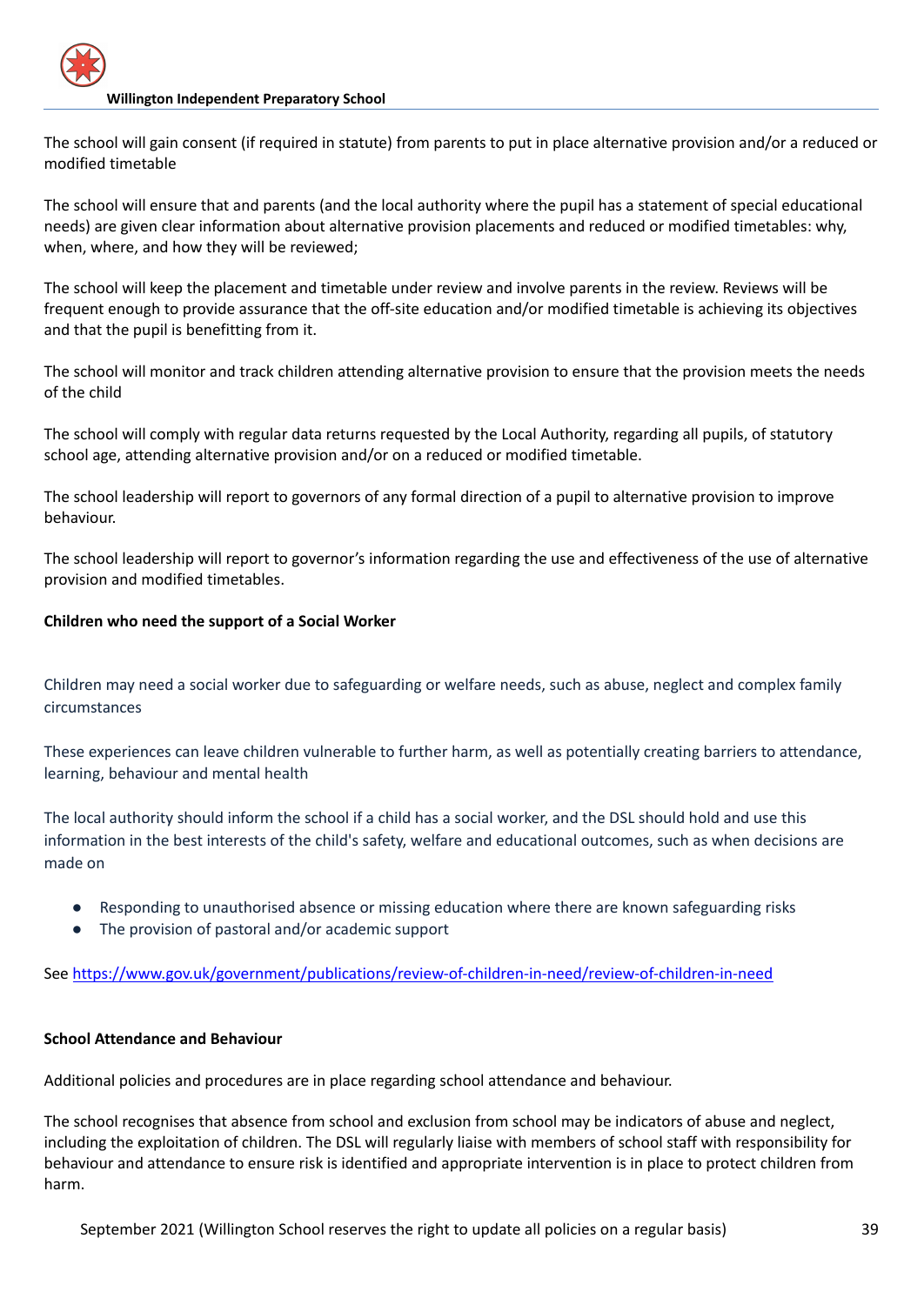The school will work in partnership with Merton Police and other partners for reporting children that go missing from the school site during the school day. Staff will be alert to signs of children at risk of travelling to conflict zones, female genital mutilation and forced marriage.

## **Restrictive Physical Intervention**

We acknowledge that staff must only ever use physical intervention as a last resort, when a child is or at immediate risk of harming him/herself or others, and that at all times it must be the minimal force necessary to prevent injury to another person. Such events should be fully recorded and signed by a witness.

Staff who are likely to need to use physical intervention will be appropriately trained in "Positive Options" techniques.

Staff understand that physical intervention of a nature which causes injury or distress to a child may be considered under child protection and/or disciplinary procedures.

We recognise that touch is appropriate in the context or working with children, and all staff have been given 'Safe Practice' guidance to ensure they are clear about their professional boundaries.

When applying disciplinary measures such as physical intervention or isolation for children with SEND the school will consider the risks, given the additional vulnerabilities of these children.

## **Health (including Mental Health)**

## **Mental Health**

School has an important role to play in supporting the mental health and wellbeing of our pupils. All staff are aware that mental health problems can, in some cases, be an indicator that a child has suffered or is at risk of suffering abuse, neglect or exploitation. Although it is only appropriately trained professionals who can diagnose mental health problems, staff observe children day-to-day and identify those whose behaviour suggests that they may be experiencing mental health problems or be at risk of developing one.

Where children have suffered abuse and neglect and other potentially traumatic adverse childhood experiences, this can have a lasting impact throughout childhood, adolescence and into adulthood. It is key that staff are aware of how these children's experiences can impact on mental health, behaviour and education.

If staff have a mental health concern about a child that is also a safeguarding concern, immediate action should be taken by speaking with one of the school's DSLs. School has access to a range of advice to help them identify children in need of extra mental health support; this includes working with external agencies. School has access to [Mental](https://www.gov.uk/government/publications/mental-health-and-behaviour-in-schools--2) Health and [Behaviour](https://www.gov.uk/government/publications/mental-health-and-behaviour-in-schools--2) in Schools Guidance

Any child with a significant health condition requiring regular medication or treatment will require an Individual Health Care Plan which will be completed with the parent and school nurse. It is vital that parents inform us if their child has a health condition of this nature to enable us to ensure that their child's health needs are managed appropriately whilst they are at school. Information from this plan will be shared with key staff members to ensure that they are alert to the child's individual needs.

## **Whistleblowing**

We recognise that children cannot be expected to raise concerns in an environment where staff fail to do so.

All staff should be aware of their duty to raise concerns, where they exist, about the management of child protection, which may include the attitude or actions of colleagues, poor or unsafe practice and potential failures in the school's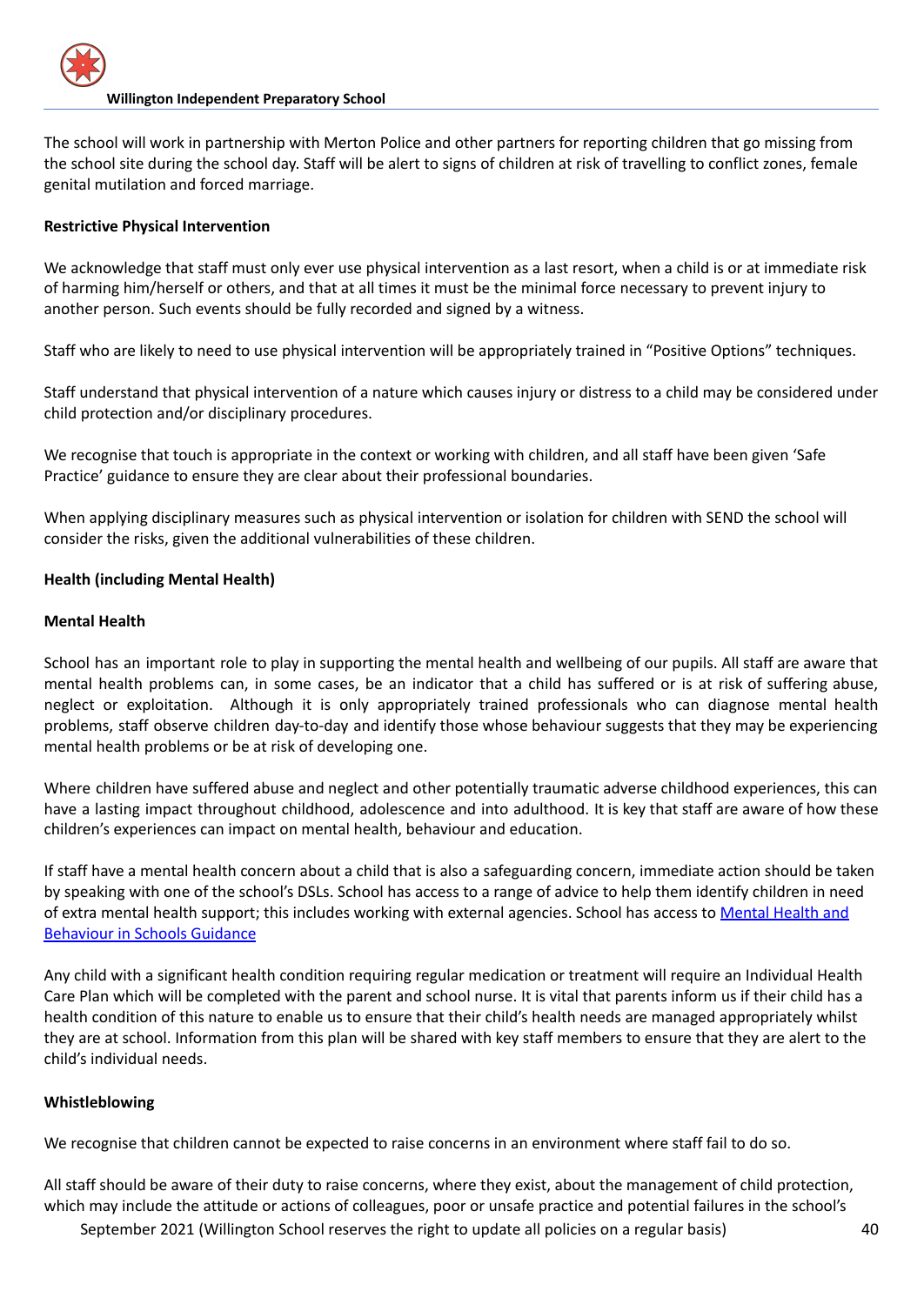safeguarding arrangements. Staff can use the Low Level [Concerns](https://docs.google.com/document/d/1h1MgnXg5wBGfLmVYJRjmTa1eMuMynJB2WZkCOzGlqrI/edit) Policy in the first instance if they wish to raise a concern that may not necessarily reach the threshold for referral to the LADO. If it becomes necessary to consult outside the school, they should speak in the first instance, to the LADO in accordance with the Whistleblowing Policy.

The NSPCC whistleblowing helpline is available for staff who do not feel able to raise concerns regarding child protection failures internally or have concerns about a way a concern is being handled by their school. Staff can call: 0800 028 0285 – line is available from 8:00 AM to 8:00 PM, Monday to Friday and Email: [help@nspcc.org.uk](mailto:help@nspcc.org.uk).

Whistle-blowing regarding the Headteacher should be made to the Chair of the Governing Body, whose contact details are readily available to staff by contacting the Clerk to the Governors, through the school office or emailing the Chair of the Governing Body directly on meredith.brickwood@willingtonschool.co.uk .

# **Links with other school policies:**

- *● Behaviour*
- *● Anti-bullying*
- *● Staff handbook*
- *● Staff Behaviour (Code of Conduct)*
- *● SEND*
- *● Low Level Concerns Policy*
- *● Whistleblowing*
- *● Health & Safety*
- *● Complaints*
- *● Attendance*
- *● Curriculum*
- *● Teaching and Learning*
- *● Online Safety, including staff use of mobile phones*
- *● Social Media*
- *● Risk Assessment*
- *● Recruitment and Selection*
- *● Data Protection*
- *● ICT & Computing Acceptable Use Agreement*

## **Further advice on safeguarding and child protection is available from:**

- Contextual Safeguarding Network <https://www.contextualsafeguarding.org.uk/>
- <https://www.gov.uk/government/groups/uk-council-for-child-internet-safety-ukccis>
- Statutory Guidance to Relationships, education and sex education (RSE) and health education (2020) [https://www.gov.uk/government/publications/relationships-education-relationships-and-sex-education-rse-and](https://www.gov.uk/government/publications/relationships-education-relationships-and-sex-education-rse-and-health-education)[health-education](https://www.gov.uk/government/publications/relationships-education-relationships-and-sex-education-rse-and-health-education)
- OFSTED publication on safeguarding during inspections <https://www.gov.uk/government/publications/inspecting-safeguarding-in-early-years-education-and-skills>
- UK Council for Child Internet Safety (UKCIS) guidance: <https://www.gov.uk/government/publications/education-for-a-connected-world>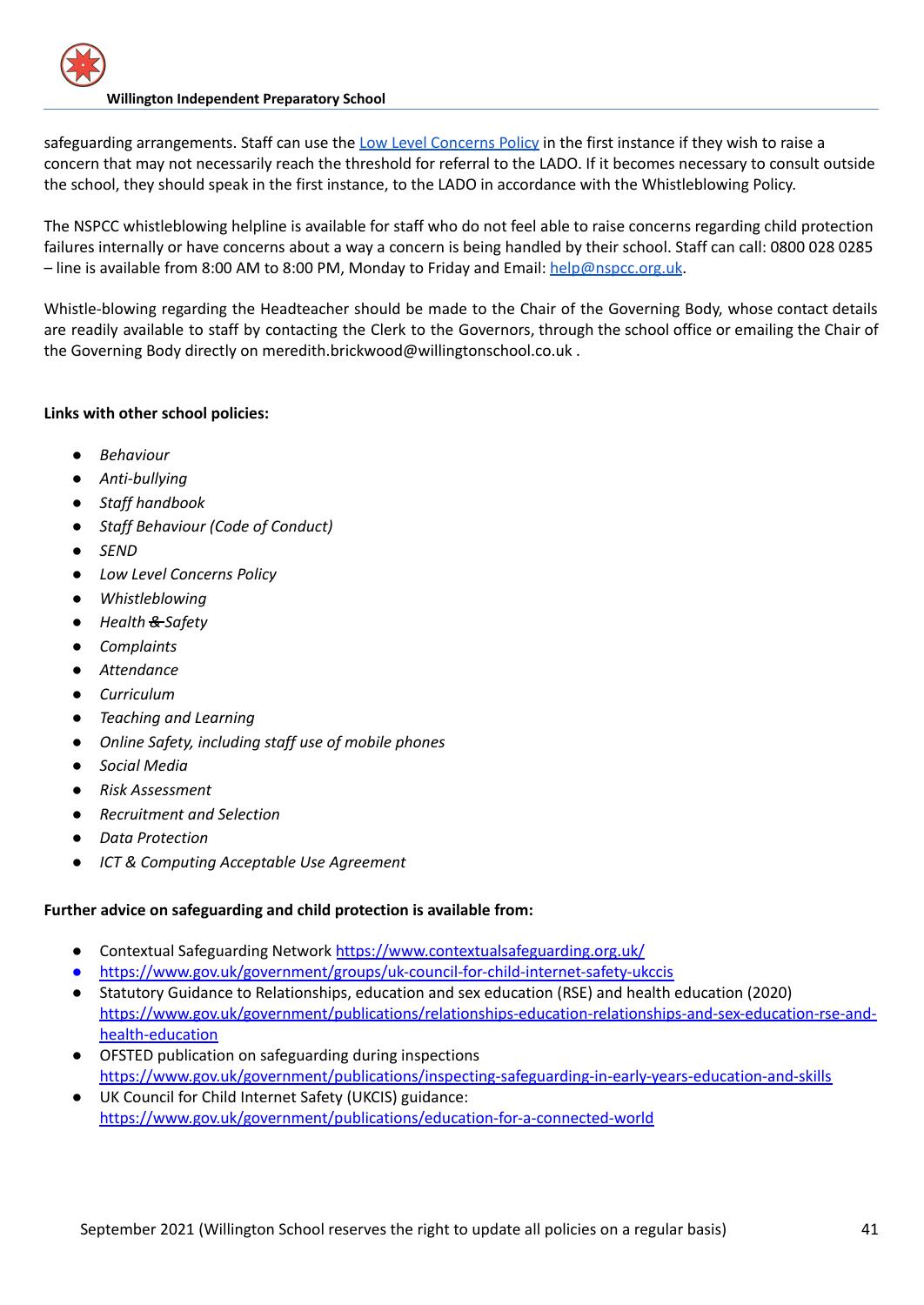#### **Additional advice and support**

## **Abuse**

- What to do if you're [worried](https://www.gov.uk/government/publications/what-to-do-if-youre-worried-a-child-is-being-abused--2) a child is being abused DfE advice
- Domestic abuse: Various [Information/Guidance](https://www.gov.uk/domestic-violence-and-abuse) Home Office (HO)
- Faith based abuse: [National](https://www.gov.uk/government/publications/national-action-plan-to-tackle-child-abuse-linked-to-faith-or-belief) Action Plan DfE advice
- [Relationship](https://www.disrespectnobody.co.uk/relationship-abuse/what-is-relationship-abuse/) abuse: disrespect nobody Home Office website

## **Bullying**

- Anti-Bullying Alliance: <http://anti-bullyingalliance.org.uk/>
- [Preventing](https://www.gov.uk/government/publications/preventing-and-tackling-bullying) and Tackling Bullying DfE advice
- Cyber bullying: advice for [headteachers](https://www.gov.uk/government/publications/preventing-and-tackling-bullying) and school staff DfE advice

## **Children missing from education, home or care**

- Children missing [education](https://www.gov.uk/government/publications/children-missing-education) DfE statutory guidance
- Child [missing](https://www.gov.uk/government/publications/children-who-run-away-or-go-missing-from-home-or-care) from home or care DfE statutory guidance
- [Children](https://www.gov.uk/government/publications/missing-children-and-adults-strategy) and adults missing strategy Home Office strategy

## **Children with family members in prison**

● National [Information](https://www.nicco.org.uk/) Centre on Children of Offenders - Barnardo's in partnership with HM Prison and Probation Service

## **Child Exploitation**

Trafficking: [safeguarding](https://www.gov.uk/government/publications/safeguarding-children-who-may-have-been-trafficked-practice-guidance) children - DfE and HO guidance

## **Drugs**

- Drugs: advice for [schools](https://www.gov.uk/government/publications/drugs-advice-for-schools) DfE and ACPO advice
- Drug [strategy](https://www.gov.uk/government/publications/drug-strategy-2017) 2017 Home Office strategy
- [Information](http://www.talktofrank.com/) and advice on drugs Talk to Frank website
- ADEPIS platform sharing [information](http://mentor-adepis.org/) and resources for schools: covering drug (& alcohol) prevention -Website by Mentor UK

## **"Honour Based Abuse" (so called)**

- Female genital mutilation: [information](https://www.gov.uk/government/collections/female-genital-mutilation) and resources- Home Office guidance
- Female genital [mutilation:](https://www.gov.uk/government/publications/multi-agency-statutory-guidance-on-female-genital-mutilation) multi agency statutory guidance DfE, DH, and HO statutory guidance

## **Health and Well-being**

- Fabricated or induced illness: [safeguarding](https://www.gov.uk/government/publications/safeguarding-children-in-whom-illness-is-fabricated-or-induced) children DfE, DH, HO
- Rise Above: Free PSHE [resources](https://www.pshe-association.org.uk/curriculum-and-resources/resources/rise-above-schools-teaching-resources) on health, wellbeing and resilience Public Health England
- [Medical-conditions:](https://www.gov.uk/government/publications/supporting-pupils-at-school-with-medical-conditions--3) supporting pupils at school DfE statutory guidance
- Mental health and [behaviour](https://www.gov.uk/government/publications/mental-health-and-behaviour-in-schools--2) DfE advice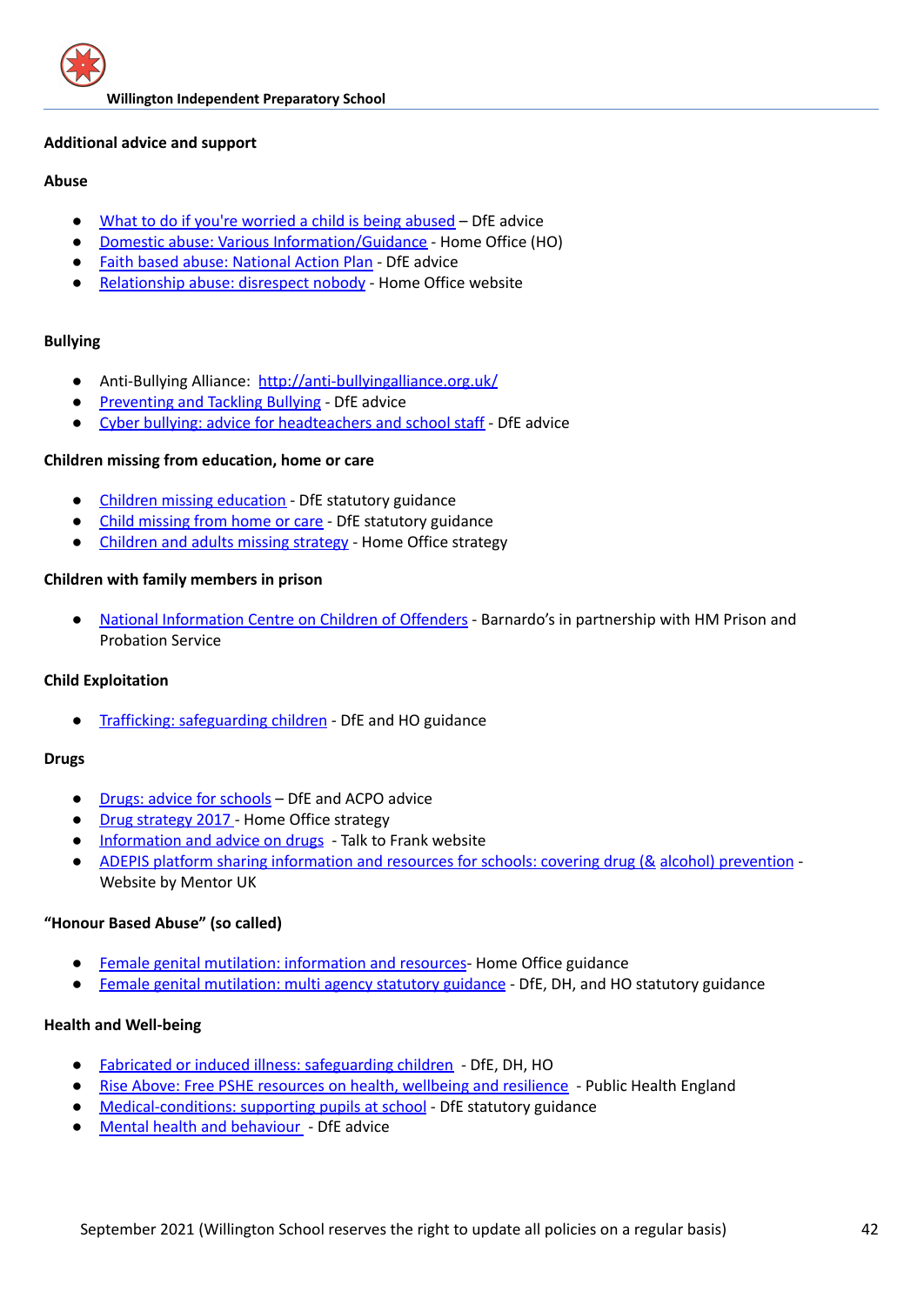

#### **Homelessness**

● [Homelessness:](https://www.gov.uk/guidance/homelessness-code-of-guidance-for-local-authorities) How local authorities should exercise their functions - Ministry of Housing, Communities & Local Government guidance

#### **Private fostering**

● Private fostering: local [authorities](https://www.gov.uk/government/publications/children-act-1989-private-fostering) - DfE statutory guidance

## **Radicalisation**

- Prevent duty guidance Home Office guidance
- Prevent duty: [additional](https://www.gov.uk/government/publications/protecting-children-from-radicalisation-the-prevent-duty) advice for schools and childcare providers DfE advice
- [Educate](http://educateagainsthate.com/) Against Hate website DfE and Home Office advice
- Prevent for FE and [Training](http://preventforfeandtraining.org.uk/) Education and Training Foundation (ETF)

#### **Upskirting**

[Upskirting](https://www.gov.uk/government/news/upskirting-know-your-rights) know your rights – UK Government

#### **Violence**

- Gangs and youth [violence:](https://www.gov.uk/government/publications/advice-to-schools-and-colleges-on-gangs-and-youth-violence) for schools and colleges Home Office advice
- Ending violence against women and girls [2016-2020](https://www.gov.uk/government/publications/strategy-to-end-violence-against-women-and-girls-2016-to-2020) strategy Home Office strategy
- Violence against women and girls: national statement of [expectations](https://www.gov.uk/government/publications/violence-against-women-and-girls-national-statement-of-expectations) for victims Home Office guidance
- Sexual violence and sexual [harassment](https://assets.publishing.service.gov.uk/government/uploads/system/uploads/attachment_data/file/999239/SVSH_2021.pdf) between children in [s](https://www.gov.uk/government/publications/sexual-violence-and-sexual-harassment-between-children-in-schools-and-colleges)chools and colleges DfE advice

## Serious [violence](https://www.gov.uk/government/publications/serious-violence-strategy) strategy - Home Office Strategy

## **Advice for governing bodies/proprietors and senior leaders**

- [Childnet](http://www.childnet.com/cyberbullying-guidance) provide guidance for schools on cyberbullying
- [Educateagainsthate](http://www.educateagainsthate.com/) provides practical advice and support on protecting children from extremism and radicalisation
- London Grid for [Learning](https://www.lgfl.net/) provides advice on all aspects of a school or college's online safety arrangements
- [NSPCC](https://learning.nspcc.org.uk/research-resources/schools/e-safety-for-schools) provides advice on all aspects of a school or college's online safety arrangements
- Safer [recruitment](https://www.saferrecruitmentconsortium.org/) consortium "guidance for safe working practice", which may help ensure staff behaviour policies are robust and effective
- Searching screening and [confiscation](http://www.gov.uk/government/publications/searching-screening-and-confiscation) is departmental advice for schools on searching children and confiscating items such as mobile phones
- South West Grid for [Learning](http://www.swgfl.org.uk/) provides advice on all aspects of a school or college's online safety arrangements
- Use of social media for online [radicalisation](https://www.gov.uk/government/publications/the-use-of-social-media-for-online-radicalisation) A briefing note for schools on how social media is used to encourage travel to Syria and Iraq
- UK Council for Internet Safety have provided advice on [Sharing](https://www.gov.uk/government/publications/sexting-in-schools-and-colleges) nudes and semi nudes and [using-external-visitors-to-support-online-safety-education](https://www.gov.uk/government/publications/using-external-visitors-to-support-online-safety-education-guidance-for-educational-settings)

## **Remote education, virtual lessons and live streaming**

- Case [studies](https://www.gov.uk/government/collections/case-studies-remote-education-practice-for-schools-during-coronavirus-covid-19) on remote education practice are available for schools to learn from each other
- [Departmental](https://www.gov.uk/guidance/safeguarding-and-remote-education-during-coronavirus-covid-19) guidance on safeguarding and remote education including planning remote education strategies and teaching remotely
- London Grid for [Learning](https://coronavirus.lgfl.net/safeguarding) guidance, including platform specific advice
- [National](https://www.ncsc.gov.uk/guidance/video-conferencing-services-security-guidance-organisations) cyber security centre guidance on choosing, configuring and deploying video conferencing
- [National](https://www.ncsc.gov.uk/guidance/video-conferencing-services-using-them-securely) cyber security centre guidance on how to set up and use video conferencing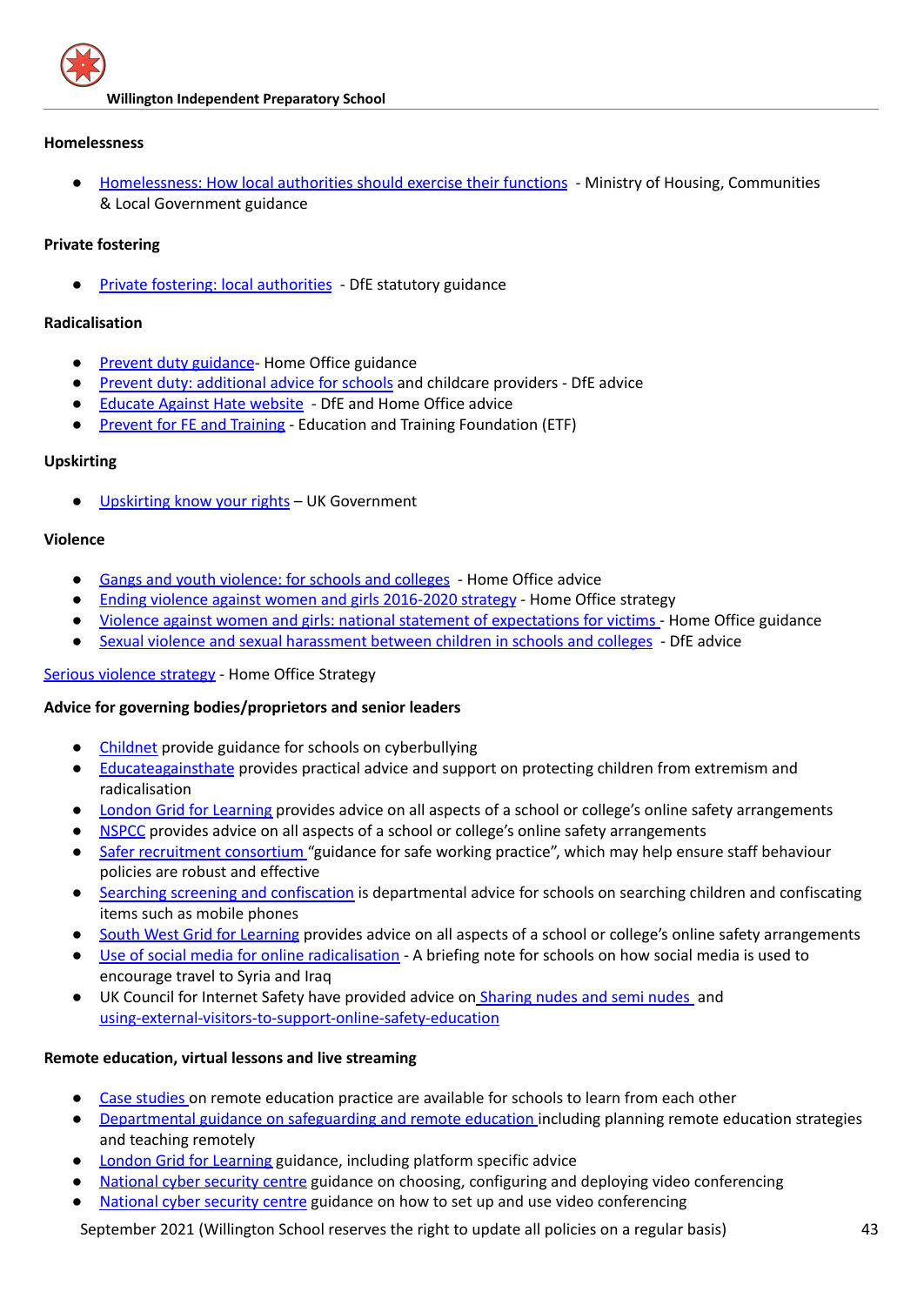

UK Safer [Internet](https://swgfl.org.uk/resources/safe-remote-learning/) Centre guidance on safe remote learning

#### **Support for children**

- [Childline](https://www.childline.org.uk/?utm_source=google&utm_medium=cpc&utm_campaign=UK_GO_S_B_BND_Grant_Childline_Information&utm_term=role_of_childline&gclsrc=aw.ds&&gclid=EAIaIQobChMIlfLRh-ez6AIVRrDtCh1N9QR2EAAYASAAEgLc-vD_BwE&gclsrc=aw.ds) for free and confidential advice
- UK Safer [Internet](https://reportharmfulcontent.com/) Centre to report and remove harmful online content
- [CEOP](https://www.ceop.police.uk/safety-centre/) for advice on making a report about online abuse

## **Parental support**

- [Childnet](https://www.childnet.com/parents-and-carers/parent-and-carer-toolkit) offers a toolkit to support parents and carers of children of any age to start discussions about their online life, to set boundaries around online behaviour and technology use, and to find out where to get more help and support
- [Commonsensemedia](http://www.commonsensemedia.org/) provide independent reviews, age ratings, & other information about all types of media for children and their parents
- [Government](https://www.gov.uk/government/publications/coronavirus-covid-19-keeping-children-safe-online/coronavirus-covid-19-support-for-parents-and-carers-to-keep-children-safe-online) advice about protecting children from specific online harms such as child sexual abuse, sexting, and cyberbullying
- [Government](https://www.gov.uk/guidance/covid-19-staying-safe-online) advice about security and privacy settings, blocking unsuitable content, and parental controls
- [Internet](https://www.internetmatters.org/?gclid=EAIaIQobChMIktuA5LWK2wIVRYXVCh2afg2aEAAYASAAEgIJ5vD_BwE) Matters provide age-specific online safety checklists, guides on how to set parental controls on a range of devices, and a host of practical tips to help children get the most out of their digital world
- Let's Talk [About](https://www.ltai.info/staying-safe-online/) It provides advice for parents and carers to keep children safe from online radicalisation
- London Grid for [Learning](http://www.lgfl.net/online-safety/) provides support for parents and carers to keep their children safe online, including tips to keep primary aged children safe online
- Lucy Faithfull [Foundation](https://www.stopitnow.org.uk/) StopItNow resource can be used by parents and carers who are concerned about someone's behaviour, including children who may be displaying concerning sexual behaviour (not just about online)
- National Crime [Agency/CEOP](http://www.thinkuknow.co.uk/) Thinkuknow provides support for parents and carers to keep their children safe online
- [Net-aware](https://www.net-aware.org.uk/) provides support for parents and carers from the NSPCC and O2, including a guide to social networks, apps and games
- [Parentzone](https://parentzone.org.uk/) provides help for parents and carers on how to keep their children safe online
- [Parent](https://parentinfo.org/) info from Parentzone and the National Crime Agency provides support and guidance for parents from leading experts and organisations
- UK Safer [Internet](https://www.saferinternet.org.uk/advice-centre/parents-and-carers) Centre provide tips, advice, guides and other resources to help keep children safe online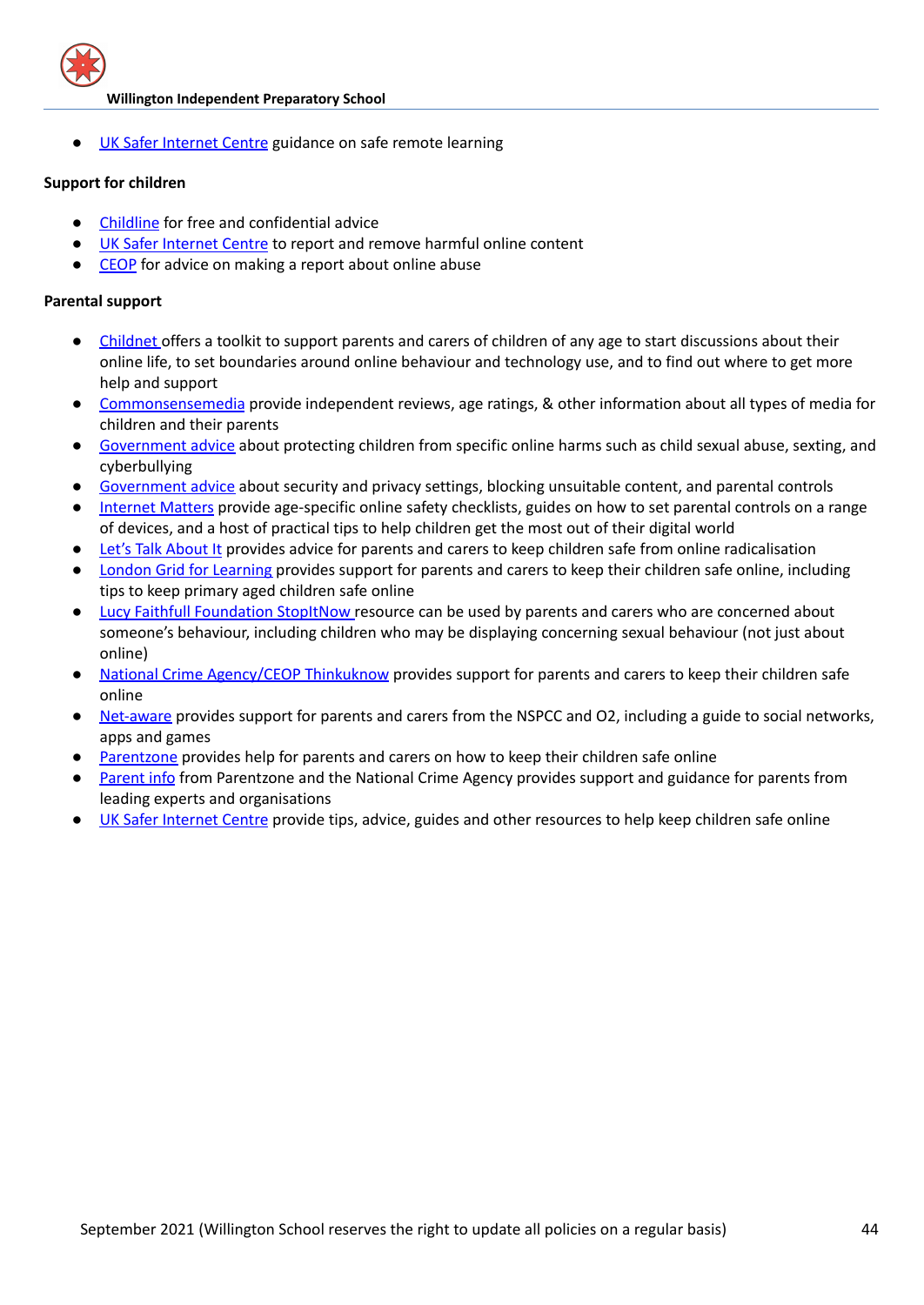## **Annex A – Responding to lockdown procedures and Remote Learning if required.**

This additional policy should be read alongside the school or college Child Protection and Safeguarding Policy and the Department of Education guidance when issued to all schools.

The school will remain open for Vulnerable Children from all year groups and whose parents are "key workers".

Vulnerable children are defined as who:

- are assessed as being in need under section 17 of the Children Act 1989, including children who have a child in need plan, a child protection plan or who are a looked-after child
- have an education, health and care (EHC) plan and it is determined, following risk assessment (risk assessment guidance), that their needs can be as safely or more safely met in the educational environment
- have been assessed as otherwise vulnerable by educational providers or local authorities (including children's social care services), and who could therefore benefit from continued attendance. This might include children and young people on the edge of receiving support from children's social care services, adopted children, those at risk of becoming NEET ('not in employment, education or training'), those living in temporary accommodation, those who are young carers and others at the provider and local authority's discretion.

Merton Council have issued emergency arrangements during lockdown periods. Details of which are:

- The Multi Agency Safeguarding Hub (MASH) will continue to function as normal.
- First Response will continue to run as a Duty Team for incoming work.
- Family Wellbeing Duty will be set up to respond to open and high need families in their service to prevent escalation to social care. The team will also offer parenting guidance and advice via phone support to the families of all children open to Children's Social Care.
- A Central Duty Team will undertake visits for High Risk children.

## **Attendance**

Vulnerable children's attendance is expected, where it is appropriate for them (that is, where there are no shielding concerns for the child or their household, and/or following a risk assessment for children with an EHC plan), so that they can gain the educational and wellbeing benefits of attending.

Vulnerable children – regardless of year group – that have not been attending in the recent period are expected to return to nursery, early years, school or college provision where this would now be appropriate for them to do so.

Vulnerable Children who have a social worker are expected to attend unless the child/household is shielding or clinically vulnerable. Vulnerable Children who have an EHCP, attendance is expected where it is determined, following risk assessment, that their needs can be as safely or more safely met in the school or college.

Vulnerable Children who are deemed otherwise vulnerable, at the school, college or local authority discretion, attendance is expected unless the child/household is shielding or clinically vulnerable. The Headteacher of the Merton Virtual School must be informed in relation to all children who are "Looked After".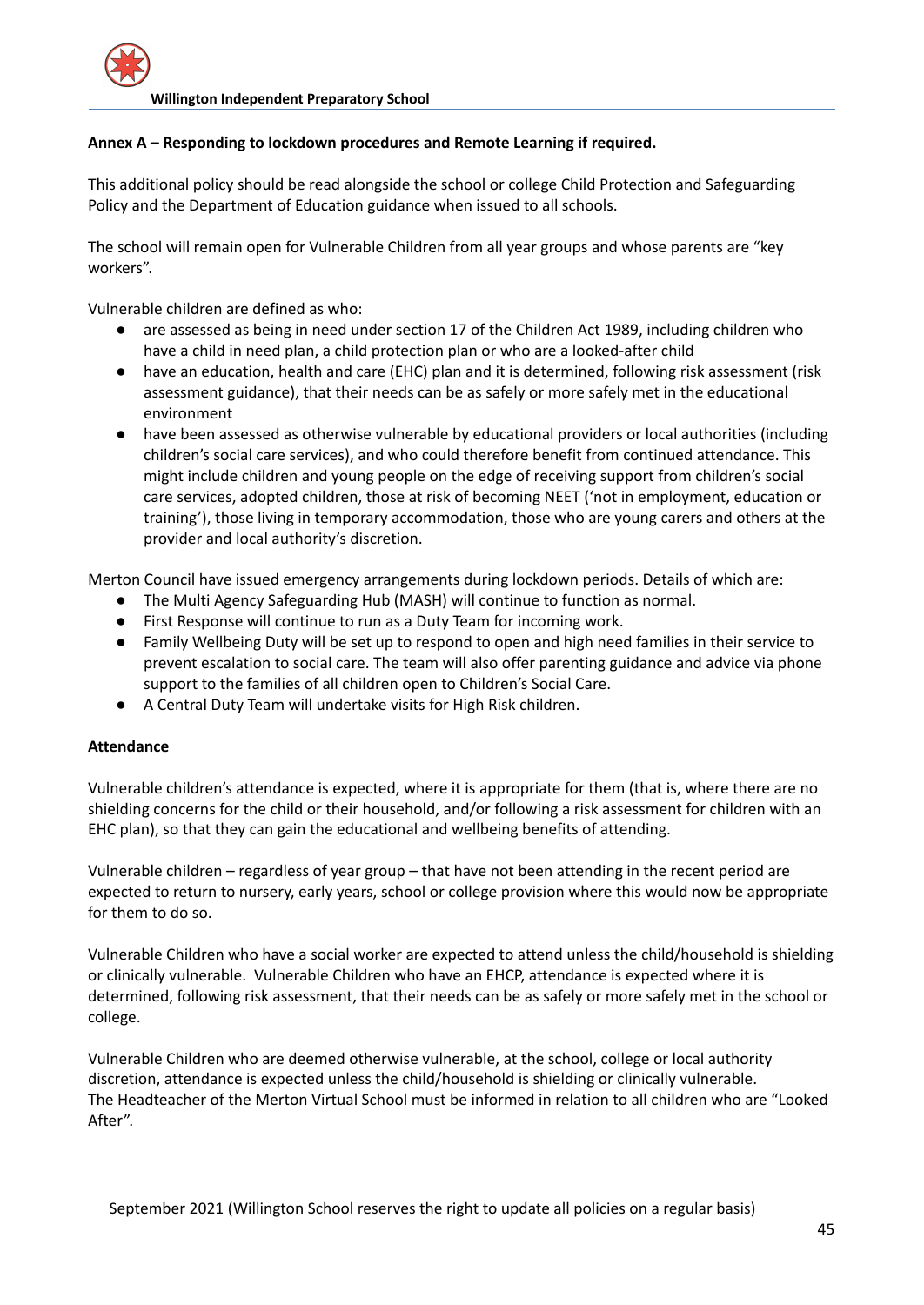

Willington Preparatory school will continue to inform social workers where children (with a social worker) do not attend. We will continue to follow up with any parent or carer of a child who is expected to attend and fails to do so.

Schools are expected to report daily attendance figures to the Department for Education by 12 noon every day. Schools are also expected to send vulnerable children information to the Education Welfare Service using the Emergency Attendance Monitoring Group in USO-FX.

## **Designated Safeguarding Lead**

Willington Preparatory school has a Designated Safeguarding Lead (DSL) and a Deputy DSL.

The Designated Safeguarding Lead is: **Marcus Tattersall**

The Deputy Designated Safeguarding Lead (S) is: Ruth Henson, Emma Waterman A trained DSL (or deputy) will be available on site. Where this is not the case a trained DSL (or deputy) will be available to be contacted via phone.

Where a trained DSL (or deputy) is not on site, in addition to the above, a senior leader will assume responsibility for coordinating safeguarding on site. This might include updating and managing access to child protection online management system, for example My Concern and liaising with the offsite DSL (or deputy) and as required liaising with children's social workers where they require access to children in need and/or to carry out statutory assessments at the school or college.

All school named staff and volunteers will have access to a trained DSL (or deputy). On each day staff on site will be made aware of who that person is and how to contact them.

The DSL will continue to engage with social workers, and attend all multi-agency meetings, which can be done remotely or may be virtual, for example via Zoom or Skype.

If the DSL is nearing or is over the 2 yearly statutory update, for these emergency provisions, that DSL may continue in their duty.

If a school does not have a DSL due to sickness or staff in self-isolation, assistance can be sought from a nearby school or cluster group of schools to provide DSL cover.

The DSL will ensure that all CP records relating to a child attending another setting will be communicated ad transferred if necessary. It is recommended that both settings discuss any concerns involving a Vulnerable Child. This will include access to CP Plans, EHCPs or Personal Education Plan if the child is "Looked After".

## **Reporting a concern**

All school staff must understand that the majority of children will have been at home during the period of enforced lockdown and the partial return to school will be the first time that they will be in the company of their friends and teachers/ school staff. Children will want to talk about their experiences of being at home and in some cases, this may be difficult and stressful. Staff need to be aware that some of these conversations could result in a disclosure of abuse against a parent/ carer or other adult. In addition, it may also include a sibling or other child.

We are aware that during this lockdown period there has been an increase in the reporting of domestic abuse and criminal exploitation of children through county lines.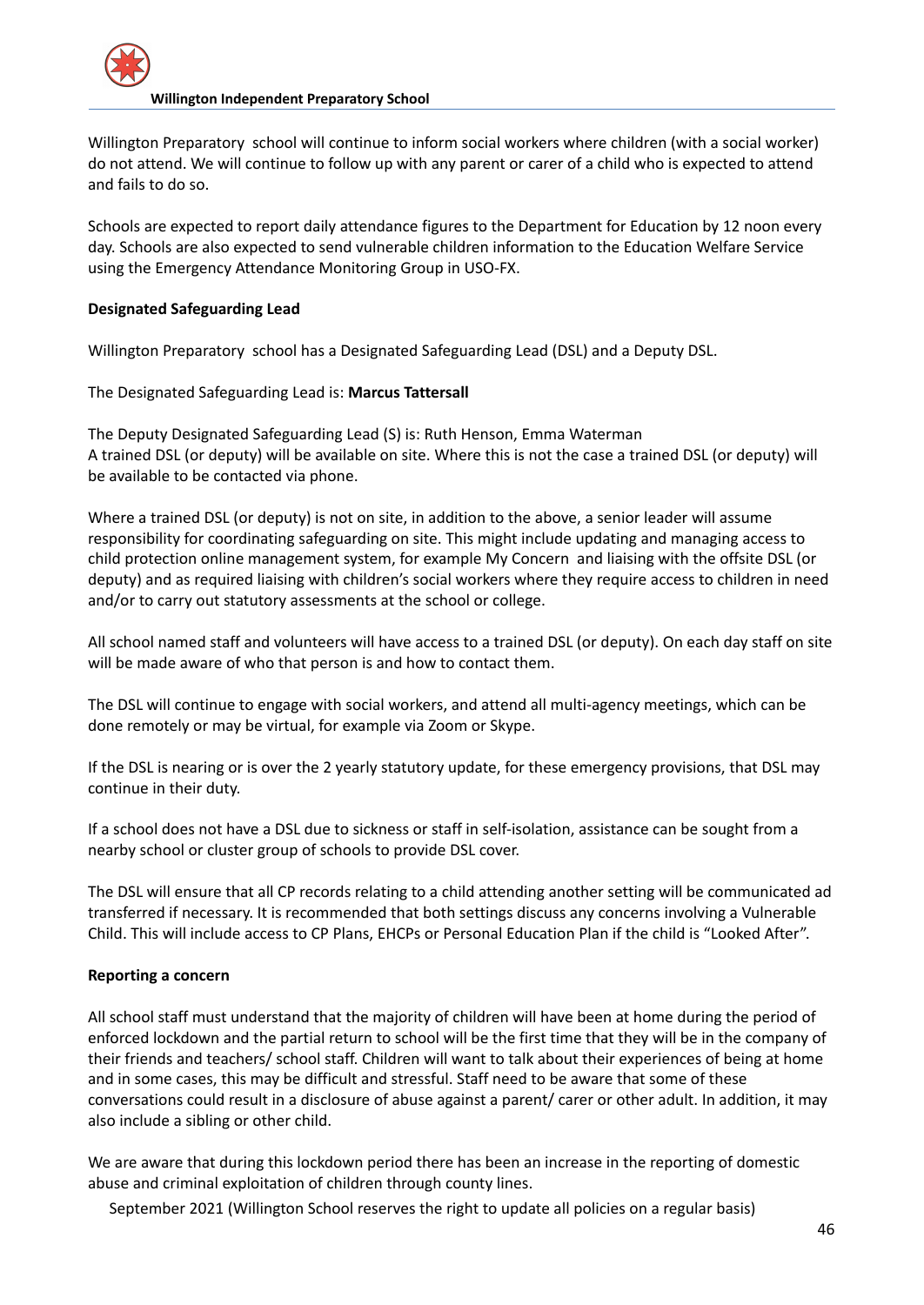School staff must be also aware when working children who have additional needs including SEN and disabilities, or if children have communication issues and be alert as to any drawings or pictures which may indicate that something has happened.

In all cases any drawings or body maps must also be passed to the DSL/ Deputy along with original notes of the disclosure.

If staff do receive an allegation of abuse or harm, then they must follow the procedure detailed in the main Child Protection and Safeguarding Policy. All allegations of abuse or harm must be recorded, signed, dated and timed and passed immediately to the DSL or Deputy DSL.

School staff will contact parents before children arrive on 1st June to enquire of any incidents or issues affecting their child. This would include any illness involving themselves or family members, any incidents of a safeguarding nature or the death of a family member especially involving Covid-19. All child protection records must be kept up to date with information gathered during the lockdown period for all children whether they are returning or not.

The phased return of children to the school will enable the DSL and the School Safeguarding Team to have more time to support staff and children with any new safeguarding concerns.

If any member of staff has a concern about an adult working in the school, they must immediately inform the Headteacher. If the concern is about the Headteacher, then the Chair of Governors must be informed. The Headteacher, on receipt of an allegation against a member of staff, will contact the Local Authority Designated Officer, John Shelley on Tel: 020 8545 3187. Email: lado@merton.gov.uk immediately.

## **Peer on Peer Abuse**

We recognise that during the school closure and phased return a revised process may be required for managing any report of such abuse and supporting victims.

The phased return will bring its own challenges in respect of children mixing with Vulnerable Children and those attending as Key Worker children, whilst at the same time trying to conform to social distancing expectations.

Any reports of peer on peer abuse must be followed up as set out in Part 5 of Keeping Children Safe in Education 2021 and in the specific section of the Child Protection and Safeguarding Policy.

School staff have received training on "peer on peer" abuse in accordance with part 5 of Keeping Children Safe in Education 2021. All reports of incidents must be reported to the DSL, and subsequently the MASH in accordance with the multi-agency safeguarding arrangements.

School staff therefore need to be mindful of any conflicts that may arise or the identification of Vulnerable Children.

## **Safeguarding Training and Induction**

Any new staff recruited during these emergency procedures will require safeguarding induction in line with Keeping Children Safe in Education 2021 which includes receiving:

- Part 1 of KCSiE 2021 and Annex B
- A copy of the Child Protection and Safeguarding Policy,
- A copy of the Staff Code of Conduct/ Staff Behaviour Policy
- A copy of the School Behaviour Policy, and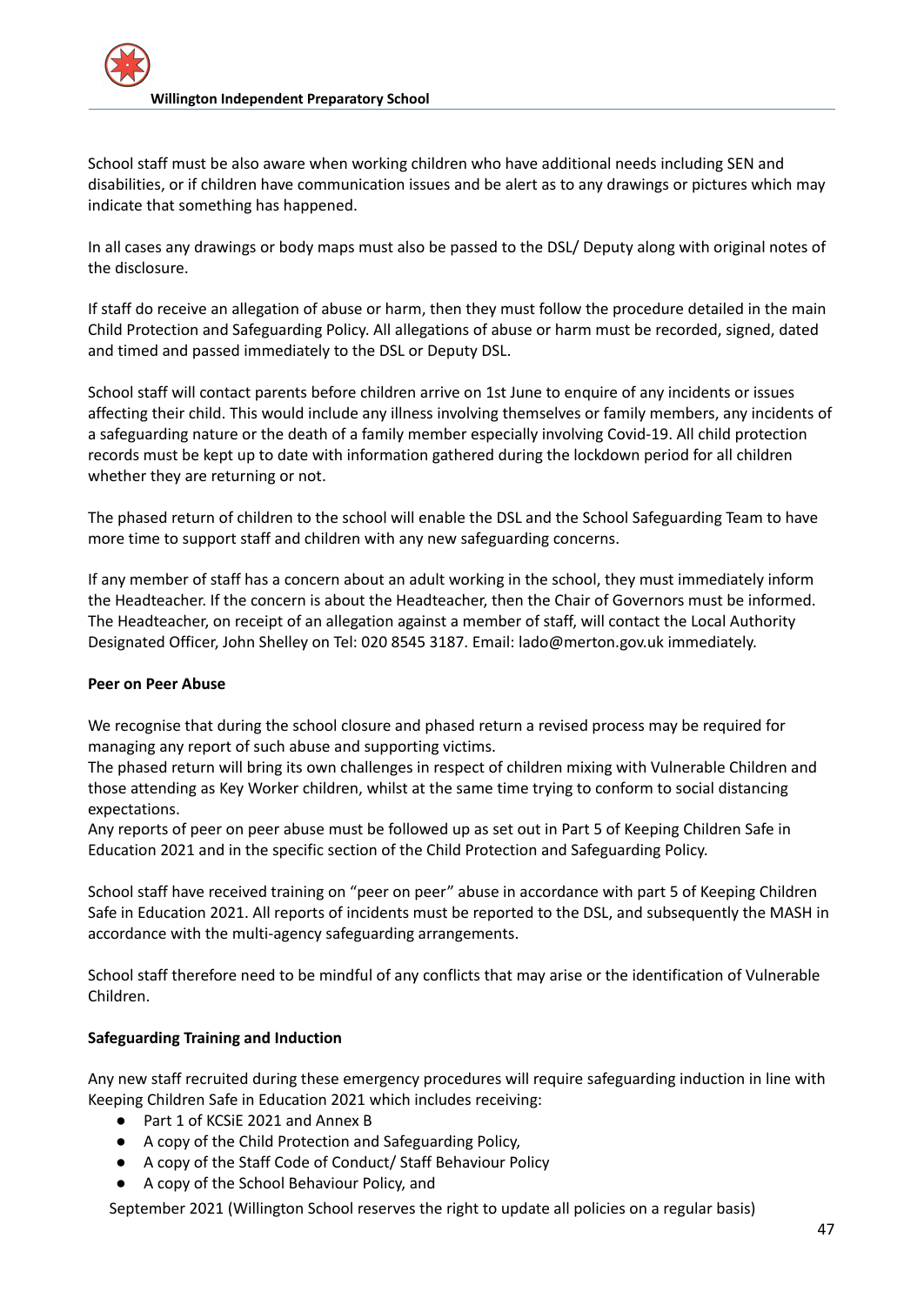

- The Safeguarding response to Children who are missing education.
- The induction will also include a meeting with the Designated Safeguarding Lead to understand his/ her role.

All staff will require to be made aware of safeguarding updates during the emergency period.

## **Safer Recruitment including the movement of staff**

It is essential that all staff and volunteers who work in the school are subject to safer recruitment processes and vetting and this includes ensuring that unsuitable people are not permitted to enter the children's workforce or gain access to children. During this emergency period schools will continue to follow their policies and procedures set out in the Child Protection and Safeguarding Policy and part 3 of Keeping Children Safe in Education 2021.

The Disclosure and Barring Service (DBS) has made changes to its guidance to minimise the need for face to face contact.

We will continue to follow the checking and risk assessment process for volunteers as set out in paragraphs 287 to 289 of KCSIE 2021. Under no circumstances will a volunteer who has not been checked be left unsupervised or allowed to work in regulated activity.

Whilst acknowledging the challenge of the current national emergency, it is essential from a safeguarding perspective that any school is aware, on any given day, which staff/volunteers will be in the school or college, and that appropriate checks have been carried out, especially for anyone engaging in regulated activity. As such, we will continue to keep the Single Central Record (SCR) up to date as outlined in paragraphs 250 to 254 in KCSIE 2021.

All staff who may be working together in a hub/ cluster will not require to undergo a further DBS check. The SCR for the hub/ cluster lead school must include all new staff who are transferred from other schools. Any member of teaching staff who is dismissed for serious misconduct will be reported to the Teaching Regulation Agency and any member of staff who is withdrawn from a role involving regulated activity for a safeguarding reason will be referred to the Disclosure and Barring Service.

## **Online Safety**

During this lockdown period children are spending more time online using remote learning, playing games and accessing social media.

We will continue to provide a safe environment for children both on and offline. Pupils will not be allowed to use personal computers, iPads and Chrome Books without supervision. Schools need to be particularly aware of online learning tools and systems in line with privacy and date protection/ GDPR requirements. This school has filtering on the IT network to ensure all online content is appropriate to the year group. Children who can access the school IT network remotely will also have the same security and filtering. Children who are using an approved device given to them to use at home during the period of lockdown will also have the same security and filtering settings.

Schools in Merton have access to resources supplied by the London Grid for Learning for children and families to help to keep them safe online.

The Data Protection Officer will be made aware of any new communications platforms. This will likely require a Data Processing Impact Assessment.